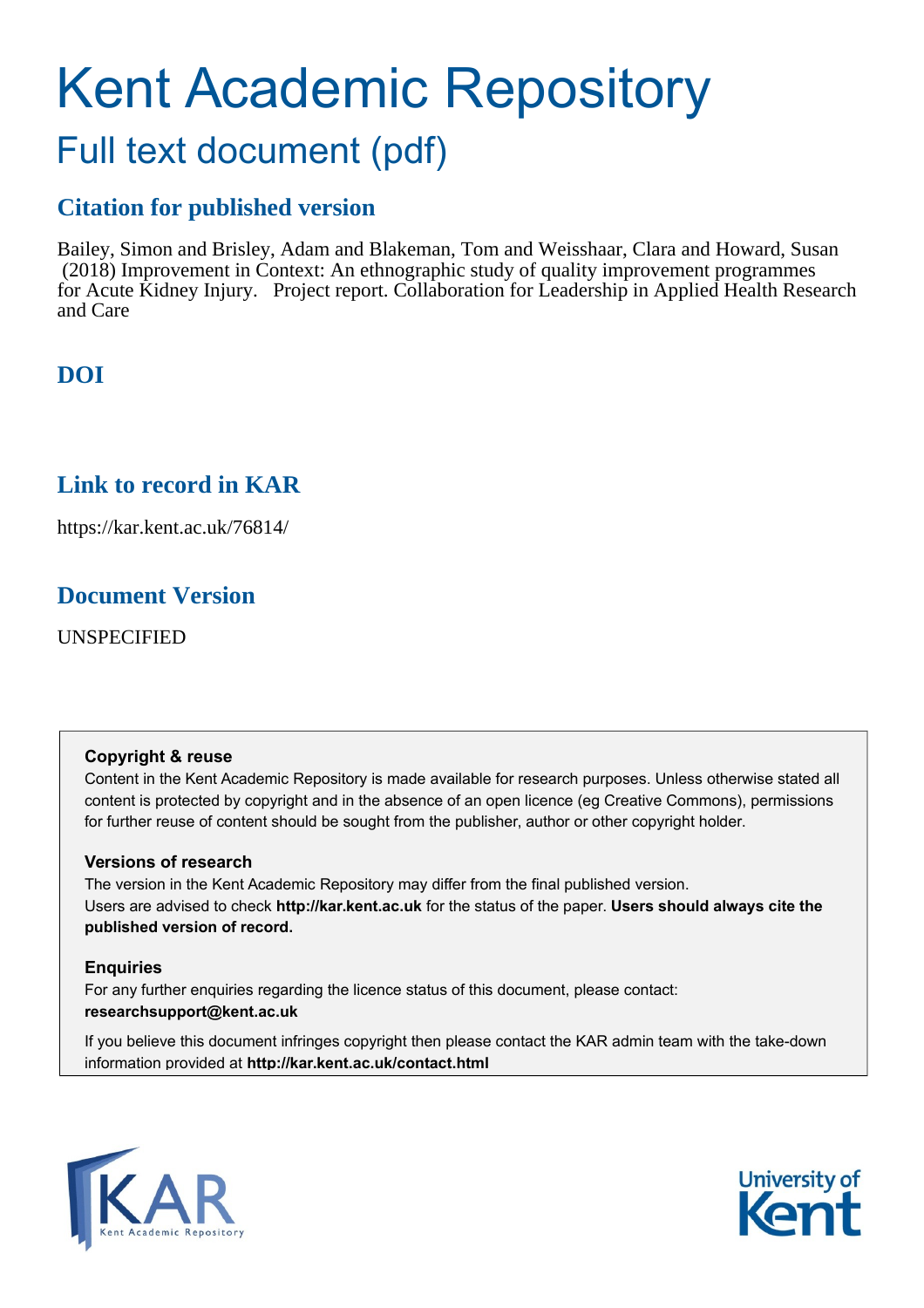

## Improvement in Context: An ethnographic study of quality improvement programmes for Acute Kidney Injury

### **March 2018**

## **NIHR CLAHRC Greater Manchester**

*(The views expressed are those of the authors and not necessarily those of the NHS, the NIHR, or the Department of Health and Social Care)* 



The National Institute for Health Research Collaboration for Leadership in Applied Health Research and Care (NIHR CLAHRC) Greater Manchester is a partnership between providers and commissioners from the NHS, industry, the third sector and the University of Manchester. We aim to improve the health of people in Greater Manchester and beyond through carrying out research and putting it into practice. **[http://clahrc-gm.nihr.ac.uk](http://clahrc-gm.nihr.ac.uk/)**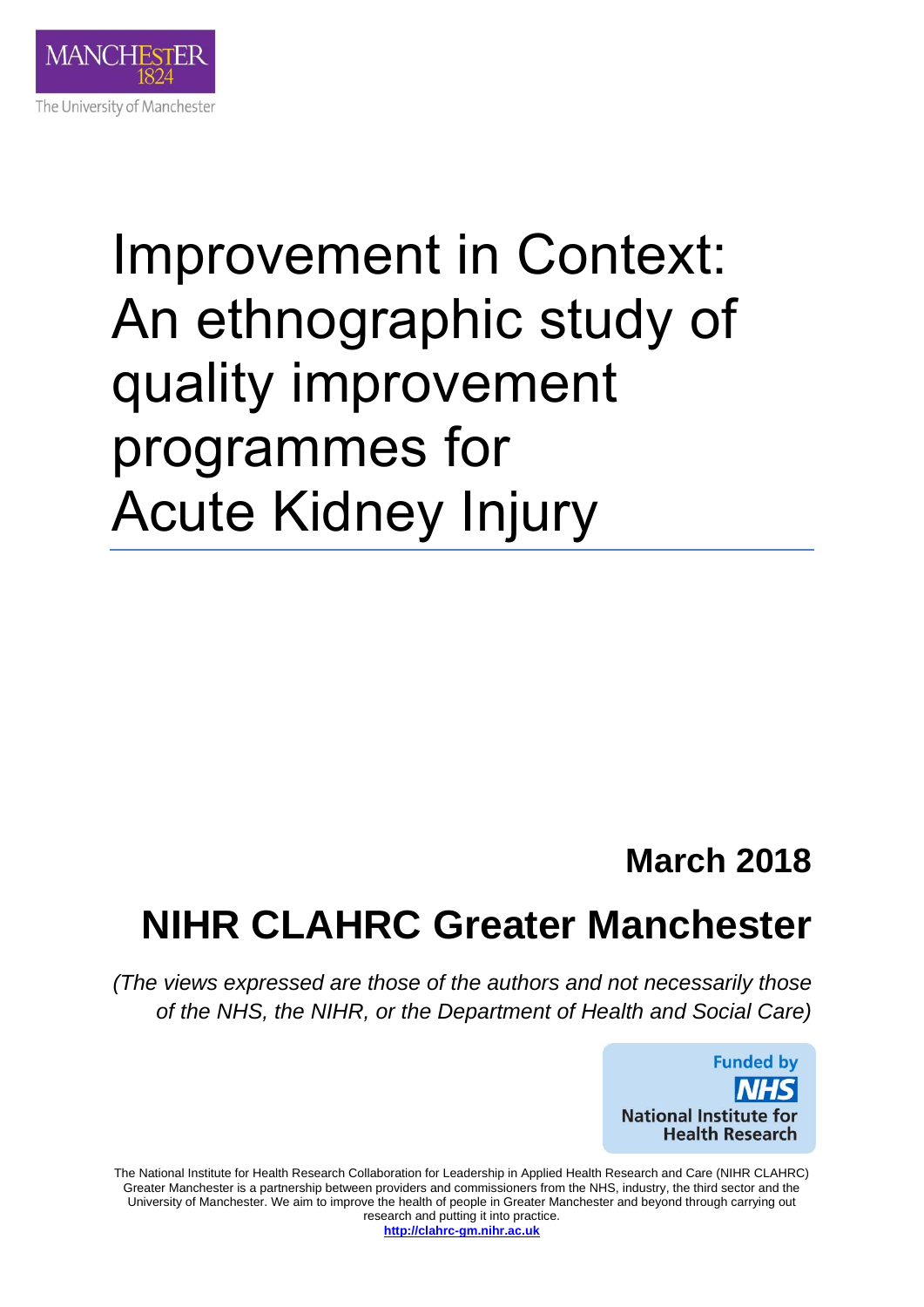#### **Table of Contents**

| 1. |     |                                                                               |  |
|----|-----|-------------------------------------------------------------------------------|--|
| 2. |     |                                                                               |  |
|    |     |                                                                               |  |
|    | 2.1 |                                                                               |  |
|    |     | Figure 1. Timeline for development, implementation and evaluation of QI AKI   |  |
|    |     |                                                                               |  |
| 3. |     |                                                                               |  |
|    | 3.1 |                                                                               |  |
|    |     |                                                                               |  |
|    |     | Table 2 NICE Standards, AQ Process Measures, and Think Kidneys Care Bundle 18 |  |
|    |     |                                                                               |  |
|    |     |                                                                               |  |
|    | 3.2 |                                                                               |  |
|    |     |                                                                               |  |
|    |     |                                                                               |  |
|    |     |                                                                               |  |
|    |     |                                                                               |  |
|    |     |                                                                               |  |
|    |     |                                                                               |  |
|    |     |                                                                               |  |
| 4. |     |                                                                               |  |
|    | 4.1 |                                                                               |  |
|    |     |                                                                               |  |
|    | 4.2 |                                                                               |  |
|    |     |                                                                               |  |
|    |     |                                                                               |  |
|    | 4.3 |                                                                               |  |
|    |     |                                                                               |  |
|    |     |                                                                               |  |
|    | 4.4 |                                                                               |  |
|    |     |                                                                               |  |
|    |     |                                                                               |  |
|    | 4.5 |                                                                               |  |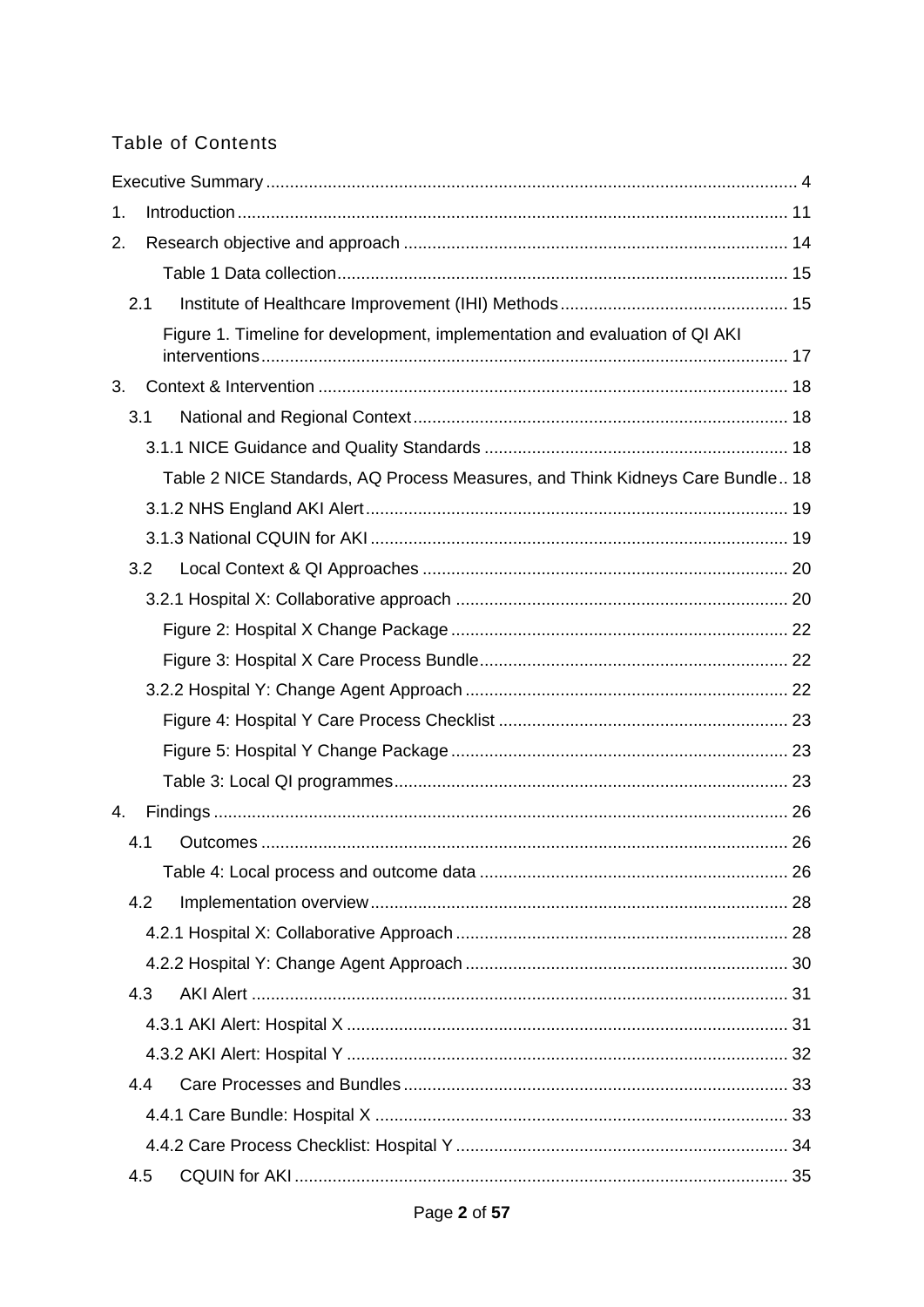|    | 4.6 |                                                                                       |  |
|----|-----|---------------------------------------------------------------------------------------|--|
| 5. |     |                                                                                       |  |
|    | 5.1 |                                                                                       |  |
|    |     | Tension 1: Maximising utility and effectiveness of new approaches whilst minimising   |  |
|    |     | Tension 2: QI as a mechanism to address the IHI Triple Aim of improving care, health  |  |
|    |     | Table 5: Performance of QI programmes against the IHI Triple Aim  41                  |  |
|    |     | Tension 3: Learning and Improvement v Performance management  42                      |  |
|    |     | Tension 4: Resourcing patient involvement and perspective as part of QI activity.  43 |  |
|    | 5.2 |                                                                                       |  |
|    |     |                                                                                       |  |
|    |     |                                                                                       |  |
|    |     |                                                                                       |  |
|    |     |                                                                                       |  |
|    |     |                                                                                       |  |
|    |     |                                                                                       |  |
|    |     |                                                                                       |  |
|    | 5.3 |                                                                                       |  |
| 6. |     |                                                                                       |  |
| 7. |     |                                                                                       |  |
| 8. |     |                                                                                       |  |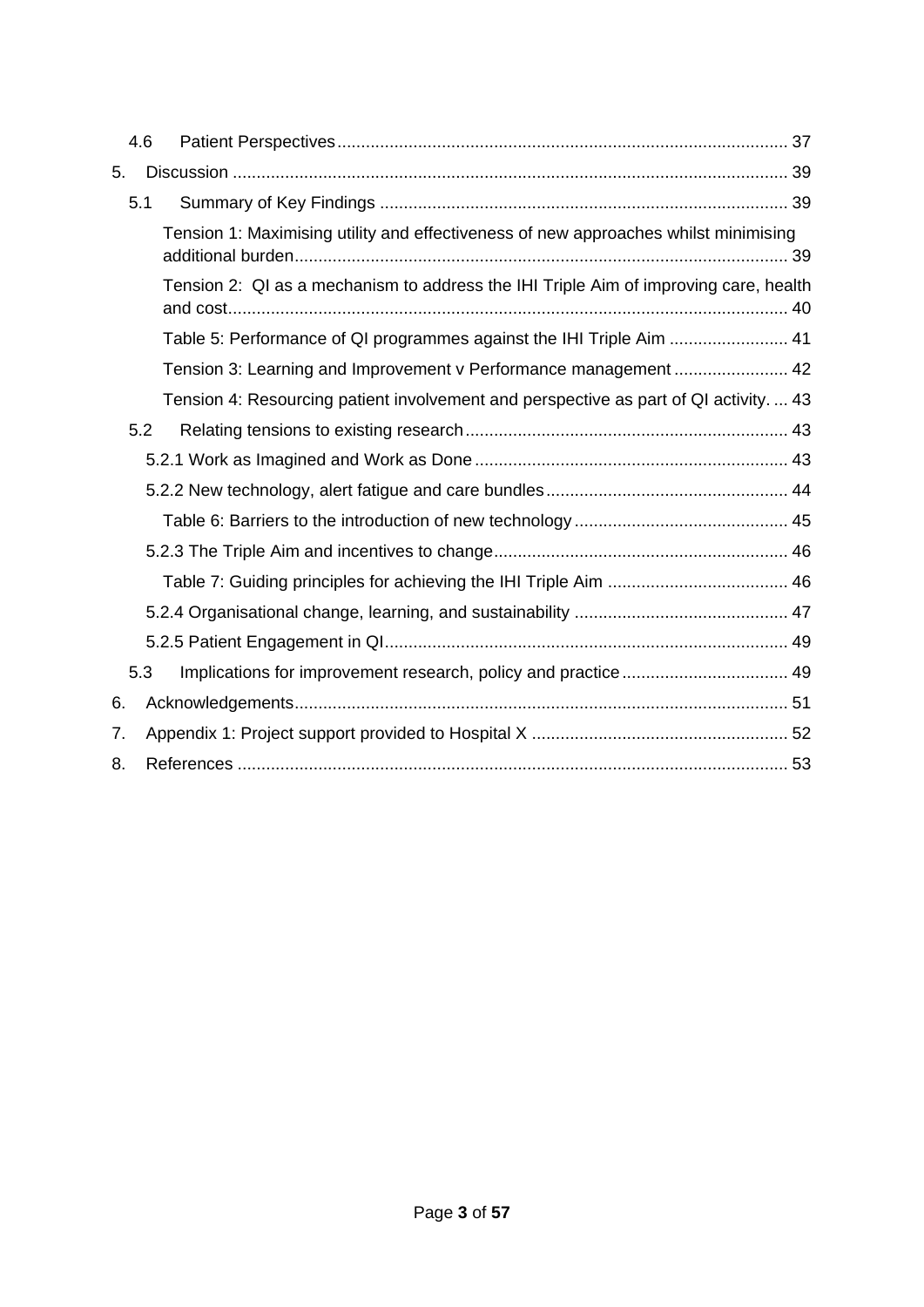#### **Executive Summary**

#### **Introduction**

AKI is a clinical syndrome (not a condition) that is 'common, harmful and costly'.<sup>1-4</sup> It refers to a rapid reduction in kidney function and is a marker of illness severity.<sup>2</sup> There are many causes though in the majority of cases, AKI occurs as part of an episode of acute illness, such as flu or gastroenteritis.<sup>25</sup> Targeting Acute Kidney Injury (AKI) has become a global priority for improving patient safety and offers the potential to achieve the triple aim of improvements to 'care, health and cost.'

A new international classification system for AKI was introduced in 2012 with the primary goal of driving the delivery of evidence based high quality care. In England, its introduction built on findings from the National Confidential Inquiry into Patient Outcome and Death (NCEPOD) report on  $AKI.<sup>6</sup>$  This report highlighted hospital failings in patient safety in terms of poor assessment of acute illness with delays in the recognition of AKI, with evidence that around one in five of episodes of AKI were avoidable.

The NCEPOD Report directly led to the introduction of a range of national initiatives including: NICE guidelines and quality standards to support the prevention, detection and management of AKI; an NHS England Patient Safety Directive mandating the implementation of an AKI alerting system within all NHS Acute Foundation Trusts; and a NHS England Commissioning for QUality and INnovation (CQUIN) incentive framework to improve post-AKI discharge care.<sup>57-9</sup>

#### **Research objectives and approach**

The aim of this research was to develop an in-depth understanding of the work required within two hospital trusts to improve the identification and management of AKI. Both trusts are large urban teaching hospitals serving mixed demographics. They both provide specialist renal services regionally.

The research focused on exploring the work required in each organisation to introduce an AKI alerting system and embed it with associated care processes.

Key objectives were to:

- 1. Describe and understand the quality improvement (QI) approaches adopted within each hospital to improve the identification and management of AKI;
- 2. Understand how adoption decisions are related to organisational context; and
- 3. Understand how the planned AKI work unfolded in each hospital over time according to the different QI approaches adopted and the different organisational contexts.

The research entailed a comparative ethnographic approach, undertaking extensive participant observation and interviews in each site (Hospital X and Hospital Y) over a 22 month period from November 2015 to September 2017. The approach taken should not be taken as a strict comparison of the different processes undertaken in two different organisations. This research did not evaluate the effectiveness of the quality improvement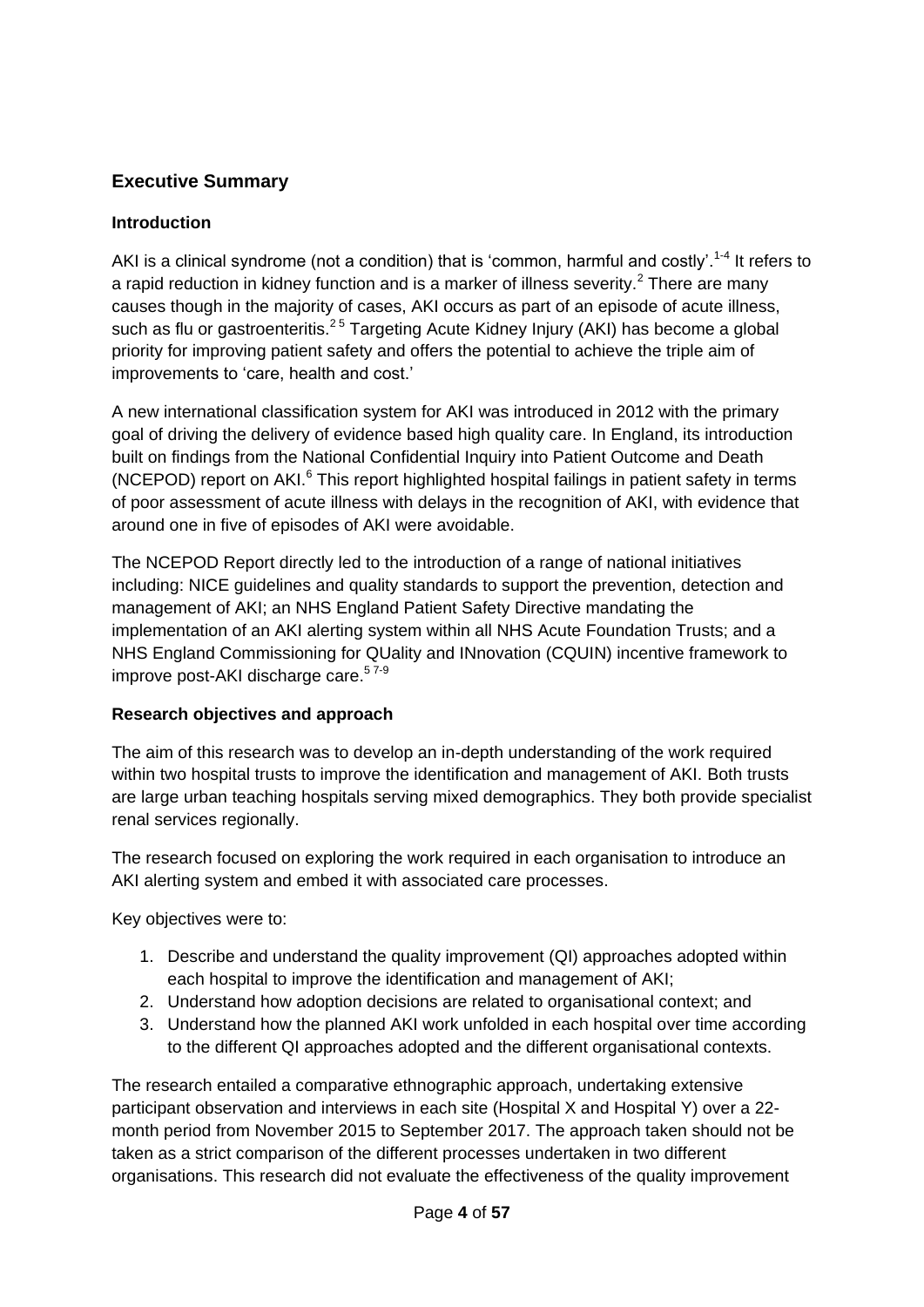approaches adopted within each trust and the methodology used is not appropriate for any conclusions to be drawn about which approach was more 'effective' in affecting clinical outcomes. Rather, through comparative methods it aimed to enhance understanding of the work undertaken and negotiated in translating AKI policy initiatives into everyday practice.

#### **Findings**

Both Trusts reported notable successes against key process and outcome targets in the management of AKI. To achieve this, they both sought to capitalise upon the mandatory introduction of an AKI alerting system as a means to formalise existing work within each organisation. Though employed differently, both hospitals drew upon Institute of Health Improvement (IHI) methods for QI.

Hospital X adopted a 'collaborative' approach that sought to make AKI 'everybody's business' and incorporate learning into day-to-day working routines by bringing together representatives of 11 wards, for five learning sessions spread over a 17-month period concluding with the creation of a 'change package' and a final event to spread improvements hospital-wide. The approach was based upon their established systematic and strategic approach to QI that was informed by IHI collaborative methodology but adapted for use in the organisation. In addition, compared with Hospital Y, Hospital X had an established integrated electronic patient record.

Hospital Y adopted a 'change agent' approach, with the AKI improvement programme delivered through the work of nurse specialists. This approach was informed by a decision taken by Hospital Y to use their internally developed AKI alert which in testing had proven to be more sensitive than the national alert. The QI work was based upon key personnel in Hospital Y having participated in a 12-month programme of IHI informed improvement education in order to design a programme of work around AKI. Small scale pilots were conducted in order to demonstrate potential savings and secure the permanent employment of two specialist nurses.

Though the hospitals adopted contrasting approaches to AKI improvement, comparative analysis illuminated common tensions and trade-offs relating to the identification and management of AKI. The differences lay in how each hospital negotiated these challenges in order to implement an AKI alerting system to improve process and health outcomes. Overall, there was a general tension between policy requirements to implement new interventions to improve AKI-related care and the resources allocated to achieve this.

The NHS England AKI e-alert comprises a 'detection' phase, based upon an algorithm installed in laboratory management information systems, and an 'alert' phase, which communicates the findings to relevant clinical teams. The potential for over- and underdiagnosis directed the work of each site in adapting the introduction of the AKI e-alert to the organisational and human resources at their disposal.

Hospital X adopted the national algorithm for the detection phase and dedicated substantial work to integrate the alert phase into the electronic patient record. This required sustained input from IT systems experts, clinical leads and QI team over a period of around 12 months.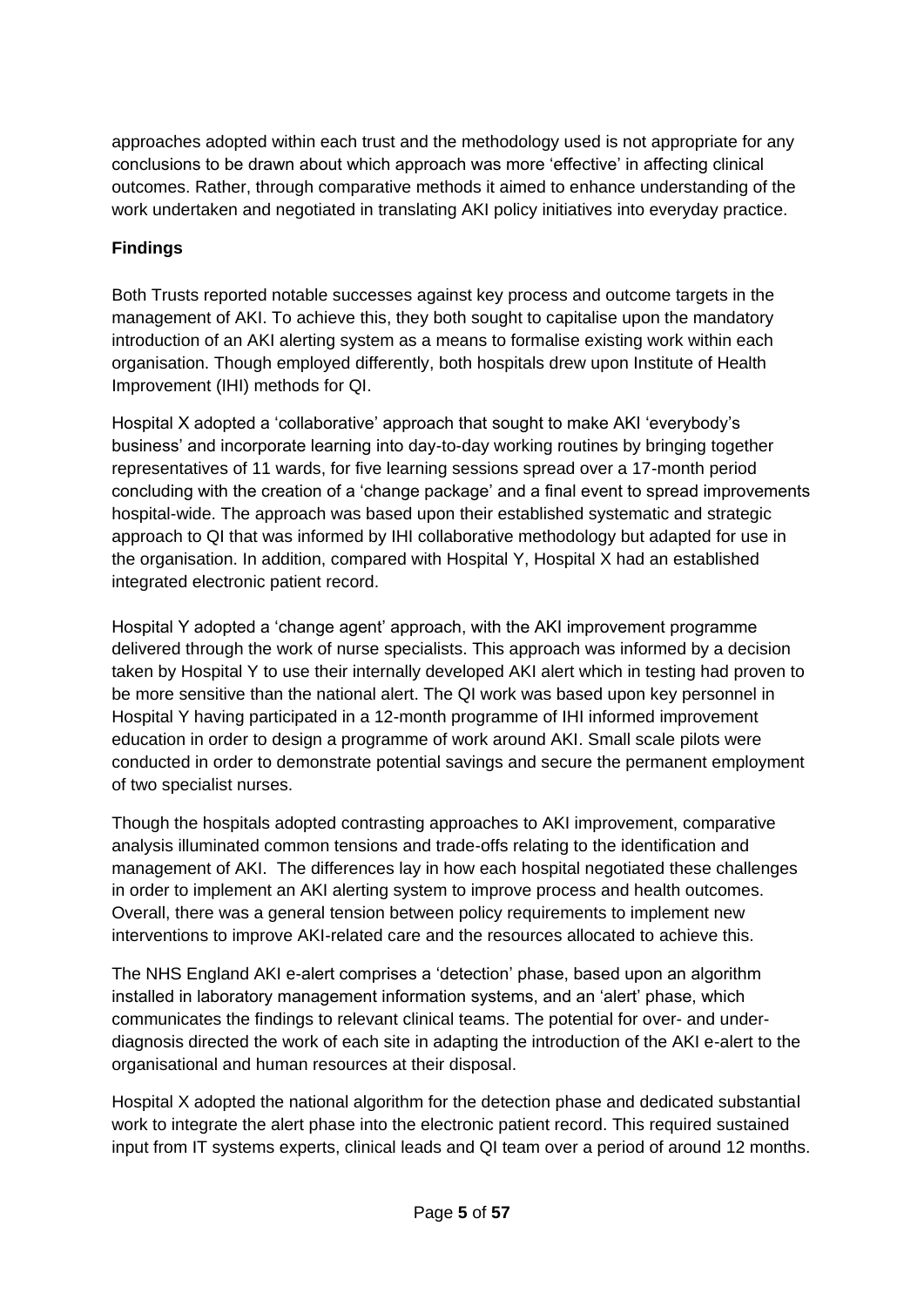The role of the participants in the collaborative was to develop a reliable system for responding appropriately to the alert and embedding it within the care process bundle.

Hospital Y had already put IT systems expertise and time into the development of their locally developed alert, which they trialled alongside the national alert and found it to be more sensitive, eradicating under-identification. The specialist nurses were involved in both the detecting and alert phase: firstly, to conduct daily monitoring of detected cases and correcting any over-identification; secondly, communicating this alert to ward teams, through electronic systems, backed up by person- and paper-based systems, and prompting the initiation of a care process checklist.

Both approaches brought their own distinct benefits and challenges. A key benefit to the collaborative approach was the opportunity it afforded to develop changes that were situated in an in-depth examination of everyday practices, by a sample of relevant practitioners. The collaborative was successful in achieving its primary objective of developing a change package that comprised a set of practical steps for introducing changes at local team level. A key challenge was the sustained commitment of a relatively large number of people to the programme, in the face of ongoing resource pressures. Both the initial programme and the plan for spreading the change package had to be modified in light of resource pressures and their effects upon the continued engagement of participants in the programme.

A key benefit of the change agent approach was the dedicated human resources of time and expertise it mobilised in successfully addressing the introduction of a 'failure proof' detection system, hospital-wide. A key challenge was the concentration of expertise among so few people and the ongoing resource dependency this created. Through the handover of information, the nurse specialists had to negotiate boundaries to do with specialist/generalist, and nurse/doctor orientations, and in doing so, overcome a lack of familiarity between the specialist nurses and the various hospital teams.

Only Hospital X adopted the voluntary national CQUIN for AKI. The CQUIN had the effect of bringing discharge onto the agenda of the organisation. However, though the CQUIN targets were met, tensions were evident between the top-down, procedural approach of the CQUIN and the bottom-up and exploratory approach of the collaborative. Its introduction disrupted and reduced the degree of 'exploration' that was possible through use of QI methods (i.e. process mapping). There were also reports of a 'drop off' in QI engagement once the CQUIN tasks were met.

Across both hospitals there was limited evidence to suggest that patients were aware of or understood the significance of AKI as part of their episode of illness. There were limited attempts to integrate patient perspectives into AKI improvement; patient narratives framed the start of collaborative learning sessions in Hospital X. They functioned as a way of enrolling clinical staff into the programme and situating 'basic' care processes and practices within 'real' experiences.

#### **Conclusions**

Our findings have illuminated a number of tensions and trade-offs inherent to the attempt to improve quality in public organisations. Before moving to a discussion of these tensions, we first briefly summarise key findings, guided by our original research objectives: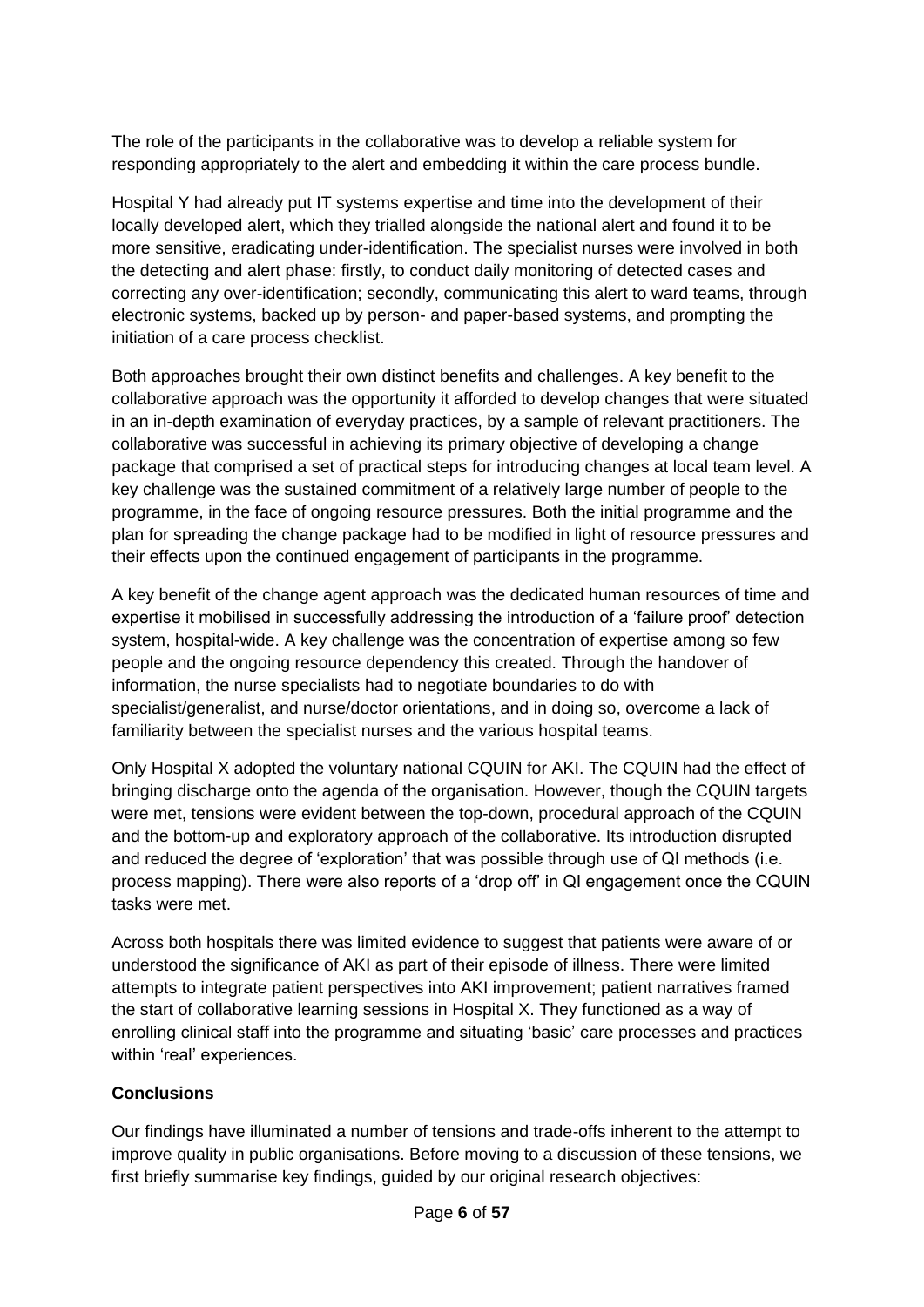#### **1. Describe and understand the quality improvement approaches adopted within each hospital**

The two approaches adopted by the two organisations in this research were: a 'collaborative' approach (Hospital X) and a 'change agent' approach (Hospital Y). Both approaches mobilised approaches developed by the Institute for Healthcare Improvement, incorporating SMART objective setting, process mapping, and Plan-Do-Study-Act (PDSA) cycles. At the outset of our data collection, Hospital X was at the 'initiation' phase of their improvement and Hospital Y was at the 'spread' phase.

These two approaches exemplified a distinction between 'exploratory' and 'exploitative' innovation.<sup>10</sup> Exploitative innovation entails 'exploiting' existing products or ways of working to enable incremental improvement, while exploratory approaches entail learning anew in order to open up potentially radical innovation. Exploitative approaches have the advantage of building upon what is known or has been successfully demonstrated. Exploratory approaches have the advantage of opening up a specific activity for detailed examination, in so doing aiming to illuminate key 'blockages', which once resolved can have transformative effects beyond the immediate domain of interest. At the same time the exploratory approach requires the organisation to accept a greater risk associated with uncertainty of outcome.<sup>10-12</sup>

#### **2. Understand how adoption decisions are related to organisational context**

The successes of both the 'collaborative' and 'change agent' approaches to quality improvement depended largely on their 'institutional fit'. Organisations that seek to replicate the success of these organisations should give careful consideration to the local characteristics of their organisation and its similarity to the two hospitals described in this report.

This contextual fit was also expressed through the manner in which the organisational context and the improvement materials themselves together shaped the approach taken. The materials upon which the improvement programmes in each site were based; that is, the national AKI alert and care process bundles developed locally from national guidelines. Two examples illustrate this point:

1. The AKI alert has the potential to result in both over- and under- identification of AKI. Both hospitals invested resource to address this. Hospital Y used their pre-existing work on an alert system to eradicate all under-diagnosis, while Hospital X accepted the inaccuracies of the national algorithm but exploited their digital capabilities in embedding the alert into decision prompts for ward teams. The Hospital Y 'failsafe' approach was enabled by the dedicated resource of the AKI nurses. In the absence of these resources the Hospital X system relied instead on an IT decision support system that was embedded within wardbased teams.

2. The Hospital X bundle was developed by and for ward-based teams. It was designed iteratively in combination with tests of change. It was printed on a small card and used an acronym in order to attempt to embed both the process to follow and the ward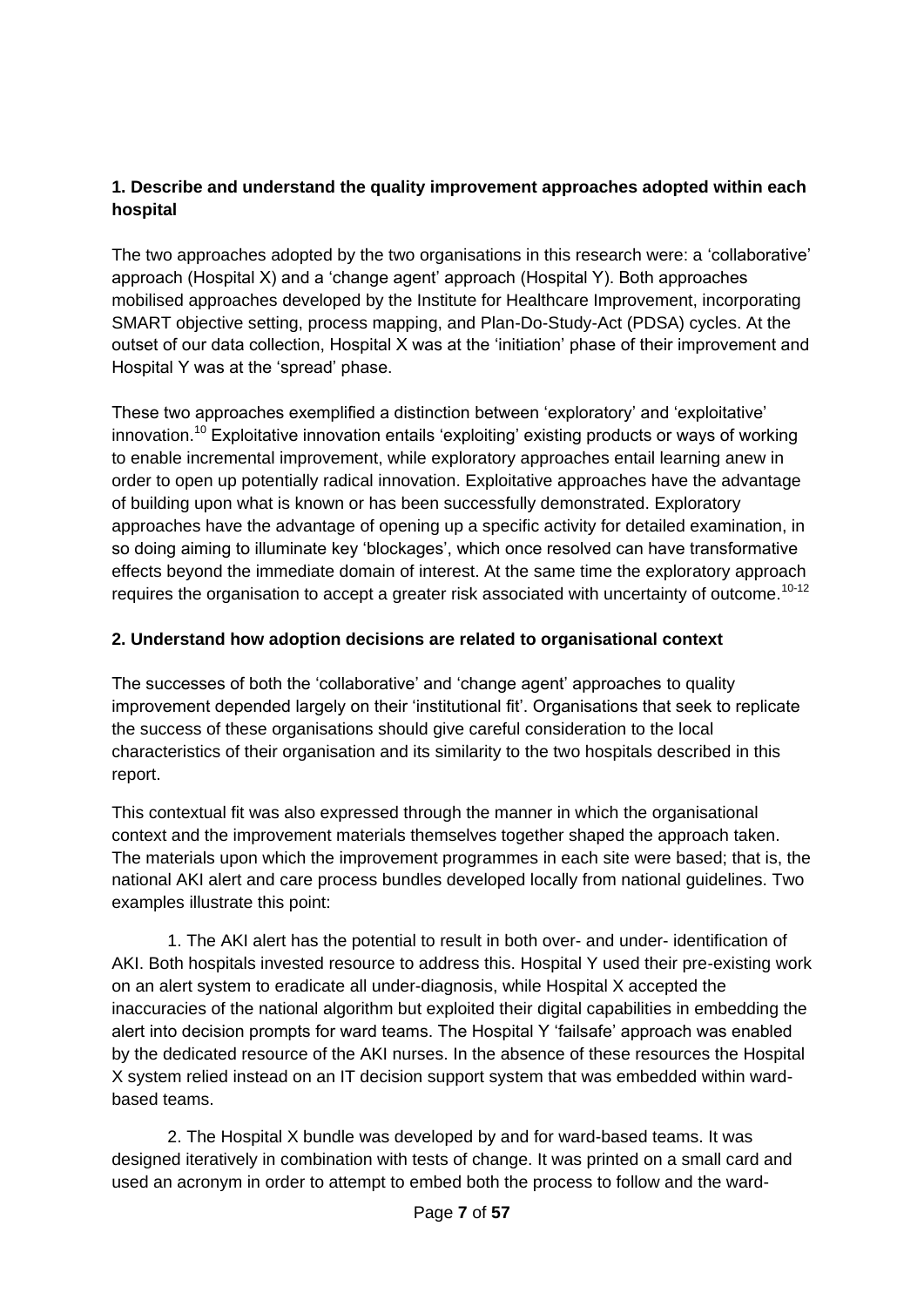based practices and routines through which this process would operate. The Hospital Y checklist was also the product of iterative development over time, however, its content and use were shaped by the need for it to become a 'boundary object', that is a material means of managing the transfer of care from the specialist nurses to ward-based teams. As a result, the checklist contains more specific information about what needs to be done and by which staff, and has checkboxes to enable documentation and audit.

#### **3. Understand how the planned AKI work unfolded in each hospital over time**

Both sites encountered barriers to improvement associated with resource constraints and with the lack of understanding and knowledge of AKI among staff. These barriers required adaptation on the part of both organisations, with each programme evolving distinctly in response to context specific challenges. In spite of challenges, both organisations reported considerable success against their core aims within the evaluation timeframe.

In Hospital X, the collaborative programme required the engagement of staff from eleven wards over a prolonged period of time. Resource constraints left wards with less effective capacity to release staff to engage in improvement work, which resulted in a reduction of the time commitment that was requested by the programme leaders, and a re-shaping of the ongoing plans for spreading improvements. Uncertainty about AKI could exacerbate this challenge, sometimes resulting in lower levels of engagement from those clinical areas where there were competing opinions about whether or not AKI should be an improvement priority.

In Hospital Y, the programme of improvement had initially been shaped by resource constraints, with the Board requirement to have potential savings demonstrated prior to investment being committed to fund the resource upon which the programme was built; the AKI nurse specialists. Uncertainty about AKI led to the team encountering initial resistance to their attempts to increase awareness and support staff in managing AKI. This drove the approach to provide one-on-one support through education and the iterative development of the care process checklist in collaboration with ward-teams.

#### *Tensions & Trade-offs*

There is an overarching tension illuminated by our research between policy requirements to improve identification and management of AKI and the resources allocated to achieve this. This relates to a persistent assumption among policy makers and opinion leaders that improvement to care can be achieved in a 'resource neutral' manner, by 'improving value'; identifying waste and improving efficiency.<sup>13-15</sup> Our research suggests that even when this might be possible, it takes substantial work, and therefore resource, to identify waste, develop and embed alternatives, and realise efficiencies. This assertion is supported by a recent review of QI collaboratives, which found positive results in terms of the effectiveness of collaboratives in achieving against their core aims, with significant reduction against at least one primary target in 83% of cases, whilst also noting that: 'A collaborative is a complex and time-consuming intervention for clinicians, teams and sites and represents major financial, organisational and political investment'.<sup>16</sup>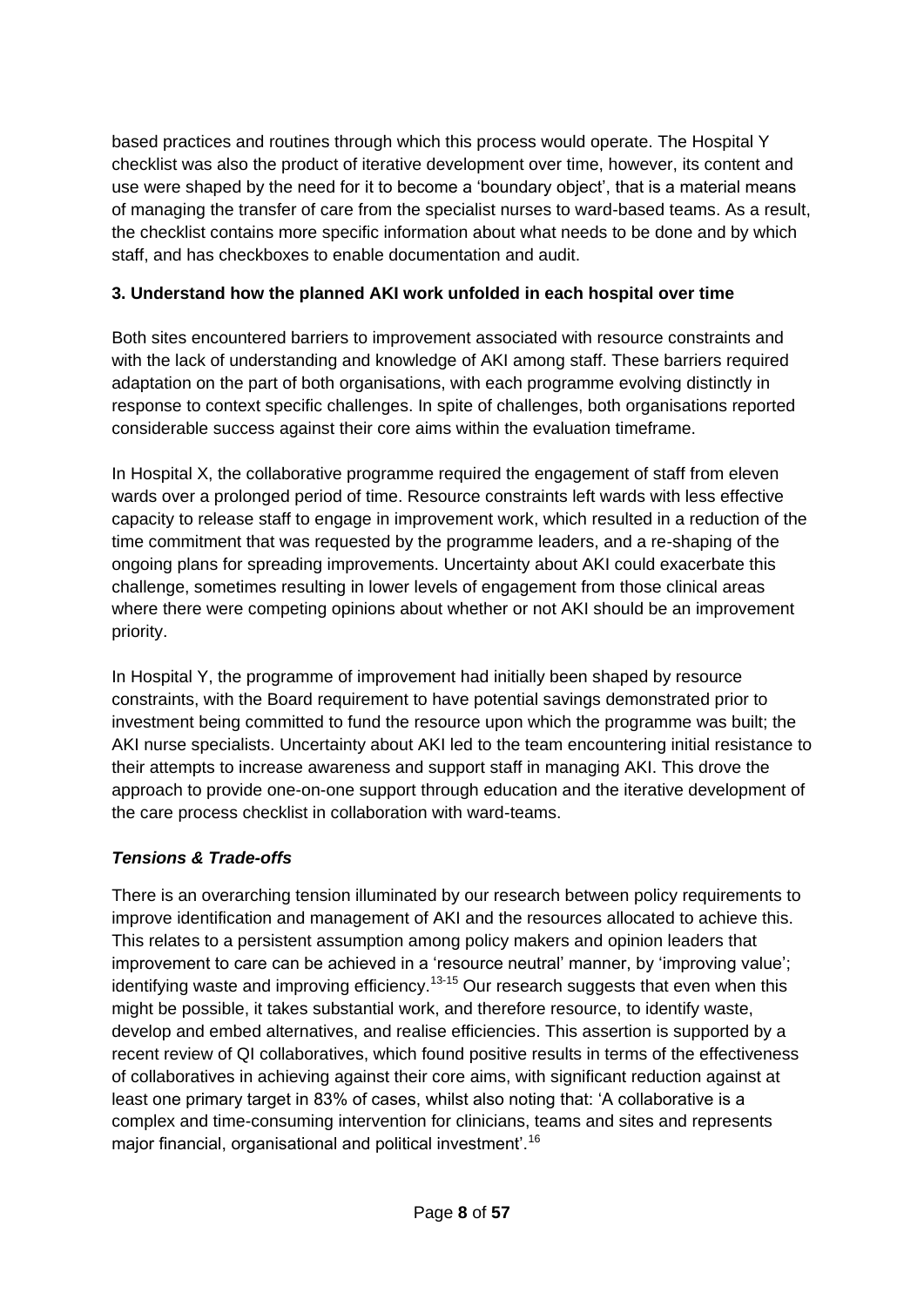The challenge of maximising benefits while minimising additional burden was apparent across three related tensions underpinning AKI improvement work carried out in the two hospitals:

*1. Resourcing the work required to maximise the clinical utility of AKI whilst minimising additional burden:*

National guidelines and approaches for AKI have a core objective of reducing avoidable harm.<sup>59</sup> However, embedding AKI, as an effective driver of patient safety, into routine care without creating additional workload for clinical staff or burden for patients requires sustained work. Any approach to introducing an AKI alerting system must consider the mobilisation of dedicated resources towards identifying and correcting the potential for under- and over- diagnosis.

Consideration should be given to how this work can be made more visible at the organisational level to guide resource planning and prioritisation of improvement objectives. At the system level, policy and guidance also requires a realistic understanding of this work, such that there is an attempt to make new approaches adaptable to the contexts in which they are to be embedded.

*2. Resourcing exploratory approaches to QI in order to improve care and reduce costs:*

Research suggests that programmes that attempt to simultaneously improve 'care, health and cost' require systematic and flexible processes for planning, initiation and completion of improvement work.<sup>13 14</sup> It is also acknowledged that the simultaneous achievement of all three aims should not be expected of individual programmes, but rather accrue over time.<sup>14</sup> Exploratory and collaborative work require the deployment of considerable resources prior to the potential demonstration of benefits. Cost savings in particular might have to be deferred well beyond the lifetime of individual programmes.

This implies that there is a greater degree of uncertainty associated with cost savings, which must be borne as a risk in QI planning. In resource scarce contexts there is a danger that considerations of cost could exert a greater influence upon QI planning and resourcing decisions, which is likely to disincentivise more exploratory approaches.<sup>17</sup>

We suggest that greater attention is needed to the question of how prioritisation occurs within different organisations and how design decisions are made within particular programmes with respect to each element of the IHI Triple Aim.

*3. Integrating collaborative 'bottom up' approaches to learning and improvement with performance driven 'top down' incentivised targets:*

Target driven performance incentives such as CQUINs can be effective in mobilising resources and clinical interest around particular areas of care. However, CQUINs can direct attention towards attainment of a target rather than attention to the underlying processes to which the target relates, resulting in a 'tick box' approach.<sup>18</sup> Our findings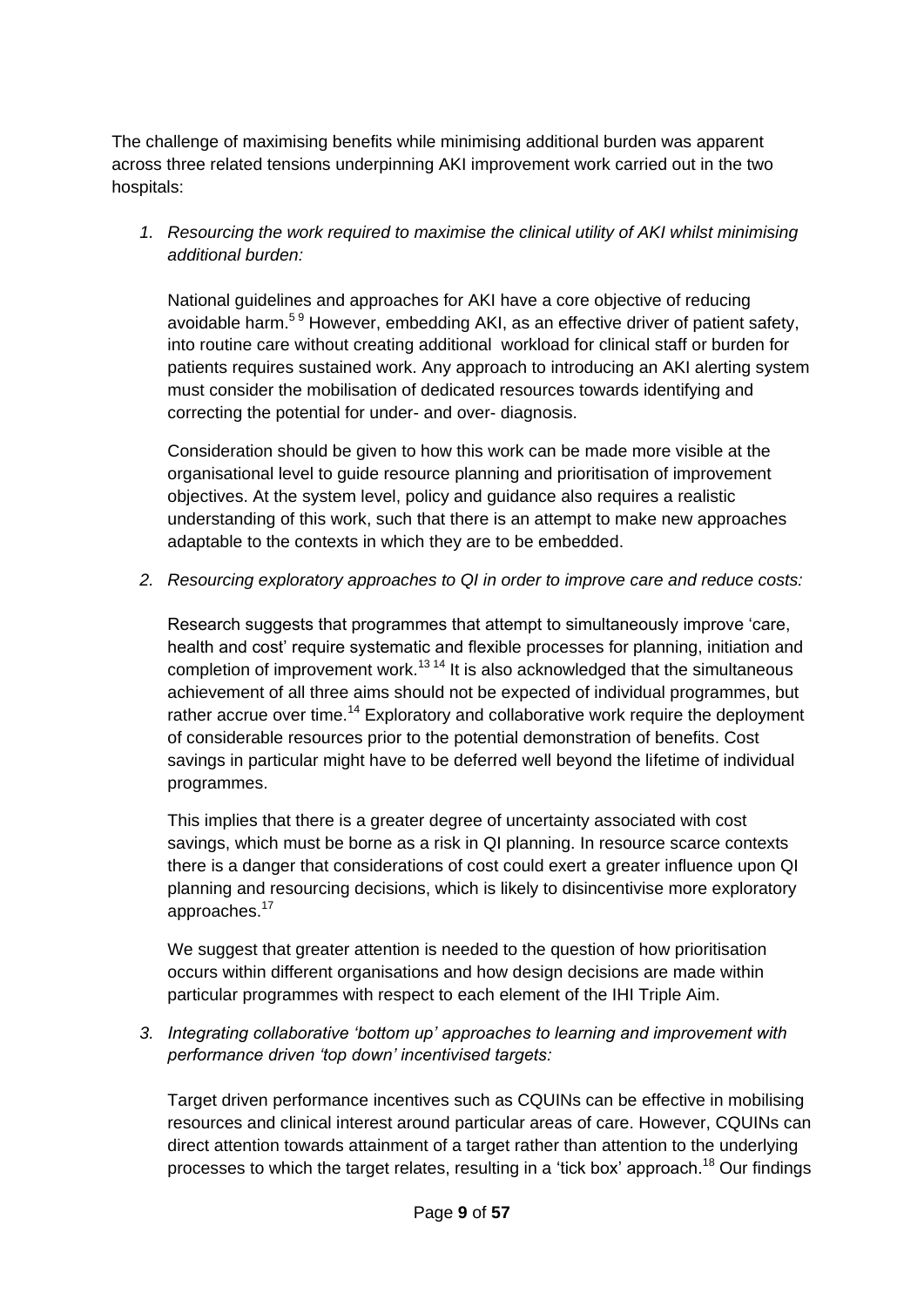demonstrate the benefits of approaches which involve an open examination of practices and processes from the 'bottom up' (through process mapping, for example).

This requires an attempt to give QI work space and time in order to develop adaptable solutions to problems as they are uncovered and to not allow an isolated set of targets to narrow the potential focus of QI work.

#### 4. *Integrating alternative perspectives into QI*.

Approaches to QI benefit from the meaningful involvement of a broad range of stakeholders in identifying population needs, developing objectives, and developing learning and outcomes.<sup>14</sup> In practice this is very difficult to accomplish because it requires additional resources, not only financial, but also time to engage and include multiple perspectives. Hospitals such as the two under examination in this report are also complex and formally structured organisations. They are situated within a fragmented policy environment which can mitigate against collaboration across group and organisational boundaries.<sup>19</sup>

We draw examples of two groups for whom there a strong case for greater involvement in AKI QI work in secondary care; patients and primary care.

The limited involvement of patients in QI activities generally is a recognised problem. Our findings reveal specific challenges related to attempting to engage patients with AKI into improvement work: the lack of recognition of AKI even among those who have had an episode of care complicated by it; the wide distribution of AKI across many different patient groups; and the resulting difficulty generating a collective identity and shared interest around AKI upon which to develop more inclusive approaches to improvement.

The limited extent to which primary care was considered and incorporated into the improvement work of either site means that further work needs to be done in order to improve communication and transition across the interface between acute and continuing care. AKI can appear and reappear within the illness narratives of patients over many years, each time potentially requiring attention to questions of temporary medicine cessation and possible hospitalisation. Our findings illuminate some of the complexities of discharge processes for patients with AKI, however, this was neither one of the core aims of the programmes examined here, nor their evaluation. This is an area requiring further research.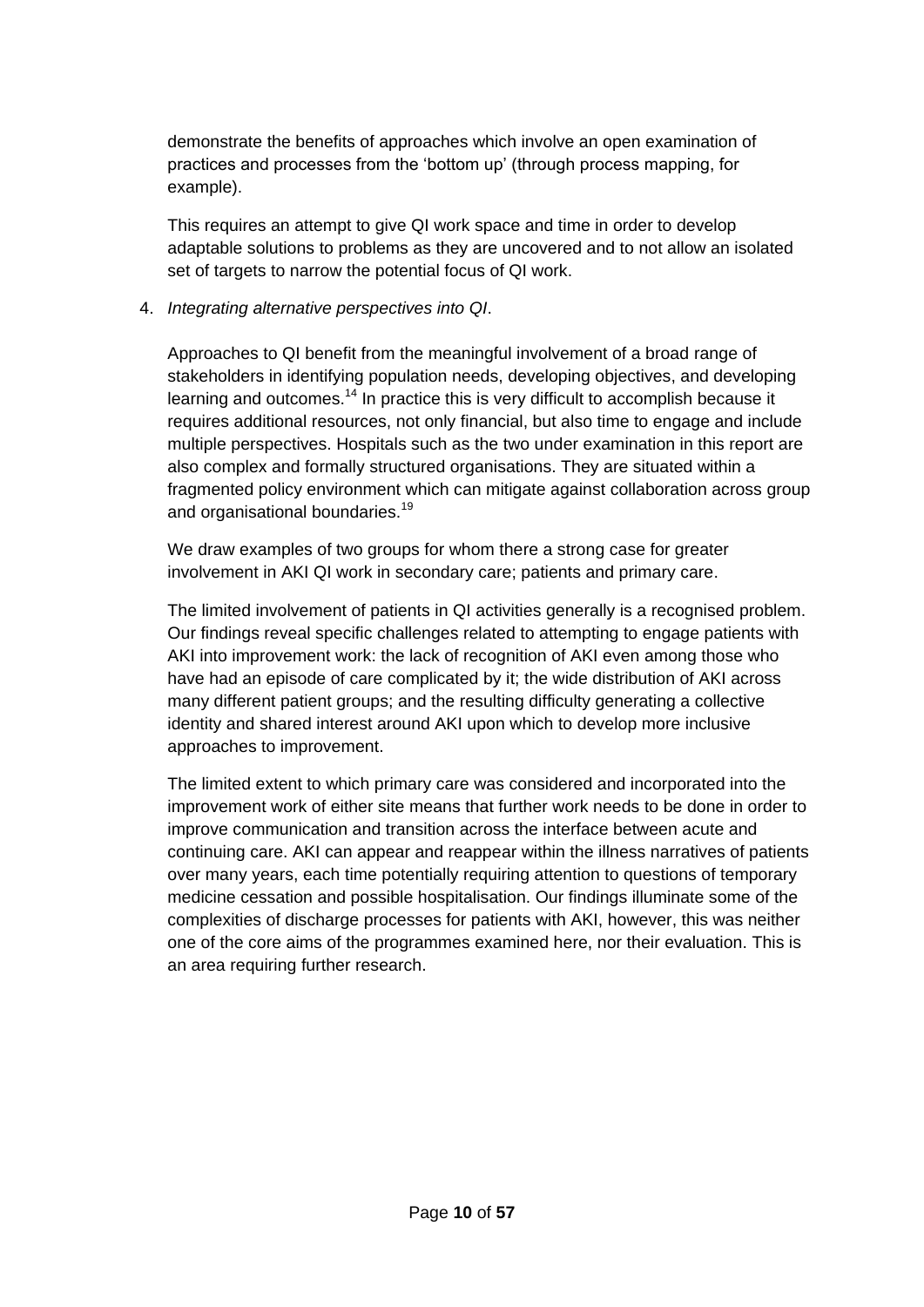#### **1. Introduction**

In the wake of the global financial crisis of 2008, public healthcare budgets worldwide have faced sustained cuts. In the English National Health Service, the projected funding gap requires savings of £22 billion by 2020.<sup>20</sup> At the same time global opinion leaders in quality improvement, such as the Institute of Healthcare Improvement (IHI) couple patient safety with the need for continuous improvement and suggest that all organisations should be able to achieve improvements in 'care, health and cost' (the so-called 'triple aim').<sup>1321</sup> However, attention is needed to the question of whether this is achievable, particularly for organisations facing sustained reductions in funding alongside increasing levels of complexity and demand.

There is some evidence of policy being mobilised in order to grapple with this problem. In the UK, the Quality, Innovation, Productivity and Prevention (QIPP) programme was launched in 2011 to encourage innovation through service redesign and more recently, NHS England has launched its campaign for 'new models of care' and 'sustainability and transformation plans'.22 23 Substantial investment has been directed at health informatics and technology as a means to improving care and cost, through the development of more automated and standardised care processes.<sup>24</sup> However, previous research suggests that the implementation of new technology is not simple, and requires work within organisations in order to make sense of and embed changes.<sup>25-27</sup>

This report examines the implementation of new approaches to improve the identification and management of Acute Kidney Injury (AKI) in two NHS hospitals, part of two different NHS Trusts. This new approach comprised a new classification system, a diagnostic e-alert, and a minimum standard care process bundle.<sup>2928</sup> Drawing upon existing frameworks for the introduction of new approaches into health care practice, we explore the possibilities for action afforded by the new approaches to identification and management of AKI and the work required for practices to be adapted to them.<sup>29 30</sup>

Targeting AKI is now a global priority for improving patient safety and health outcomes.<sup>231</sup> AKI is a clinical syndrome (not a condition) that is 'common, harmful and costly'.<sup>1-4</sup> It refers to a rapid reduction in kidney function and is a marker of illness severity. $2$  There are many causes though in the majority of cases, AKI occurs as part of an episode of acute illness, such as flu or gastroenteritis. $2<sup>5</sup>$  That is, it is often the combined result of infection, low circulatory blood volume (hypovolaemia), low blood pressure (hypotension) and medication effects resulting in a reduction in kidney perfusion and filtration.<sup>2532</sup> AKI is identified on a scale of severity from Stage One (least severe) to Stage Three (most severe).<sup>2</sup> AKI is estimated to complicate between 5 to 6% of all hospital admissions and around 1 in 5 unplanned hospitalisations. $343335$  AKI is more common in elderly patients with multimorbidity, living with multiple complex health and social care needs.<sup>2535-38</sup> It is of particular relevance to patients with pre-existing chronic kidney disease and/or those with cognitive decline reliant on carer support for maintaining fluid intake during an acute illness.<sup>2</sup>  $57$  Viewed as a 'force multiplier,' hospital AKI-related care is estimated to cost 1% of the NHS budget and AKI is associated with poor health outcomes in terms of high rates of rehospitalisation, further episodes of AKI, development or progression of CKD, and mortality both in the short and long term.<sup>1253335</sup>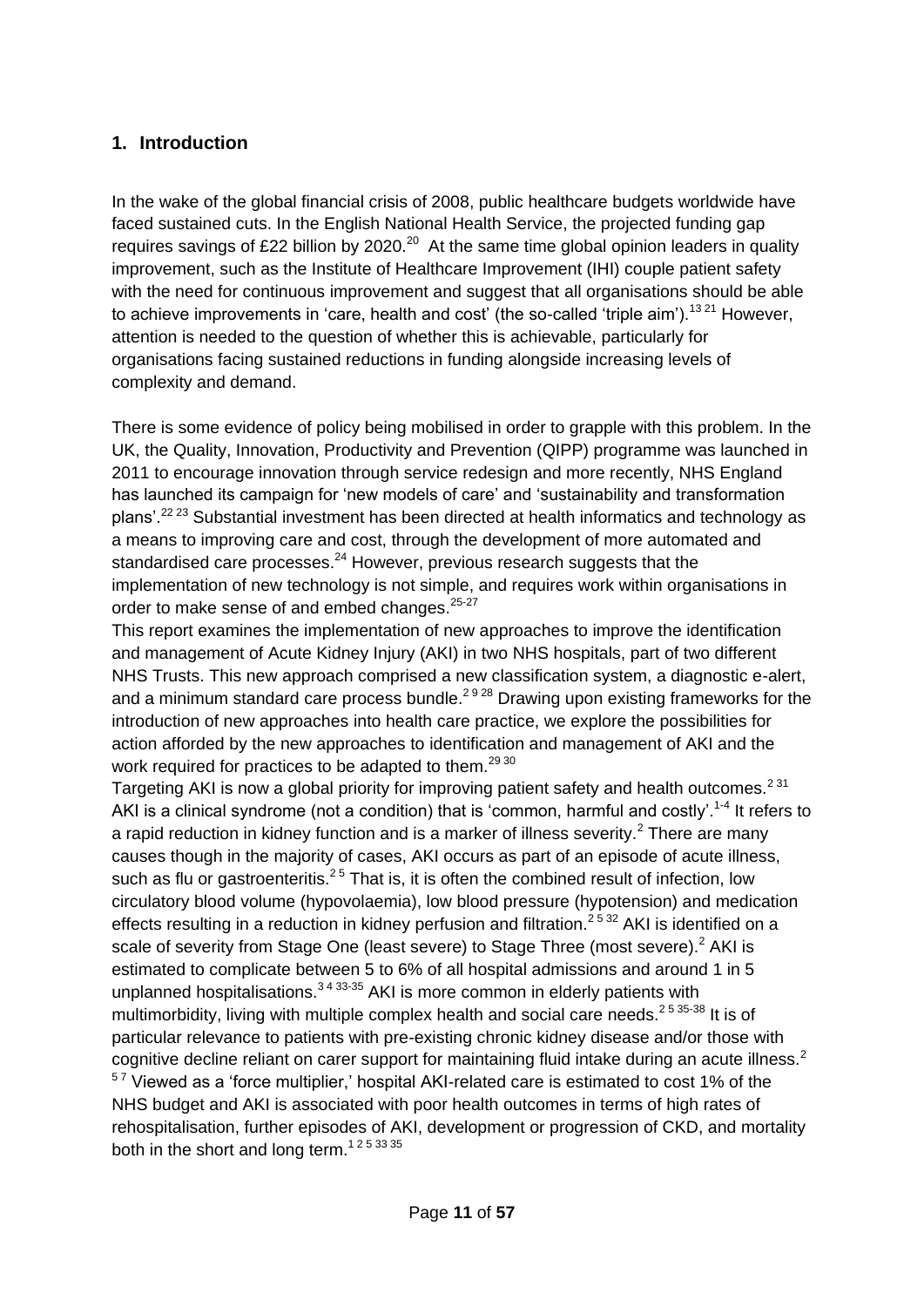A new international classification system for AKI was introduced in 2012 with the primary aim of driving the delivery of evidence based high quality care.<sup>2</sup> In the UK, its introduction built on findings from the National Confidential Inquiry into Patient Outcome and Death (NCEPOD) report on AKI from 2009.<sup>6</sup> It highlighted hospital failings in patient safety in terms of poor assessment of acute illness with delays in the recognition of AKI and evidence that around one in five of episodes of AKI were avoidable.<sup>6</sup> The NCEPOD report resonated with findings from the Francis Inquiry and the Berwick Review, both of which shed light upon, and provided recommendations to address gaps in care quality occurring in Mid Staffordshire NHS Foundation Trust.<sup>6 21 39 40</sup>

In this context, tackling AKI has emerged as a national priority to improve care quality.<sup>5</sup> NICE guidance was published in August 2013 leading to quality standards to support the prevention, detection and management of AKI.<sup>57</sup> Within NHS England's Patient Safety Domain, the Think Kidneys Programme was established, entailing multidisciplinary work streams to improve AKI-related care across settings both within hospital and in the community.<sup>41</sup> Through Think Kidneys, NHS England published two national patient safety directives: A mandatory Level 3 NHS England Patient Safety Directive came into effect in March 2015 that requires all NHS Acute Trusts and Foundation Trusts to implement a computerised AKI alert to support earlier recognition and response to AKI; followed in 2016 by a Level 2 Patient Safety Directive requiring all NHS providers to 'develop an action plan' to 'improve local systems and processes for the care of patients with AKI'.<sup>9324243</sup>

Identified as having the 'biggest potential impact in reducing premature mortality,' sepsis and AKI were specified as the two clinical priorities central to improving patient safety and realising the vision for high quality care set out in the NHS England *Five Year Forward View*. 23 44 Fifteen Patient Safety Collaboratives were established across England in response to the Francis Inquiry and Berwick Review with nine of the Collaboratives forming a cluster to address patient safety through the lens of AKI (AHSN, 2016, KSS AHSN, 2016). In secondary care, national levers for driving improvement have included the introduction of the Commissioning for Quality and Innovation (CQUIN) incentive framework. In 2015-2016, CQUINs for both sepsis and AKI were introduced to 'incentivise quality and efficiency' and included 'goals' for improving discharge summaries for patients who had a hospital admission complicated by AKI.<sup>84546</sup>

It was in this global and national context that the two hospitals that feature in this report sought to improve the quality of AKI-related care. Using in-depth ethnographic methods, this evaluation aimed to understand approaches to quality improvement (QI) to support the delivery of high quality care. The focus of our report is upon the implementation of two programmes of improvement, based upon the introduction of the AKI e-alert and care processes. We examine the work required to embed changes within everyday care processes, drawing on the distinction between 'work as imagined' and 'work as done' to illuminate the tensions and trade-offs that exist between the formal and ascribed purpose of

 $\overline{a}$ 

http://www.kssahsn.net/what-we-do/better-quality-and-safer-care/acute-kidneyinjury/Pages/National-AKI-Cluster.aspx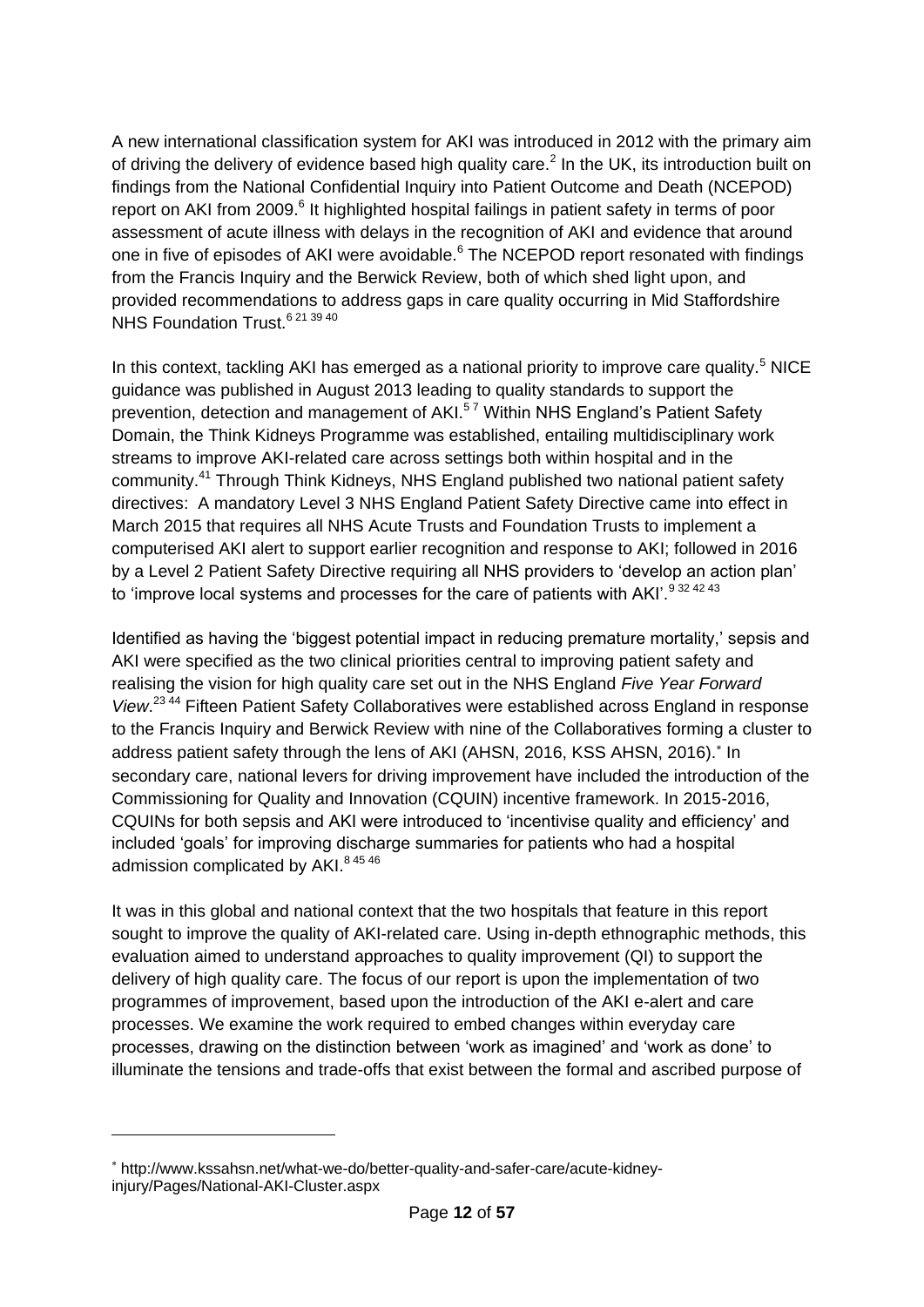new approaches, and the reality of introducing and embedding changes within complex organisational environments. <sup>26 47</sup>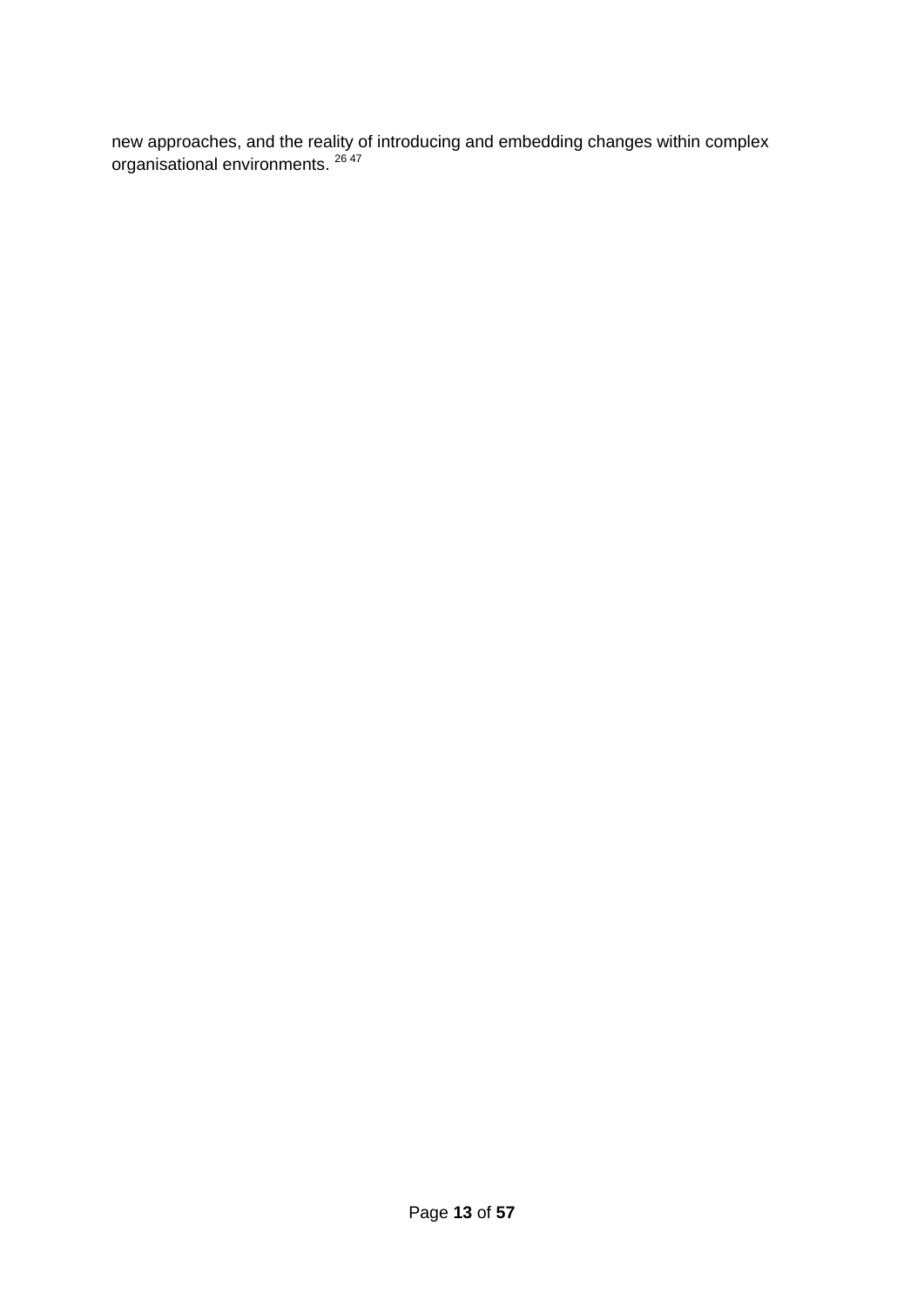#### **2. Research objective and approach**

The aim of this research was to develop an in-depth understanding of the work required within two hospitals to improve the identification and management of AKI. We focus upon the different QI approaches adopted within each trust, to understand how adoption decisions are related to organisational context, and how the planned work unfolded in each trust over time.

Key objectives were to examine the introduction of new approaches for the identification and management of AKI (classification system, e-alert, care bundle) in order to:

- 1. Describe and understand the quality improvement (QI) approaches adopted within each hospital to improve the identification and management of AKI;
- 2. Understand how adoption decisions are related to organisational context; and
- 3. Understand how the planned AKI work unfolded in each hospital over time according to the different QI approaches adopted and the different organisational contexts.

The hospitals under study both mobilised aspects of the QI methodologies set out by the Institute of Health Improvement (See Section 2.1 for detailed description). However, both took different approaches and used them in different ways. Hospital X adopted a Break Through Series collaborative approach (hereafter: 'collaborative'), while in Hospital Y a change agent' approach was taken through the employment of AKI specialist nurses, combined with an IHI informed programme of system redesign.

The data collection adopted an 'ethnographic' approach, which is a longitudinal qualitative method originating in the discipline of anthropology and now widely used in applied research across many different disciplines.<sup>48</sup> We collected data between November 2015 and September 2017 undertaking extensive observation of relevant events and activities and conducting interviews with healthcare professionals, QI experts and managers involved in the implementation process, as well as patients who had received care in either one of the two sites. The longitudinal approach enabled the development of an in-depth perspective of QI developments, behaviours and actions within each organisational setting over time. The research focused on the underlying contextual factors influencing the development and implementation of the two improvement strategies within the different hospital settings at stake. The period of data collection and the activities undertaken by both hospitals are summarised in Figure 1. This shows that the research period coincided with the roll out of the AKI Bundle in Hospital Y and with the collaborative activity in Hospital X.

While there is a greater recognition of the importance of understanding how and why interventions work, the role of the underlying context and its relationship with improvement programmes is still a relatively new area of investigation.<sup>49</sup> The use of ethnographic research proves particularly helpful in developing an understanding of context that goes beyond the somewhat static understanding of organisations and their structures, to instead explore the unfolding manner in which the 'how' questions of improvement are tackled with regards to specific attempts to introduce new approaches.<sup>29</sup> The use of a comparative approach allowed us to bring to light the different work required in two different sites in order to translate externally developed approaches into organisational practices. Accordingly, we structure our analysis drawing upon the distinction between 'Work as Imagined' and 'Work as Done'.<sup>26 50</sup> Work as imagined refers to the ideals and assumptions that are embedded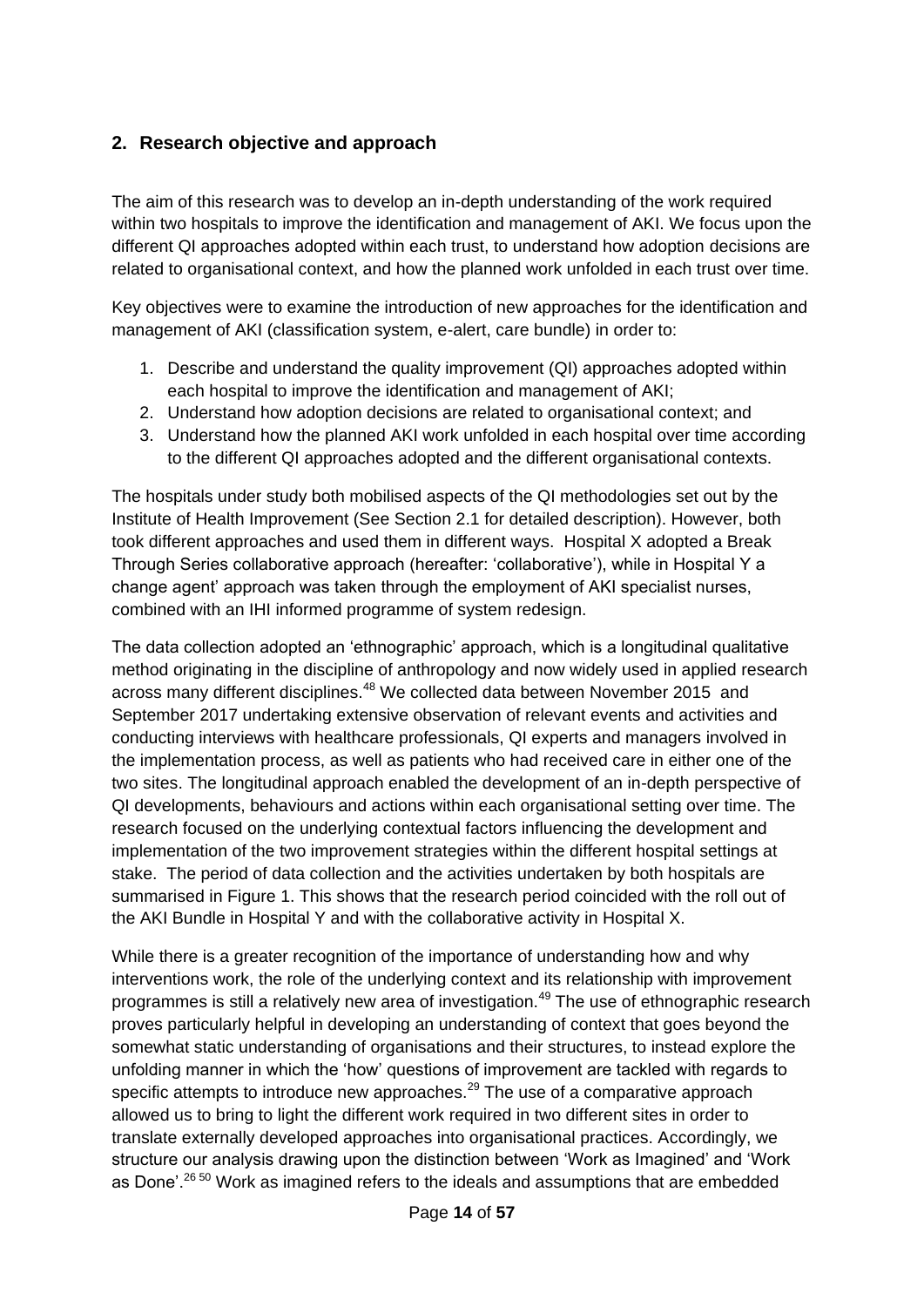within new policies and approaches to providing care, and work as done refers to the adaptive work that is required in organisations in order to introduce changes and embed them into routine practice. In complex organisational environments, such as health care, this adaptive work might take considerable time and energy, and require the negotiation of locally specific challenges. Understanding organisations as continually engaged in multiple adaptive processes at any one time signifies the importance of developing suitable and sustainable adaptations to particular problems.

The approach to examine the different processes underway in two different organisations was intended to draw out the differences between the two organisations, the approaches they adopted, and the work undertaken to translate ideals into actions. This approach should not be taken as a strict comparison, rather we sought to describe the series of translations and trade-offs negotiated in making plans work in practice. The research did not evaluate the effectiveness of the quality improvement approaches adopted within each trust. Rather, through comparative methods it aimed to enhance understanding of the work undertaken and negotiated in translating AKI policy initiatives into everyday practice. The methodology used is not appropriate for any conclusions to be drawn about which approach was more 'effective' in affecting clinical outcomes.

Data collection comprised observation of QI activities and qualitative interviews with key personnel in each site. Ethical approval was required in order to interview patients as part of the study, and this was obtained in November 2015. Data collection commenced immediately in both sites thereafter, concluding in September 2017 (see Figure 1). Observations were unstructured and were focussed upon capturing a descriptive record of events and situating these within both the organisational and external context. Interviews were semi-structured and were used to capture first-person accounts of the development and implementation of the programmes in each site. Patient interviews were unstructured and were used to develop an understanding of the place of AKI within an individual's own ongoing narrative of health and illness. A summary of data collection is provided in Table 1

|                               | <b>Hospital X</b> | <b>Hospital Y</b> |
|-------------------------------|-------------------|-------------------|
| Observations (days)*          | 28                |                   |
| Interviews (total)            | 24                | 25                |
| <b>Managers</b>               |                   |                   |
| <b>Nurses</b>                 |                   |                   |
| <b>Pharmacists</b>            |                   |                   |
| <b>Patients/Family carers</b> | 6                 |                   |

#### Table 1 Data collection

-

#### **2.1 Institute of Healthcare Improvement (IHI) Methods**

The IHI was established in the early 1990s and was initiated by a QI group led by Dr Don Berwick. Over time it has developed an approach described as a 'science of improvement', 'that emphasises innovation, rapid-cycle testing in the field, and spread in order to generate

*The differences in observation days reflects the different approach taken to QI and the different phase of the programme at which each trust was during data collection. As Hospital X had a collaborative programme ongoing at the time of data collection, there were more activities to observe, whereas in Hospital Y the programme was based mainly upon the work of two individuals working one-on-one to spread improvements hospital-wide.*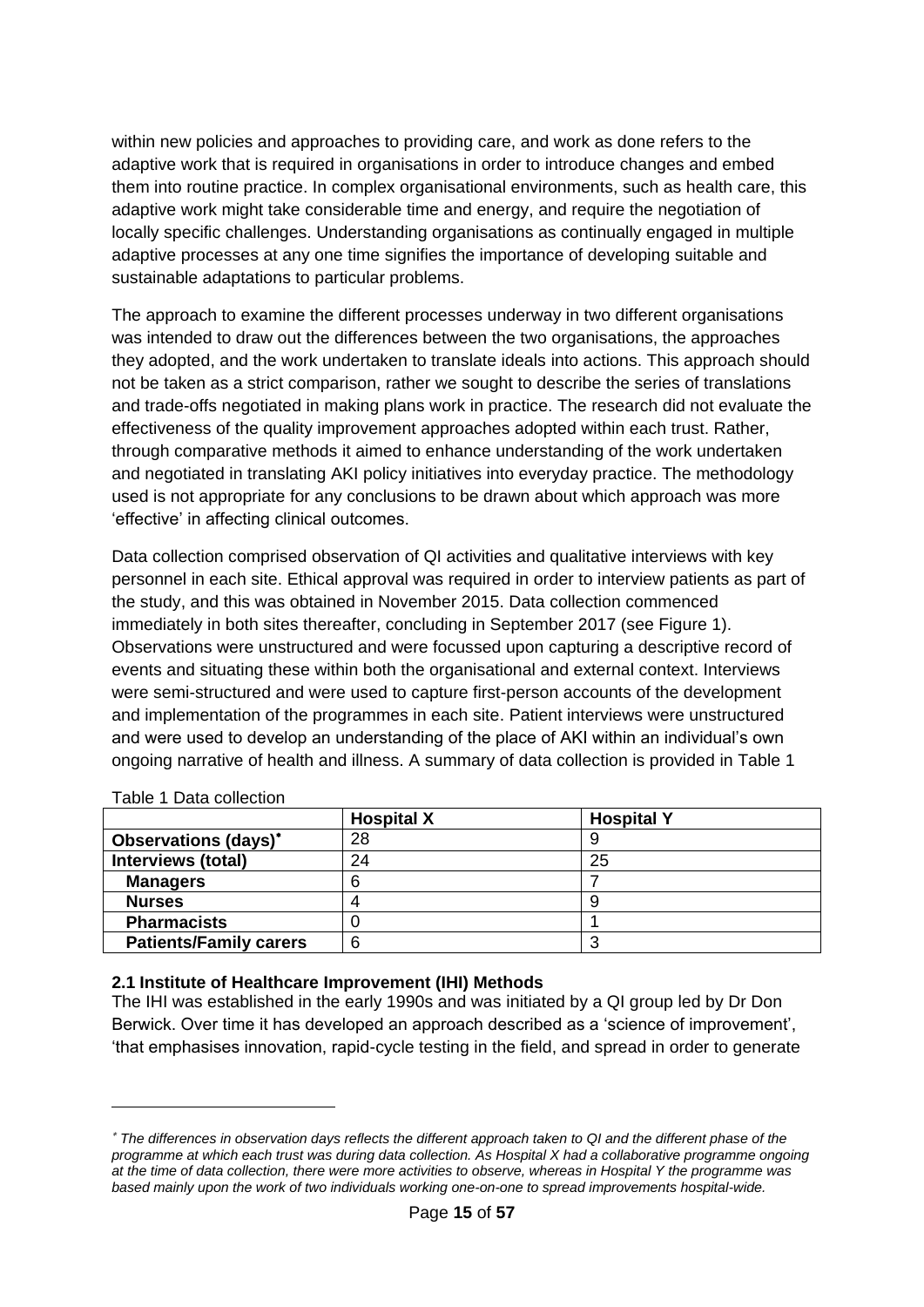learning about what changes, in which contexts, produce improvements'.<sup>6</sup> IHI's methodology is based on organisation science, which suggests that by adhering to certain principles, organisations can increase quality and simultaneously reduce costs. In recent times this principle was incorporated into what the IHI refer to as the 'Triple Aim'; to improve 'care, health and cost' 13

IHI has advocated several specific methodologies, all of which incorporate several core principles:

- A clear aim supported by a measurement framework
- A clear description of content and causal pathway from changes to outcomes
- A clear execution strategy
- Rapid testing and learning through Plan-Do-Study-Act (PDSA) cycles
- Understanding of systems through process mapping
- Use of time-ordered data across different locations
- Application of behavioural and social science $^\diamond$

In this study, Hospital X adopted a 'breakthrough collaborative' approach: a 'short-term (6- to 15-month) learning system that brings together a large number of teams from hospitals or clinics to seek improvement in a focused topic area.'<sup>51</sup> Hospital Y's approach involved a team including a renal consultants, pharmacists and AKI nurse specialists in a 12-month programme of externally delivered IHI informed education (see Figure 1).

1

*<http://www.ihi.org/about/Pages/ScienceofImprovement.aspx> <http://www.ihi.org/about/Pages/ScienceofImprovement.aspx>*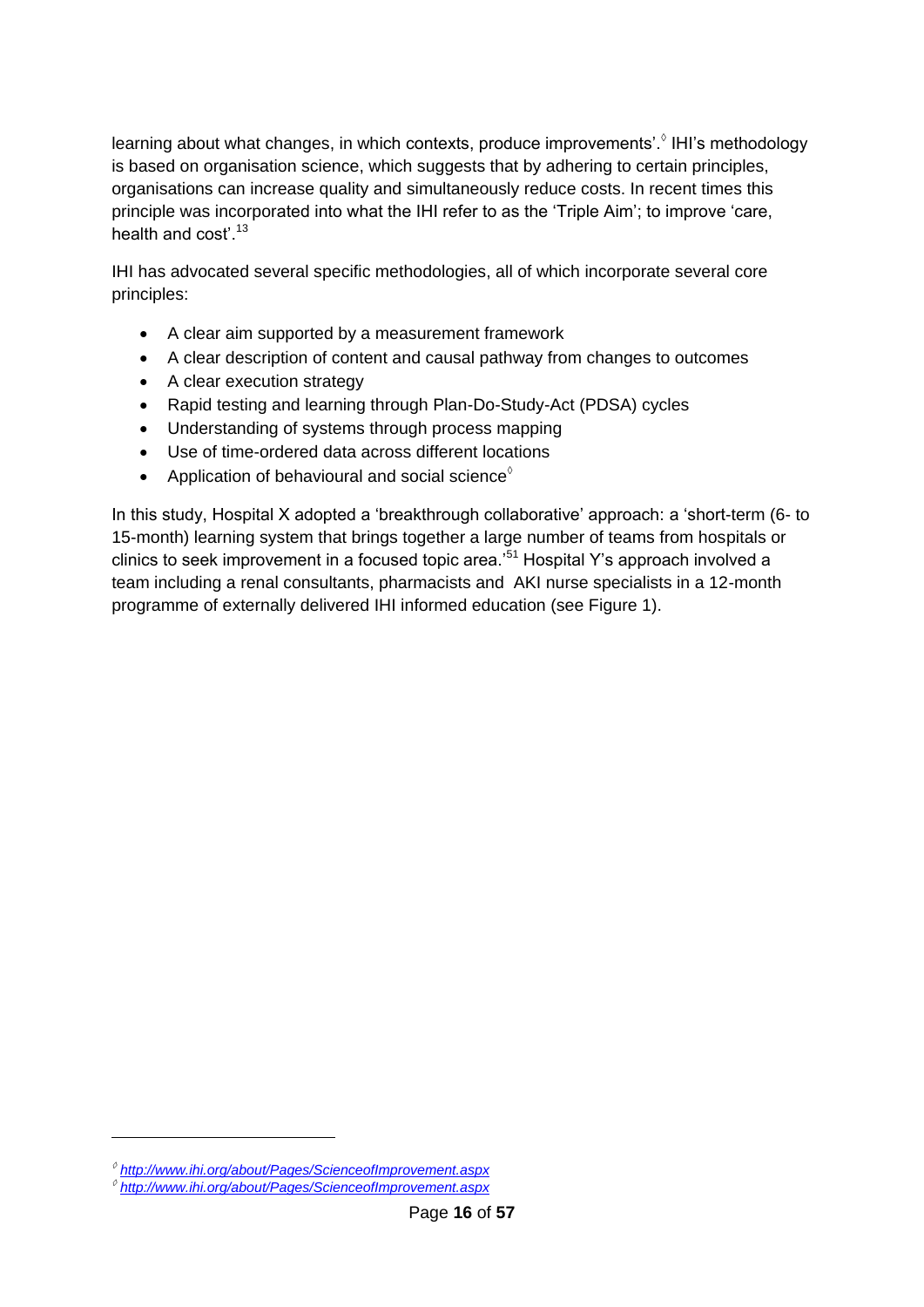

#### Figure 1. Timeline for development, implementation and evaluation of QI AKI interventions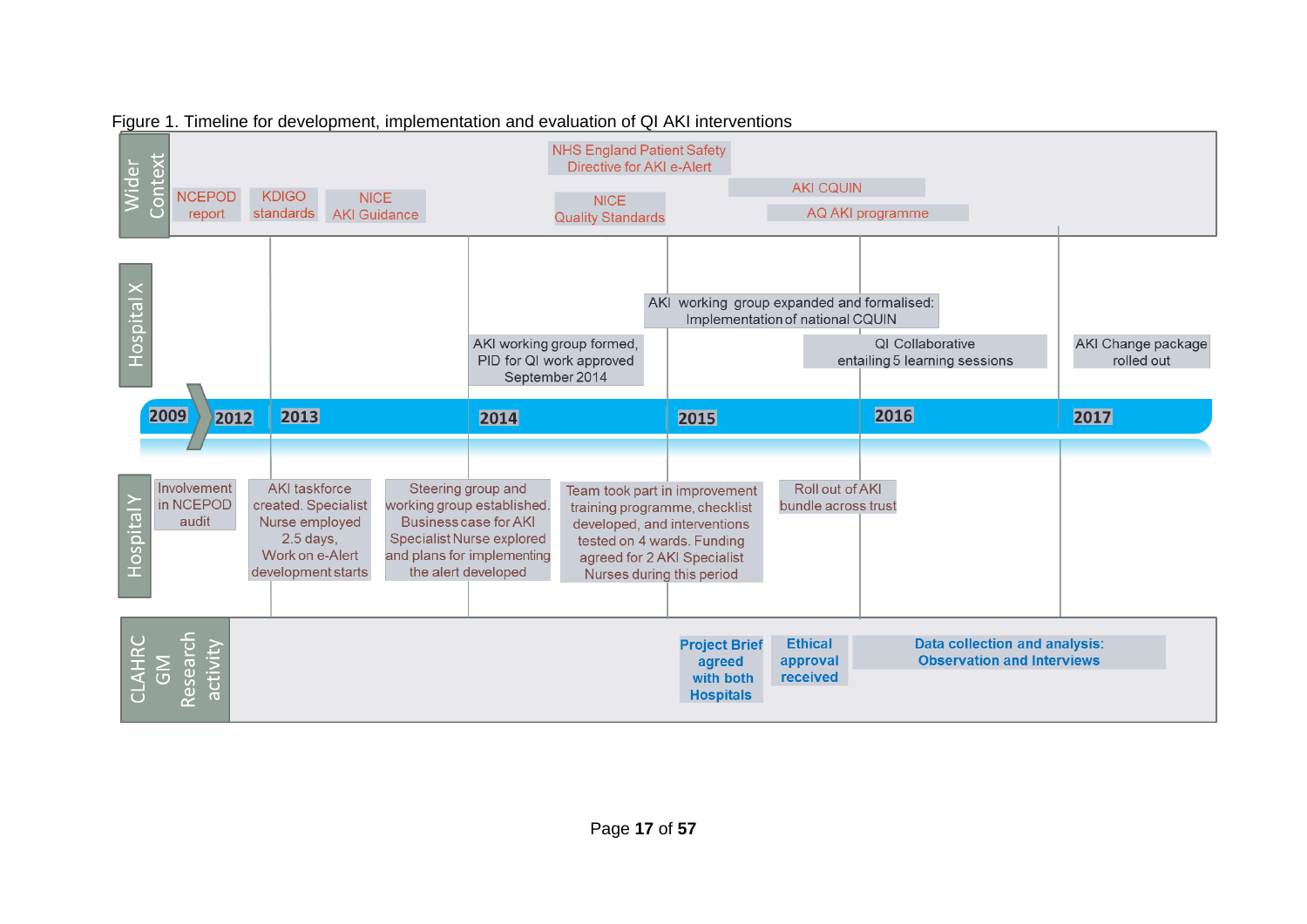#### **3. Context & Intervention**

#### **3.1 National and Regional Context**

Between 2013 and 2016, three national AKI initiatives were introduced in England. They comprised: NICE guidelines and quality standards to support the prevention, detection and management of AKI; an NHS England Patient Safety Directive mandating the implementation of an AKI alerting system; and a NHS England CQUIN to improve post-AKI discharge care.<sup>57945</sup>

#### *3.1.1 NICE Guidance and Quality Standards*

Findings from the NCEPOD Report (2009) directly led to the Department of Health requesting NICE to develop a quideline on AKI.<sup>540</sup> The NICE quidelines were published in August 2013 and were primarily intended to support the delivery of care by non-specialist clinicians working in a range of settings. The guidance highlighted a need for early intervention and emphasised 'the importance of risk assessment and prevention, early recognition and treatment'. Key priorities for implementation outlined in the NICE clinical guidelines , informed the publication of NICE Quality Standards in 2014 and the subsequent launch of Clinical Process Measures by Advancing Quality in 2015.<sup>57</sup> In December 2015, the NHS England Think Kidneys programme recommended implementation of a care bundle for patients diagnosed as having AKI.<sup>28</sup> Without intending to replace care bundles developed locally, Think Kidneys provided guidance on the minimal requirements for hospitals to meet national recommendations on the management of AKI.<sup>43</sup>

|                                 | rabic Z NiOL Olandards, AQ 1 Toccss Mcasures, and Thillin Nuncys Oarc Dundle |                                  |  |
|---------------------------------|------------------------------------------------------------------------------|----------------------------------|--|
| <b>NICE</b>                     | <b>Advancing Quality</b>                                                     | <b>Think Kidneys</b>             |  |
| <b>Quality Standard for AKI</b> | AKI                                                                          | <b>Core Elements of initial</b>  |  |
| (QS76)                          | <b>Clinical Process Measures</b>                                             | <b>AKI Care Bundle</b>           |  |
| 2014                            | $2015^1$                                                                     | 2015                             |  |
| <b>Statement 1: People who</b>  | <b>AKI-01</b> Urine Dipstick Test                                            | <b>Initial Assessment</b>        |  |
| are at risk of acute kidney     | within 24 hours of 1st AKI                                                   | ABCDE as assessment              |  |
| injury are made aware of the    | Alert                                                                        | (follow NICE CG50)               |  |
| potential causes.               |                                                                              | <b>Observations - check NEWS</b> |  |
| <b>Statement 2: People who</b>  | <b>AKI-02 Stop Angiotensin</b>                                               | score                            |  |
| present with an illness with    | Converting Enzyme (ACE)                                                      | Look for signs of sepsis         |  |
| no clear acute component        | inhibitor and Angiotensin                                                    | Abdominal palpation looking      |  |
| and 1 or more indications or    | Receptor Blockers (ARBs)                                                     | for full bladder                 |  |
| risk factors for acute kidney   | within 24 hours of 1 <sup>st</sup> AKI                                       |                                  |  |
| injury are assessed for this    | Alert                                                                        | <b>Initial Treatment</b>         |  |
| condition                       |                                                                              | Prompt treatment of sepsis       |  |
| <b>Statement 3: People in</b>   | <b>AKI-03 Serum creatinine test</b>                                          | (start Sepsis Six care           |  |
| hospital who are at risk of     | repeated within 24 hours of                                                  | bundle)                          |  |
| acute kidney injury have their  | 1st AKI alert                                                                | Fluid challenges if              |  |
| serum creatinine level and      |                                                                              | hypovolaemic/hypotensive         |  |
| urine output monitored.         | <b>AKI-04 Ultrasound scan</b>                                                | <b>Medication review</b>         |  |
| Statement 4: People have a      | within 24 hours of first alert                                               | Stop potentially harmful         |  |
| urine dipstick test performed   |                                                                              | drugs                            |  |
| as soon as acute kidney         | <b>AKI-05 Specialist</b>                                                     | Check for dose adjustments       |  |
| injury is suspected or          | renal/Critical Care                                                          | in AKI                           |  |
| detected.                       | Discussion within 12 hours of                                                | Relieve obstruction (see         |  |

Table 2 NICE Standards, AQ Process Measures, and Think Kidneys Care Bundle

1

<sup>1</sup> *<http://www.aquanw.nhs.uk/resources/advancing-quality/AKI-poster.pdf>*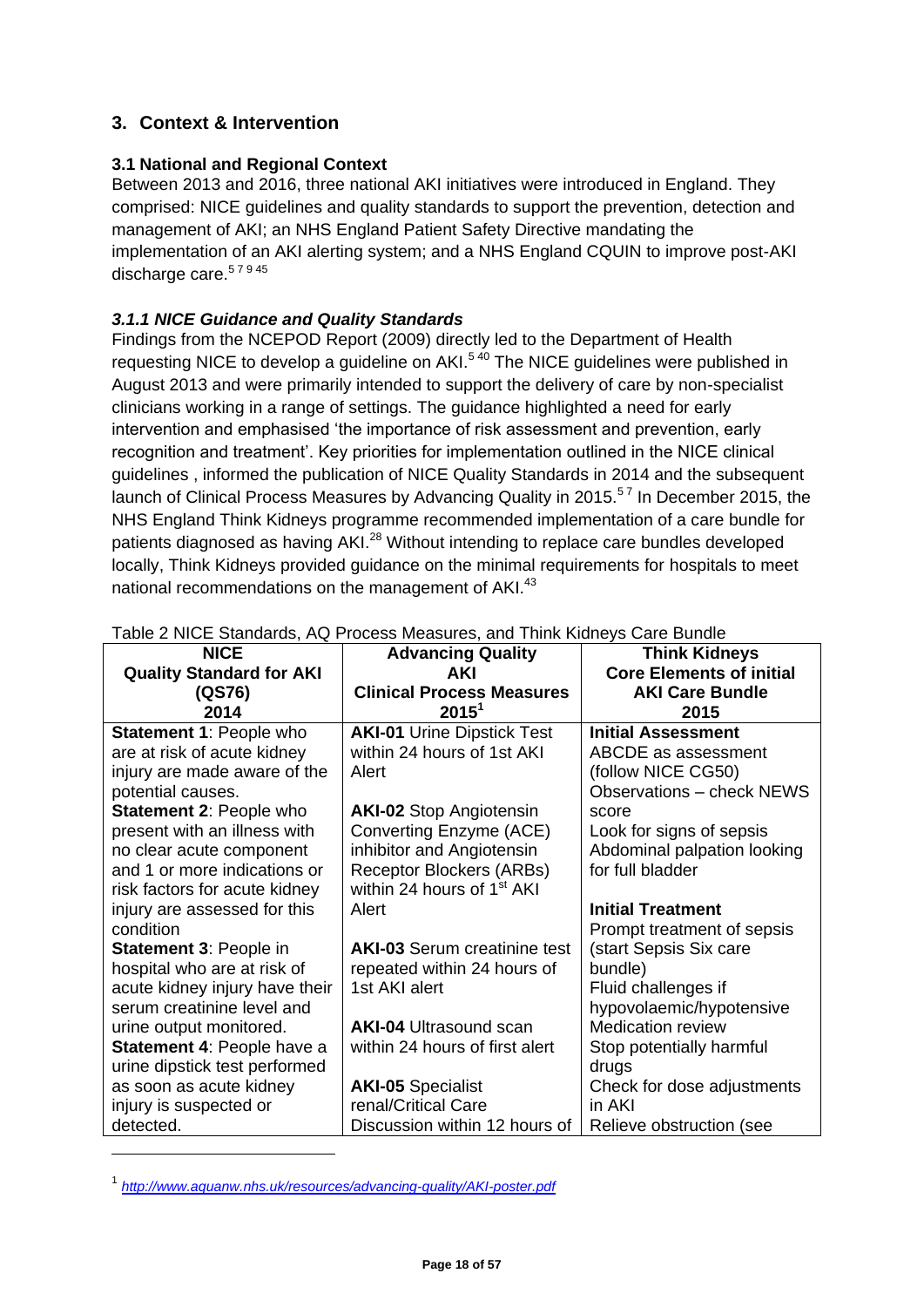| <b>NICE</b>                                                                                                                                                                                                                                                                                                                                                                                                                                                                                                               | <b>Advancing Quality</b>                                                                                                                                                                                 | <b>Think Kidneys</b>            |
|---------------------------------------------------------------------------------------------------------------------------------------------------------------------------------------------------------------------------------------------------------------------------------------------------------------------------------------------------------------------------------------------------------------------------------------------------------------------------------------------------------------------------|----------------------------------------------------------------------------------------------------------------------------------------------------------------------------------------------------------|---------------------------------|
| <b>Quality Standard for AKI</b>                                                                                                                                                                                                                                                                                                                                                                                                                                                                                           | AKI                                                                                                                                                                                                      | <b>Core Elements of initial</b> |
| (QS76)                                                                                                                                                                                                                                                                                                                                                                                                                                                                                                                    | <b>Clinical Process Measures</b>                                                                                                                                                                         | <b>AKI Care Bundle</b>          |
| 2014                                                                                                                                                                                                                                                                                                                                                                                                                                                                                                                      | $2015^1$                                                                                                                                                                                                 | 2015                            |
| <b>Statement 5: People with</b><br>acute kidney injury have the<br>management of their<br>condition discussed with a<br>nephrologist as soon as<br>possible, and within 24 hours<br>of detection, if they are at<br>risk of intrinsic renal disease<br>or have stage 3 acute kidney<br>injury or a renal transplant.<br><b>Statement 6: People with</b><br>acute kidney injury who meet<br>the criteria for renal<br>replacement therapy are<br>referred immediately to a<br>nephrologist or critical care<br>specialist. | 1 <sup>st</sup> AKI 3 alert<br><b>AKI-06</b> Give patients written<br>self-management information<br>prior to discharge<br><b>AKI-07 Pharmacy</b><br>medication review - data<br>collection measure only | guidance)                       |

#### *3.1.2 NHS England AKI Alert*

In March 2015, NHS England published a Level 3 Patient Safety Directive (NHS/PSA/D/2014/010) requiring a national AKI detection alert to be installed in the laboratory information management systems (LIMS) of all NHS Acute Trusts and NHS Foundation Trusts.<sup>9</sup> The detection alert is based on the KDIGO (2012) classification system for AKI.<sup>2</sup> The NHS England Think Kidneys Programme published best practice guidance emphasising that the generation of an AKI e-alert is a two-step process:

- 1. Detection of an acute change in serum creatinine producing an AKI Warning Stage Test Result through implementation the national AKI Algorithm and then;
- 2. An alerting phase entailing communication of AKI Warning Stage Test Results to clinicians<sup>32</sup>

The NHS England Think Kidneys Best Practice Guidance acknowledged local resources and capabilities may vary and that 'due to the volume of work' it may not be necessary for laboratory staff to prioritise which AKI Warning Stage Test results are telephoned to clinicians (i.e. 'may only be possible for stage 2 and 3 or stage 3 only'). It was recommended the stage of AKI and timeliness in communication needed to be 'determined by local governance/risk assessment and within the Trust's overall AKI response; any resourcing issues may need to be discussed with commissioners.<sup>32</sup>

#### *3.1.3 National CQUIN for AKI*

Through the Commissioning for Quality and Innovation (CQUIN) framework, financial incentives were introduced in April 2015 to improve discharge care for patients who had a hospital admission complicated by AKI.<sup>45</sup> There are two types of CQUIN, those disseminated nationally and adopted on a voluntary basis by individual providers, and those adopted by Clinical Commissioning Groups and mandatory for member providers within the CCG area. The CQUIN for AKI was national, and provider adoption was therefore voluntary. The CQUIN goal was 'to improve the follow-up and recovery' and in doing so, reduce both the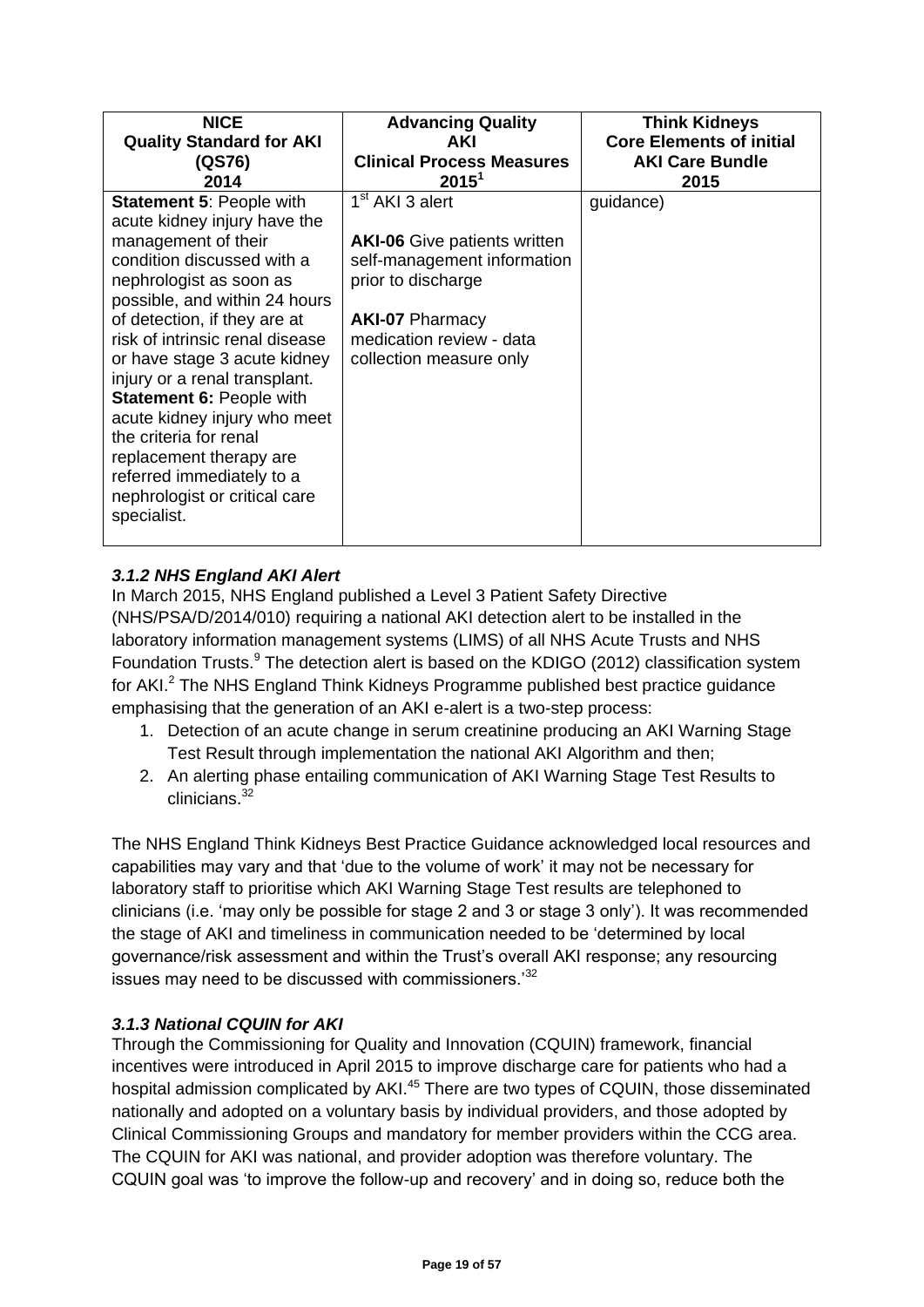risks of rehospitalisation and long-term cardiovascular risk through medicines optimisation. Recognising the 'financial challenges facing the NHS in 2015/16', the CQUIN for AKI aimed to 'incentivise quality and efficiency' through 'transformation across care pathways that cut across different providers.'<sup>45</sup>

For patients managed in an acute hospital, payments were made for documentation of four key items on their discharge summary:

- 1. Stage of AKI (a key aspect of AKI diagnosis);
- 2. Evidence of medicines review having been undertaken (a key aspect of AKI treatment);
- 3. Type of blood tests required on discharge; for monitoring (a key aspect of post discharge care);
- 4. Frequency of blood tests required on discharge for monitoring (a key aspect of post discharge care).

The CQUIN for AKI lasted from April 2015 to March 2016. Payments for achievements were weighted over the four quarters of 2015/16, with a 50% of the whole-year AKI CQUIN value being made available to participating Trusts for ≥ 90% of the required items being included in the discharge summarise in the final quarter  $(Q4)$ .<sup>45</sup>

#### **3.2 Local Context & QI Approaches**

Both hospitals are large urban teaching hospitals serving mixed demographics. They both provide specialist renal services regionally across a patient population of approx. 1.5-1.8 million people each. The hospitals adopted contrasting approaches to AKI improvement: Hospital X adopting a 'collaborative' approach, and Hospital Y adopting a 'change agent' approach through employment of specialist nurses. However, there were similarities as well; both hospitals drew upon Institute of Health Improvement (IHI) methods, though they employed these differently (See Section 2.1). Both programmes also contained very similar material elements; the AKI alert and the stepped processes of AKI care based upon NICE and Think Kidneys guidance.<sup>532</sup> Both hospitals sought to capitalise upon the mandatory introduction of the AKI alert as a means to formalise and focus work that had been on-going within each organisation for a number of years. This is an important consideration when evaluating the extent to which these programmes can be reproduced in other contexts. We begin with a summary of the programmes (Table 3) before describing each site in more depth and situating the approach adopted within local organisational contexts (see also Figure 1).

#### *3.2.1 Hospital X: Collaborative approach*

Between 2012 and 2013 a group of clinicians interested in AKI formed a multi-disciplinary working group to consider approaches to improving the care of patients with AKI, involving a wide sample of clinical and managerial stakeholders across the trust. Hospital X had a systematic and strategic approach to QI that was well established prior to the initiation of the AKI programme. Each year the strategy involved identifying specific clinical priorities. Following the inclusion of AKI in the hospital's improvement priorities, the group became more formalised. A case for establishing a QI collaborative for AKI was approved in 2014 and, following this, two members of the hospital's QI team – as well as key managerial and technical personnel – were incorporated into the working group. Between November 2014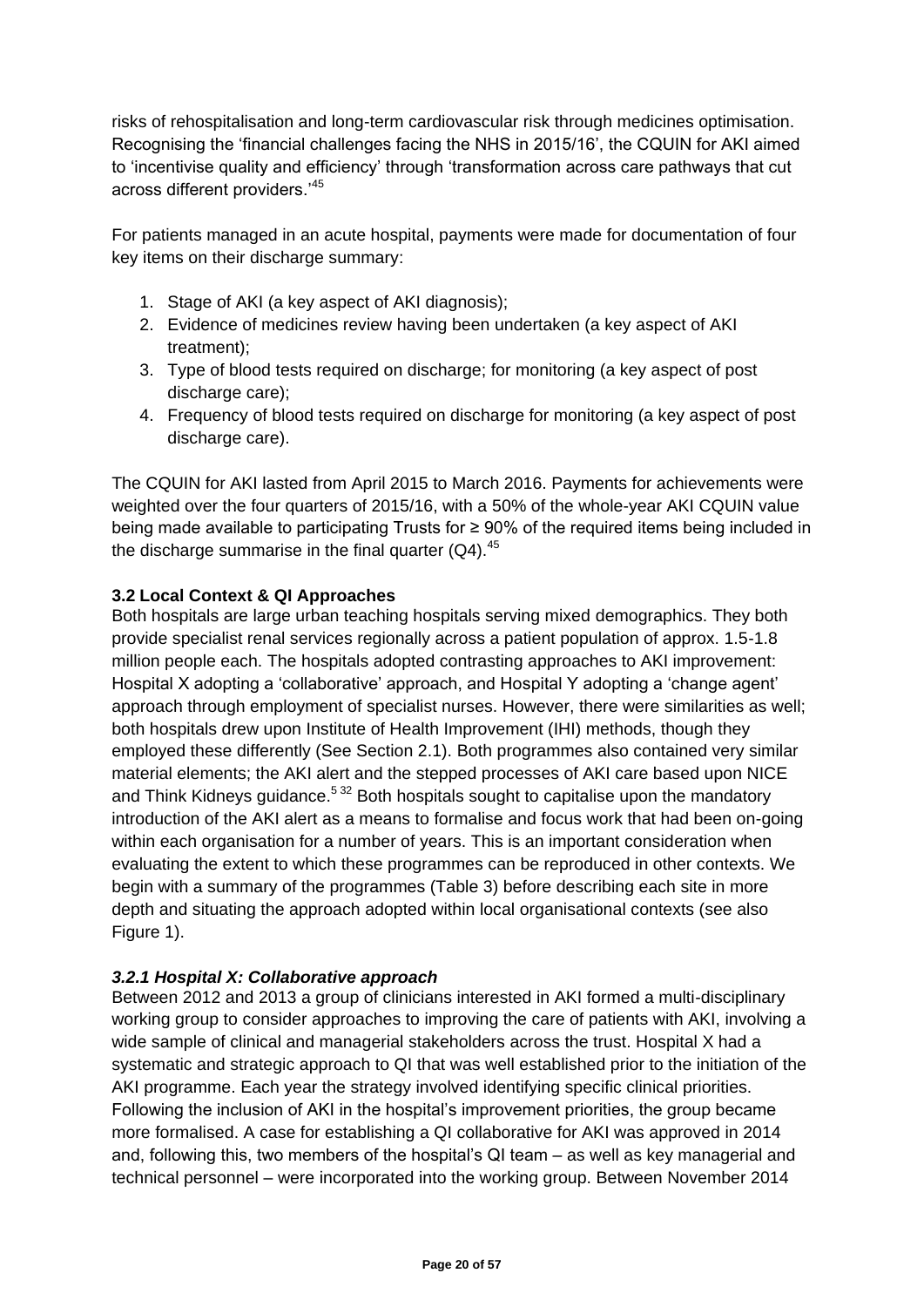and May 2016, the group met fortnightly and monthly thereafter up until mid-2016 when meetings became less frequently, happening roughly bi-monthly.

Hospital X's distinctive 'improvement culture' – a set of norms, values, and 'ways of doing things' – was recognised widely both within and outside the organisation. This was of critical importance to the collaborative approach, which required engagement and ongoing time commitments from a relatively wide range of stakeholders. The hospital had conducted many successful collaboratives in the past and often had several operational at any one time, and this was integral to the manner in which the organisation as a whole operated. The collaborative was based on IHI collaborative methods but it had been adapted for use in the organisation and members of the working group believed its use made the organisation distinct from other hospital trusts. The collaborative approach was based upon incorporating learning into day-to-day working routines and there was an expectation that this would lead to sustainable changes to working practices once the programme finished.

The QI programme managers invited staff from 11 participating wards to take part in a collaborative in five 'learning sessions', which were held between August 2015 and December 2016. The collaborative days brought together key members of the working group, ward nurses, ward managers, as well as pharmacists and on occasion junior doctors, to hear presentations about AKI improvement and share the strategies they were employing within their clinical areas. The collaborative was aimed at developing a 'change package'. When complete, the change package would be a singular document detailing the steps to be taken to bring about improved management of AKI in each ward and clinical area across the hospital.

The collaborative learning sessions were initially delivered over a full day (10am-4pm). There were six learning sessions in total, concluding with the launch of the change package and the handover of this from phase one to phase two (spread phase) of the collaborative.

The sessions typically began with a patient story presented by one of steering group's clinical leads. The rest of the session was then usually led by one of the QI leads, who were non-clinical, and were highly trained and experienced in QI methods–. Each learning session consisted of three types of activities:

- 'Programme' elements, concerning the discussion and monitoring of aims, objectives and targets:
- 'Education' elements, consisting of presentations of information (on for example AKI, IHI methodology, pharmacy, IT systems) by the QI leads, the clinical leads, or other members of the working group;
- 'Participation' elements, where participants were encouraged to discuss problems, ward systems, and tests of change with the room at large as well as in small group work.

In the first session the QI team presented an overview of the IHI methodology, and then a detailed overview of how this was being translated into a plan for the programme, including aims and a flow diagram to envisage how these might be achieved across different workstreams. The majority of the afternoon was group work involving open discussions based upon the central objective of ensuring appropriate actions (i.e. implementation of the care bundle) following an AKI e-alert.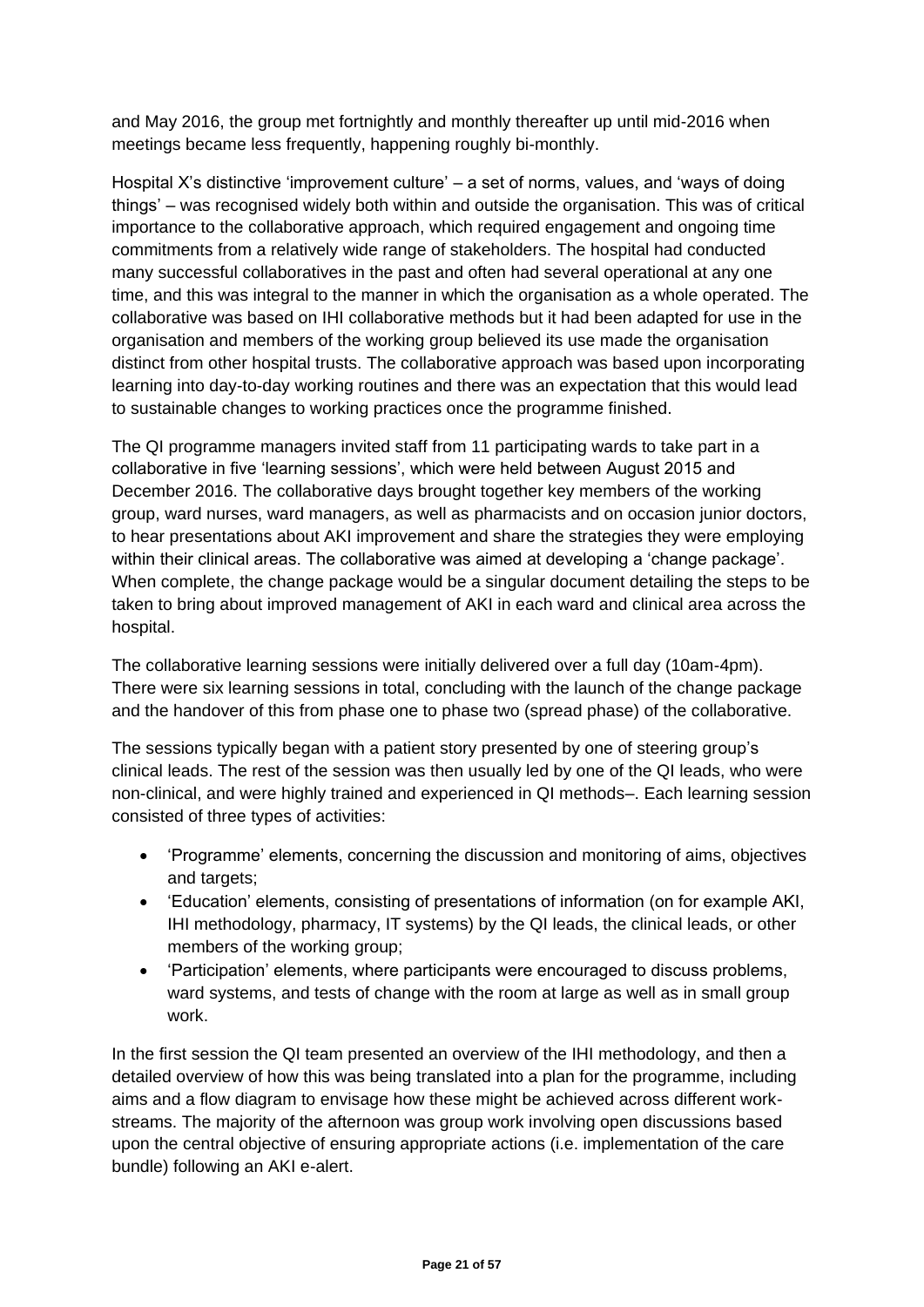The care bundle drew directly upon the NICE and AQ stepped care processes (See Section 3.2). It included a summary guide for some of the steps as well as signposts to more detailed guidance from NICE and Think Kidneys in order to proceed through initial and ongoing assessment and possible escalation. AKI is not limited to one area of a hospital or one clinical specialism. It happens to patients being treated for a broad range of other primary diagnoses. The wards and clinical areas selected in Phase 1 were based on those with the most AKI cases covering a spectrum of hospital services and specialities and were assumed to have distinct local routines, procedures, and needs. This meant that whilst the clinical response to AKI was to be the same throughout the hospital, its implementation had to be adapted to the specificities of different ward systems and routines, types of patients, and clinical practices. A critical part of the collaboratives' methodology was the notion of 'tests of change'. These were small, practical techniques that the wards involved in the collaborative would develop iteratively through Plan-Do-Study-Act (PDSA) cycles, which occurred in between the learning sessions. Whether successful or not, tests of change were shared at the collaborative events through which they would be reviewed and modified, or abandoned. It was through the tests of change that the care bundle was to be embedded in day-to-day ward practices.

A key test of change was the incorporation of AKI into the 'safety huddle' onto one ward – a twice daily meeting at shift changeover wherein safety concerns were discussed. During the first round of the PDSA cycle (i.e. PDSA1), nurses used the huddle to highlight patients with AKI and indicate their stage. Throughout, PDSA1 safety huddle testing underwent a number of tests of change. At PDSA2 they added the care process bundle for AKI, highlighting aspects that remained to be completed. This test was eventually incorporated into the change package, as one stage out of six (See Figure 2 below). The safety huddle therefore became one of the central components in tying together the alert response to the appropriate care process.

#### Figure 2: Hospital X Change Package

- 1. AKI score highlighted by coordinator
- 2. AKI patients discussed via safety huddle
- 3. Nurse communicates with medical team
- 4. Care process bundle
- 5. Pharmacy Review
- 6. AKI education

#### Figure 3: Hospital X Care Process Bundle

- 1. Urine dipstick test within 24 hours of  $1<sup>st</sup>$  AKI alert
- 2. Stop ACE inhibitors and ARBs within 24 hours of  $1<sup>st</sup>$  AKI alert
- 3. Serum creatinine test repeated within 24 hours of  $1<sup>st</sup>$  AKI alert
- 4. Ultrasound scan of urinary tract within 24 hours of 1<sup>st</sup> AKI alert
- 5. Specialist renal or critical care discussion within 12 hours of  $1<sup>st</sup> AKI$  alert
- 6. Written self-management information prior to discharge
- 7. Pharmacist medication review within 24 hours of 1<sup>st</sup> AKI alert

#### *3.2.2 Hospital Y: Change Agent Approach*

In 2011, Hospital Y launched an internal audit of AKI services against the NCEPOD report findings, showing significant deficiencies in AKI detection and care, which led to the formation of the Acute Kidney Team in 2013 (see Figure 1). The team was multidisciplinary,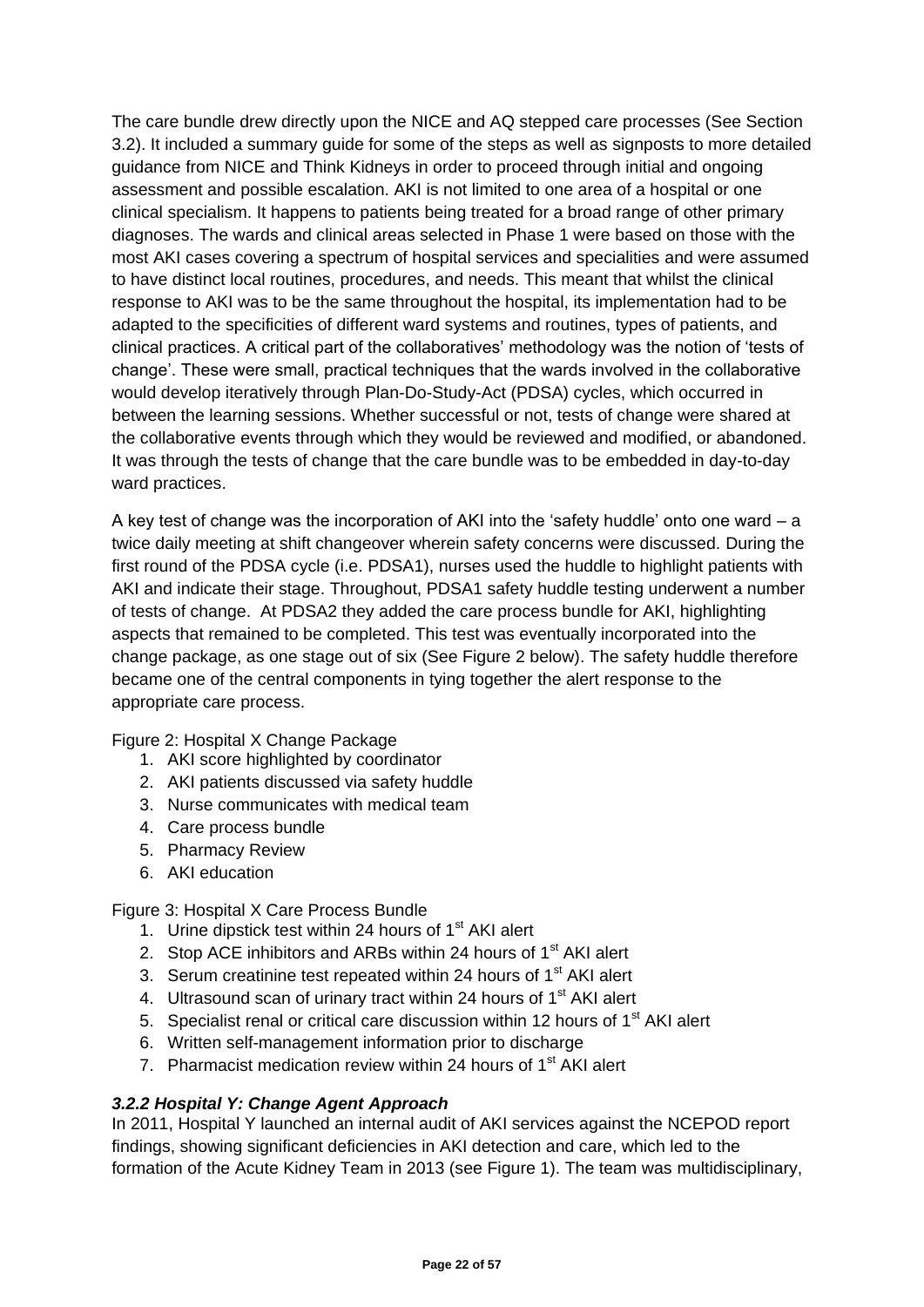consisting of three nephrologists, an intensivist, an acute physician, a part-time renal nurse specialist, a renal pharmacist and an IT business intelligence developer, who worked collaboratively on designing an improvement framework and IT system to manage AKI. The team reported directly to the newly created AKI Steering Group which provided quarterly reports to the Trust Board through the medical director. The Steering group and Working group established a business case for an AKI nurse specialist with plans to implement the locally developed AKI e-alert system.

Between 2014 and 2015, Hospital Y undertook a 12-month programme of IHI informed improvement education, which key personnel in Hospital Y used in order to design a programme of work around AKI. The intervention developed was tested using a factorial design on 4 wards. Funding was agreed for two AKI nurse specialists during this period. As such, at the time the national alert was made mandatory across the NHS, Hospital Y was already undertaking a project to devise an alert. Instead of relying on the standard national alert, Hospital Y decided to use their internally developed alert, which in testing proved to be more sensitive than the national alert, mandated by NHS England. In 2015, following this programme, the initial interventions were introduced through hospital-wide interventions of education and awareness events and a pilot study conducted across four wards. The idea was to test various combinations of improvement activities, through PDSA cycles in order to produce a set of interventions that could be spread hospital-wide. The appointment of two AKI nurse specialists in March 2015 supported the move towards the spread of the intervention hospital-wide.

Figure 4: Hospital Y Care Process Checklist

- 1. Ascertain baseline creatinine
- 2. Identify cause for AKI
- 3. Perform fluid assessment
- 4. Investigate for cause and consequences
- 5. Consider catheterisation
- 6. Renal and bladder ultrasound scan
- 7. Consider referral to renal
- 8. Fluid balance charts
- 9. Perform urine dipstick
- 10. Perform drug review

Figure 5: Hospital Y Change Package

- 1. AKI Alert analysed and picked by AKI Nurse
- 2. Review of AKI patients by the nurse
- 3. Nurse communicates with medical team/nursing/pharmacy team
- 4. Care process checklist implemented
- 5. Pharmacy Review
- 6. AKI education
- 7. AKI patients followed till they recover

| Table 3: Local QI programmes |
|------------------------------|
|                              |

|     | <b>Hospital X: Collaborative</b>                                                                                                               | <b>Hospital Y: Change Agent</b>                                                                                                      |
|-----|------------------------------------------------------------------------------------------------------------------------------------------------|--------------------------------------------------------------------------------------------------------------------------------------|
| Aim | To improve the identification and<br>management of AKI in secondary<br>care through an adapted IHI<br><b>Breakthrough Series Collaborative</b> | To improve detection of AKI in<br>secondary care through the<br>development, refinement and<br>implementation an e-alert system, but |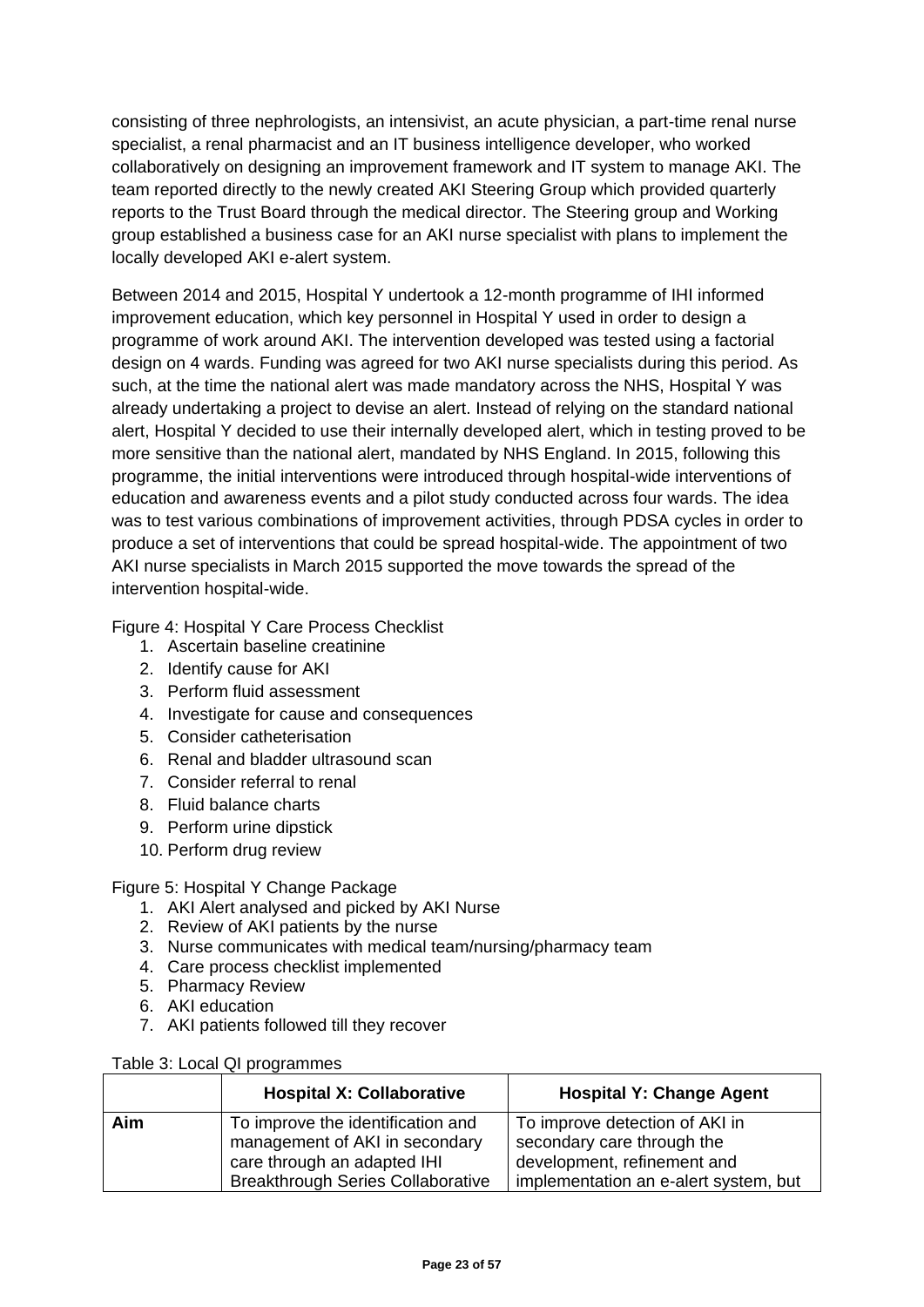|                | <b>Hospital X: Collaborative</b>                                                                                                                                                                                                                                                                                                                                                                                                                                                                                                        | <b>Hospital Y: Change Agent</b>                                                                                                                                                                                                                                                                                                                                                                                                                                                                                                                                                                                                                                                        |  |  |
|----------------|-----------------------------------------------------------------------------------------------------------------------------------------------------------------------------------------------------------------------------------------------------------------------------------------------------------------------------------------------------------------------------------------------------------------------------------------------------------------------------------------------------------------------------------------|----------------------------------------------------------------------------------------------------------------------------------------------------------------------------------------------------------------------------------------------------------------------------------------------------------------------------------------------------------------------------------------------------------------------------------------------------------------------------------------------------------------------------------------------------------------------------------------------------------------------------------------------------------------------------------------|--|--|
|                |                                                                                                                                                                                                                                                                                                                                                                                                                                                                                                                                         | also employment of AKI nurse<br>specialists (change agents) to facilitate<br>improvement in awareness and<br>management with the help of a<br>checklist.                                                                                                                                                                                                                                                                                                                                                                                                                                                                                                                               |  |  |
| Objectives:    | Integrate safety alert into<br>$\bullet$<br>electronic patient record<br>Develop and implement online<br>$\bullet$<br>learning package for AKI for<br>clinical staff<br>Establish collaborative in order<br>to develop and implement 'care<br>bundle' for AKI                                                                                                                                                                                                                                                                           | Development of hospital-based<br>$\bullet$<br>locally developed e-alert system<br>Simultaneous implementation of<br>$\bullet$<br>national alert (as comparator for<br>locally developed AKI e-alert)<br>Implement learning from 12-month<br>$\bullet$<br>improvement programme<br>Hospital-wide spread of<br>$\bullet$<br>improvement from successful pilot<br>studies on four wards                                                                                                                                                                                                                                                                                                   |  |  |
| <b>Methods</b> | Process mapping to visualise<br>$\bullet$<br>current system and identify<br>threats to achievement of<br>reliable care process<br>Collaborative learning days<br>involving representatives of<br>wards with highest incidence of<br>AKI (5 sessions over 17<br>months)<br>Collaborative tests of change in<br>$\bullet$<br>PDSA cycles, in between<br>learning days<br>Development of 'change<br>$\bullet$<br>package' to design and embed<br>care process bundle<br>Change package to<br>subsequently support hospital-<br>wide spread | A team including clinical leads and<br>$\bullet$<br>AKI nurse specialists completed<br>12-month IHI informed QI training<br>to design new system<br>Process mapping to visualise<br>$\bullet$<br>current system and identify<br>potential barriers to introduction of<br>new systems<br>New system piloted, with PDSA<br>$\bullet$<br>cycles, checklist developed, and<br>interventions tested using factorial<br>design on 4 wards.<br>Spread supported by development<br>$\bullet$<br>of ward-based care process<br>checklist, supported by AKI nurse<br>specialist<br>Spread further supported by<br>$\bullet$<br>education and training sessions<br>delivered by nurse specialists |  |  |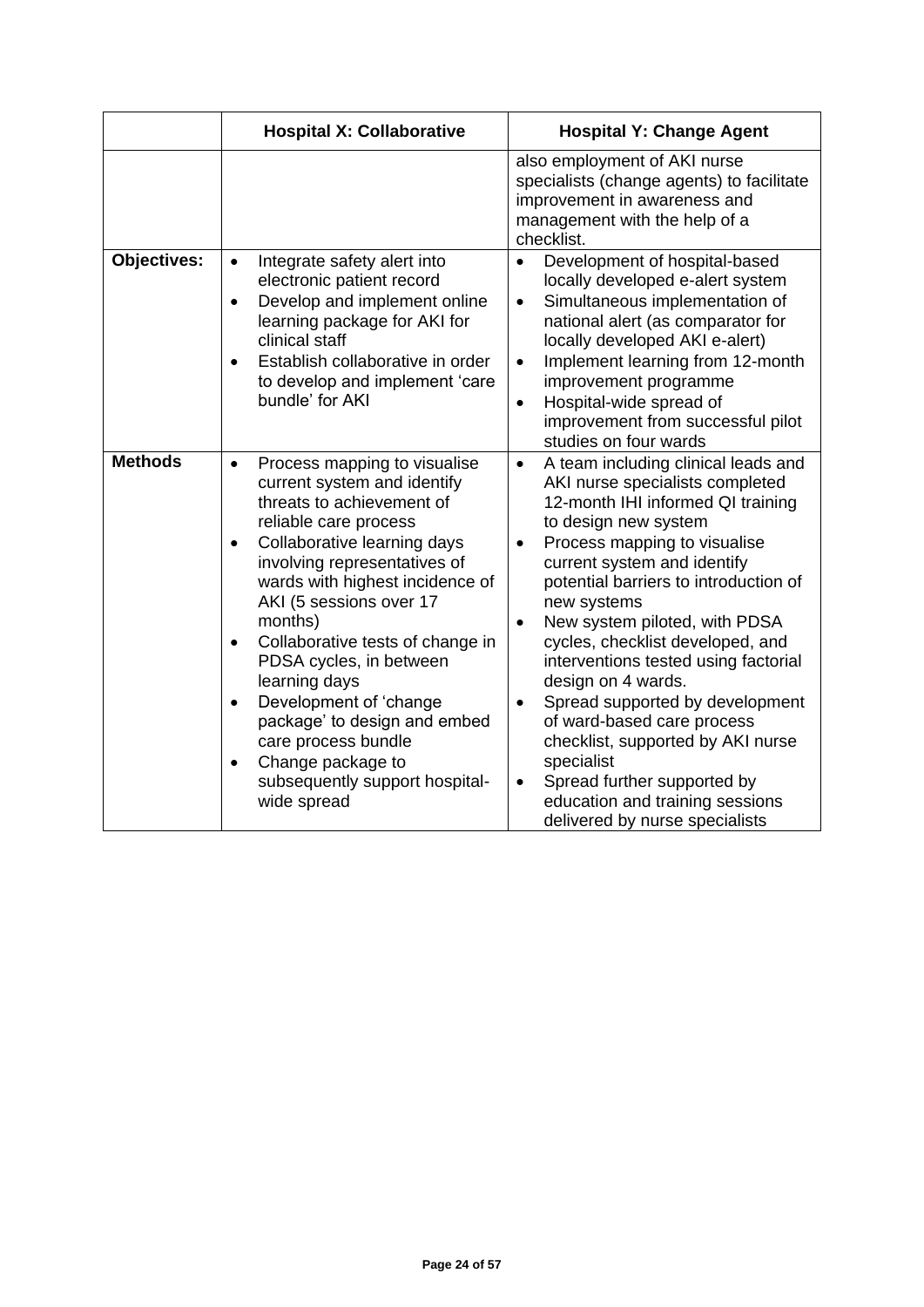| <b>Resources</b><br>(human &<br>physical)     | QI and NIHR CLAHRC GM<br>$\bullet$<br>teams both with expertise in<br>IHI methodology and prior<br>experience managing BTS<br>collaborative approach;<br>QI collaborative team<br>comprising QI lead, project<br>manager and clinical lead<br>AKI working group involving<br>leaders from all relevant areas<br>of the trust (regular meetings)<br>collaborative participants to<br>represent 11 wards for six<br>learning sessions<br>One learning session<br>requiring one full day release<br>from ward duties, and five<br>learning sessions requiring<br>one half day release from<br>ward duties;<br>Electronic patient record and<br>IT system expert to integrate<br>with AKI alert<br>Digital learning platform and<br>e-learning systems specialist<br>QI collaborative approach<br>$\bullet$<br>embedded in organisation-<br>wide reporting systems | Formation of an Acute Kidney<br>$\bullet$<br>Team, initial work on alert<br>development, 0.5 FTE nurse<br>specialist employed on AKI project<br>Steering group and working group<br>$\bullet$<br>established and business case for<br>AKI specialist explored and plans<br>for implementing the alert<br>developed<br>Acute Kidney Team took part in IHI<br>$\bullet$<br>informed QI training programme<br>checklist developed, and<br>interventions tested using factorial<br>design on 4 wards.<br>Two full time AKI nurse specialists<br>$\bullet$<br>required throughout design and<br>spread phases<br>Ongoing support from AK team<br>$\bullet$<br>(clinical specialists, managers, lead<br>nurses, IT)<br>IHI-informed QI training delivered<br>$\bullet$<br>by external consultant<br>In-house e-alert developed over<br>$\bullet$<br>~12 months by IT/clinical team<br>Oversight of programme by<br>$\bullet$<br>steering committee reporting to<br>board |
|-----------------------------------------------|----------------------------------------------------------------------------------------------------------------------------------------------------------------------------------------------------------------------------------------------------------------------------------------------------------------------------------------------------------------------------------------------------------------------------------------------------------------------------------------------------------------------------------------------------------------------------------------------------------------------------------------------------------------------------------------------------------------------------------------------------------------------------------------------------------------------------------------------------------------|--------------------------------------------------------------------------------------------------------------------------------------------------------------------------------------------------------------------------------------------------------------------------------------------------------------------------------------------------------------------------------------------------------------------------------------------------------------------------------------------------------------------------------------------------------------------------------------------------------------------------------------------------------------------------------------------------------------------------------------------------------------------------------------------------------------------------------------------------------------------------------------------------------------------------------------------------------------------|
| <b>Modifications</b><br>made to<br>programme: | Participation in learning<br>$\bullet$<br>sessions challenged by<br>resource constraints, leading<br>to these being cut from whole<br>to half-day each<br>Numbers of participants within<br>each group reduced over time<br>due to same constraints, led<br>to disengagement of some<br>areas and greater input<br>required from QI team and<br>working group in development<br>prior to spread of change<br>package                                                                                                                                                                                                                                                                                                                                                                                                                                           | Locally developed e-alert designed<br>$\bullet$<br>to 'over identify' AKI, with daily<br>monitoring by specialist nurses to<br>'correct'.<br>Specialist intervention encountered<br>$\bullet$<br>initial resistance from wards.<br>Education and training delivered 1-<br>1 in wards due to low attendance<br>at learning sessions<br>Checklist developed over time for<br>$\bullet$<br>completion by ward staff with all<br>cases of AKI<br>Daily ward rounds of specialist<br>$\bullet$<br>nurses required to embed changes                                                                                                                                                                                                                                                                                                                                                                                                                                      |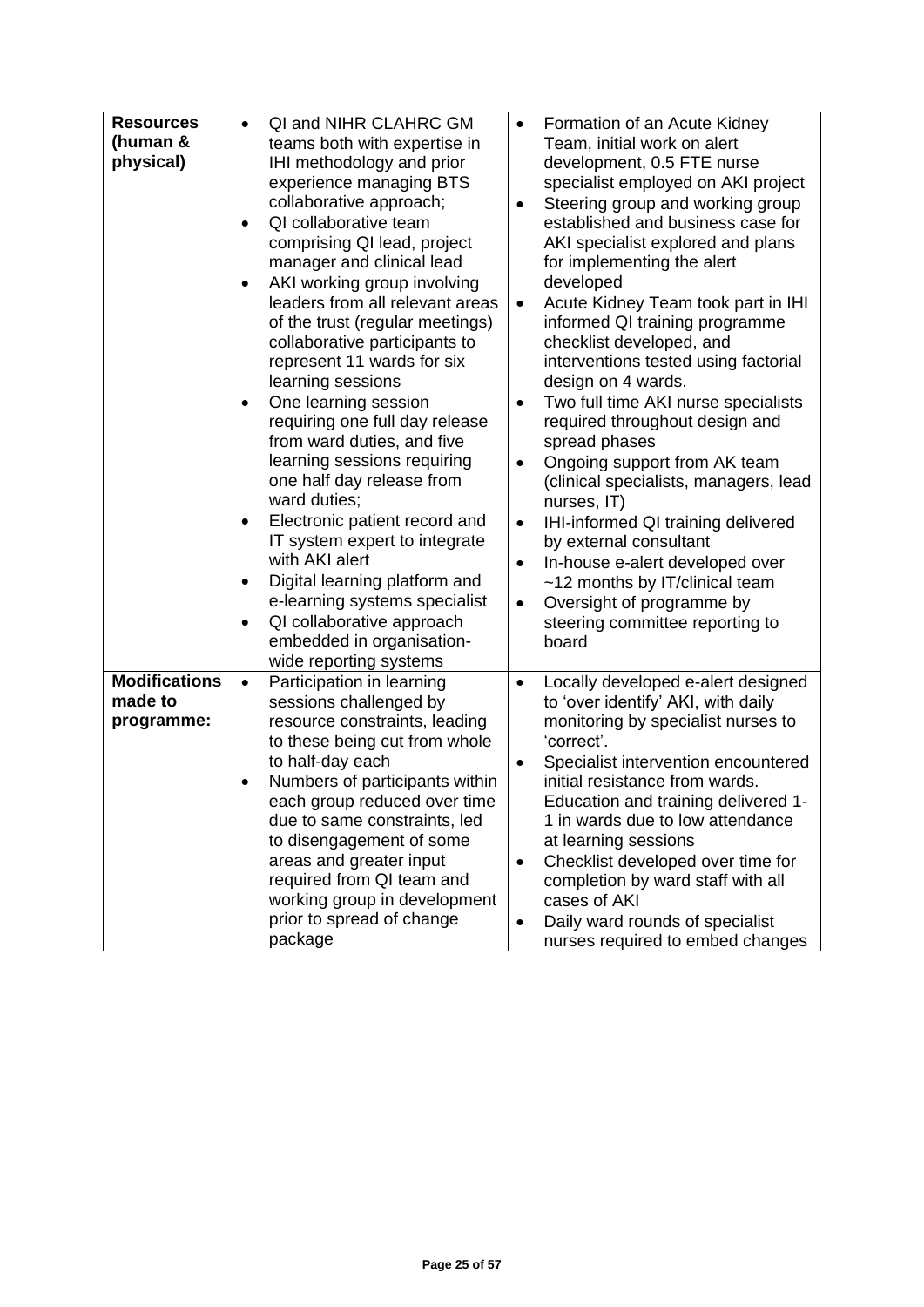#### **4. Findings**

In this section we begin by providing a summary of the outcomes reported by each programme, before moving to a description of the unfolding experience of implementation in each site. To reiterate, the research was not focused on evaluating the effectiveness of the quality improvement approaches undertaken within each hospital. Rather, through use of ethnographic methods, the evaluation aimed to enhance understanding of the work undertaken in translating AKI policy initiatives into routine practice.

We provide a more detailed examination of the two key material dimensions of the QI programmes: the AKI e-alert and the care bundle, with a comparison of the approaches taken in each trust. We then consider the role of the CQUIN, discharge processes and the relationship with primary care, before concluding with a discussion of the role of patients in shaping these improvement efforts. In each case we draw out the key challenges and opportunities created by the introduction of these policy materials and mechanisms and explore the trade-offs that occurred with implementation and rationalisation at the organisational level. We highlight the role of organisational context as instrumental in both the success and challenges that the two programmes faced.

#### **4.1 Outcomes**

-

Table 4, below provides full details of process and outcome measures reported by each trust, the targets set for each and the results attained. Where no data has yet been made available this has been indicated with 'no data'.

| <b>Hospital X</b>                |                |                                                                                       |                   |                                     |                                    |
|----------------------------------|----------------|---------------------------------------------------------------------------------------|-------------------|-------------------------------------|------------------------------------|
| <b>Measure</b>                   | Type           | <b>Definition</b>                                                                     | <b>Target</b>     | <b>Baseline</b><br>(August<br>2015) | <b>Outcome</b><br>(August<br>2017) |
| Care<br>Process<br><b>Bundle</b> | <b>Process</b> | See Figure 2,<br>Section 3.2.1                                                        | 95%<br>compliance | No data<br>provided                 | Data not yet<br>available          |
| Medicine<br>Cessation            | <b>Process</b> | Stop ACE<br>inhibitors and<br>ARBs within<br>24 hours of<br>1 <sup>st</sup> AKI alert | 95%<br>compliance | No data<br>provided                 | 52.4%<br>hospital-wide             |
| Serum-<br>creatinine             | Process        | Serum-<br>creatinine<br>test repeated<br>within 24<br>hours of first<br>AKI alert     | 95%<br>compliance | No data<br>provided                 | 71.3%<br>hospital- wide            |
| <b>Medication</b><br>review      | <b>Process</b> | Pharmacist<br>medication<br>review within<br>24 hours of<br>1 <sup>st</sup> AKI alert | 95%<br>compliance | No data<br>provided                 | 45.2%<br>hospital-wide             |

#### Table 4: Local process and outcome data

*The evaluation team was not responsible for the collection of the quantitative data cited here. This data is drawn from the internal evaluations conducted by each hospital, which have been published and are in the public domain, but which have not been cited here to protect anonymity. In the case of Hospital X, process data limited to collaborative wards only was not yet available, so hospital-wide figures have been used.*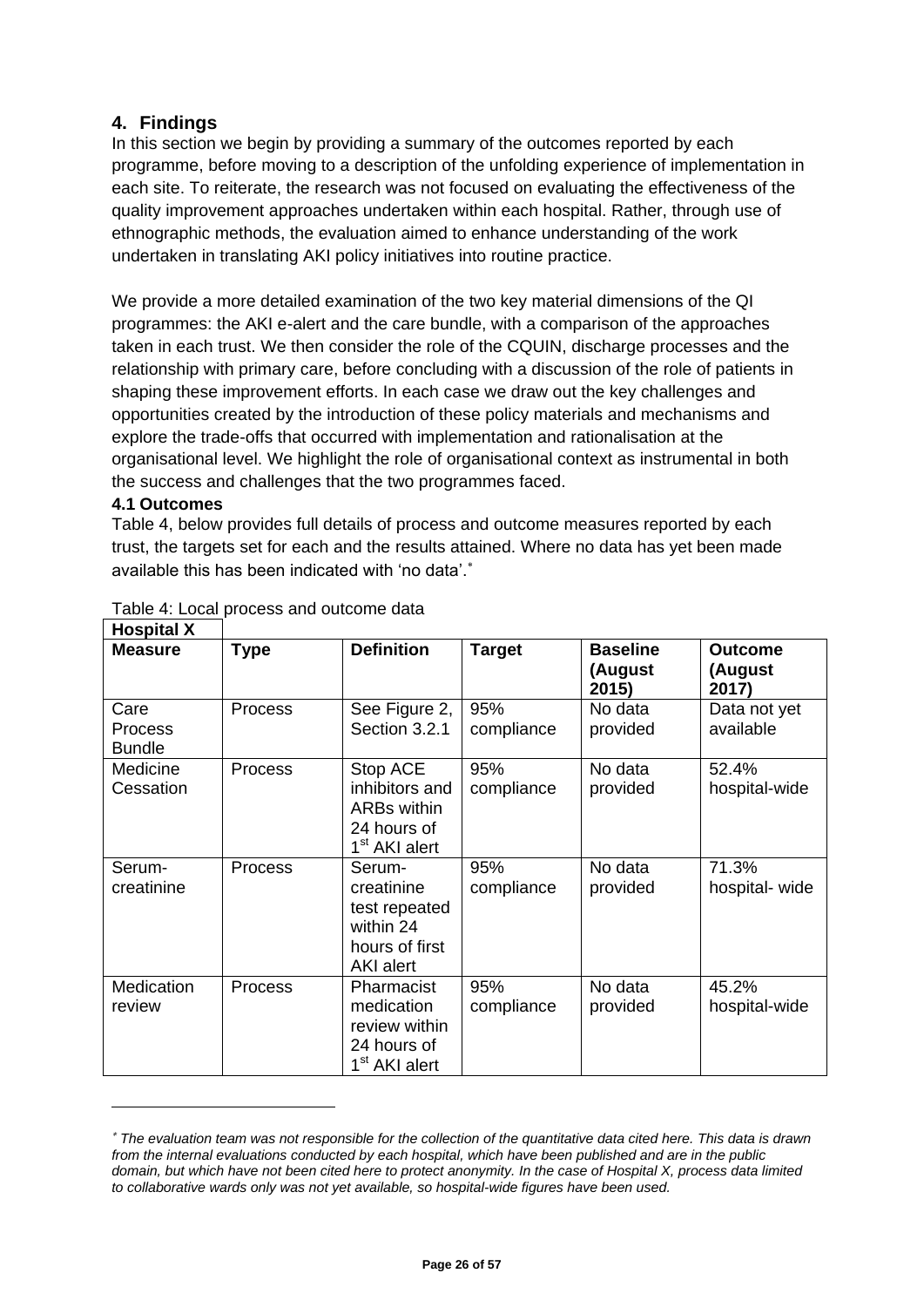| <b>Hospital X</b>                               |         |                                                                                                       |                  |                                                                                |                                                                                      |
|-------------------------------------------------|---------|-------------------------------------------------------------------------------------------------------|------------------|--------------------------------------------------------------------------------|--------------------------------------------------------------------------------------|
| AKI<br>Incidence                                | Outcome | Proportion of<br>AKI cases in<br>all<br>admissions                                                    | 10%<br>reduction | 212                                                                            | 277 (no<br>statistically<br>significant<br>change)                                   |
| Incidence of<br>Hospital<br><b>Acquired AKI</b> | Outcome | New cases of<br>AKI<br>developed in<br>hospital                                                       | 25%<br>reduction | 115 per<br>month                                                               | 96 per month<br>(16%<br>reduction,<br>22%<br>reduction on<br>collaborative<br>wards) |
| Progression<br>of AKI                           | Outcome | Proportion of<br>patients who<br>progress<br>from AKI<br>Stage One to<br>either Stage<br>Two or Three | 50%<br>reduction | 49%<br>progression<br>to Stage Two<br>(27%) and<br><b>Stage Three</b><br>(21%) | No change<br>(48%<br>reduction on<br>collaborative<br>wards)                         |

| <b>Hospital Y</b>                               |                |                                                                                                              |                   |                                    |                                    |
|-------------------------------------------------|----------------|--------------------------------------------------------------------------------------------------------------|-------------------|------------------------------------|------------------------------------|
| <b>Measure</b>                                  | <b>Type</b>    | <b>Definition</b>                                                                                            | <b>Target</b>     | <b>Baseline</b><br>(March<br>2015) | <b>Outcome</b><br>(August<br>2017) |
| <b>AKI</b><br>Detection                         | <b>Process</b> | Proportion of AKI cases<br>appropriately<br>diagnosed within 24<br>hours                                     | 95%<br>attainment | 47%                                | 100%                               |
| Fluid<br>Assessment                             | <b>Process</b> | Proportion of AKI<br>patients with<br>documented fluid<br>assessment and charts                              | 95%<br>attainment | 40%                                | 93%                                |
| Drug Review                                     | Process        | Proportion of AKI<br>patients with a<br>documented<br>appropriate drug review                                | 95%<br>attainment | 48%                                | 95%                                |
| Adherence to<br><b>AKI priority</b><br>care     | Process        | Proportion of AKI<br>patients in whom nine<br>elements of the<br>checklist were adhered<br>to (see Figure 3) | 80%<br>attainment | 67%                                | 84%*                               |
| <b>AKI</b><br>incidence                         | Outcome        | Proportion of AKI cases<br>in all admissions                                                                 | 10%<br>reduction  | 9%                                 | 6.5% (28%<br>reduction)            |
| Incidence of<br>Hospital<br><b>Acquired AKI</b> | Outcome        | New cases of AKI<br>developed in hospital                                                                    | 10%<br>reduction  | 40%                                | 28% (30%<br>reduction)             |
| <b>AKI Length</b><br>of Stay                    | Outcome        | Average number of<br>days AKI patients<br>spend in hospital                                                  | 10%<br>reduction  | $22.1$ days                        | 17 days<br>(23%<br>reduction)      |
| <b>AKI Days</b>                                 | Outcome        | Average number of                                                                                            | 20%               | $15.5$ days                        | 9.3 days                           |

*When all aspects of the checklist were bundled then the overall compliance was 20%, due to poor performance with urine dipstick. Table shows results with urine dipstick excluded.*

1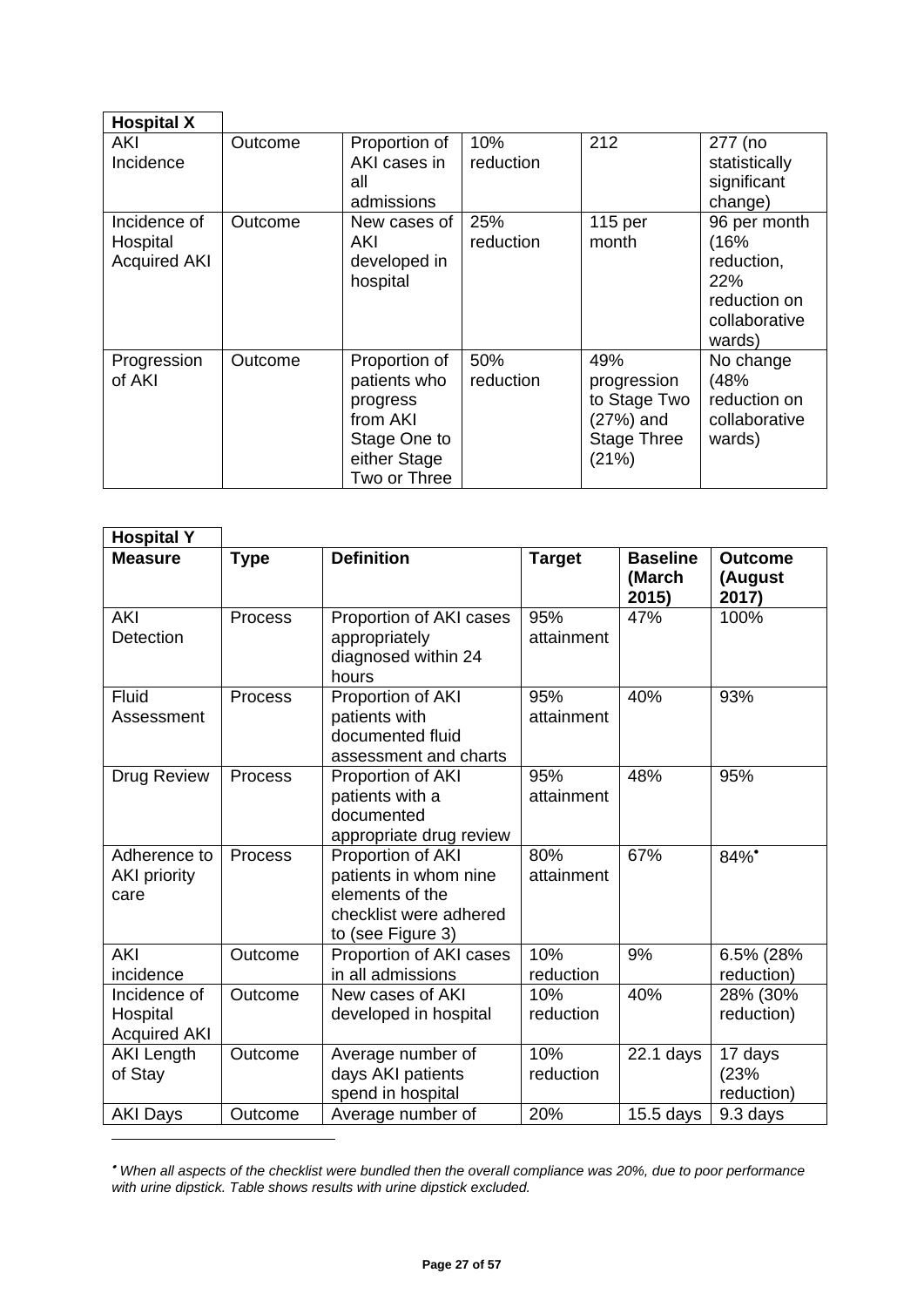| <b>Hospital Y</b>                        |         |                                                                 |                  |      |                                                        |
|------------------------------------------|---------|-----------------------------------------------------------------|------------------|------|--------------------------------------------------------|
|                                          |         | days a patient remains<br>in AKI after diagnosis                | reduction        |      | (40%<br>reduction)                                     |
| <b>AKI Deaths</b>                        | Outcome | Count of deaths with a<br>diagnosis of AKI                      | 10%<br>reduction | 38   | 35 (8%<br>reduction)                                   |
| Dialysis/<br>Haemofiltrati<br>on for AKI | Outcome | Count of AKI patients<br>requiring dialysis/<br>haemofiltration | 10%<br>reduction | 13.5 | $15$ (no<br>statistically<br>significant<br>reduction) |

The Hospital X improvements were driven by the introduction of the AKI alert, the launch of the collaborative programme, the development of the process to achieve compliance with the bundle, and an online educational programme. The Hospital Y improvements were driven by the introduction of the AKI alert, the employment of two full time AKI nurse specialists, the development of the checklist, and, the hospital wide education and awareness programme delivered by the nurse specialists. In both sites, these components were developed iteratively and over a considerable period of time. Our detailed findings below describe the process through which this development took place, focussing upon the obstacles encountered and strategies developed to overcome these.

#### **4.2 Implementation overview**

#### *4.2.1 Hospital X: Collaborative Approach*

Due to the multifaceted nature of the programme and the need to embed learning into existing working routines across the organisation, the objective to make AKI 'everybody's business' was a complex undertaking. The first of the six collaborative learning sessions were split between a morning and afternoon session and took-up the whole working day. It began with a patient narrative delivered by one of the QI leads – a story about an individual with a combination of chronic and acute conditions that brought them into an extended, episodic and at times critical contact with acute care. The story was explicitly intended to evoke an emotional reaction and to instil a sense in the audience of the importance of improving the management of AKI and the effect it would have on patient care. There were no financial incentives attached to participating in the programme for the ward staff. The steering group was aware that the success of the collaborative relied on the attitudes of staff and that nurses truly cared about their patients and the quality of care in the hospital. The staff were therefore encouraged to participate in the programme via the notion that AKI was indeed a serious problem for patients and patient stories were presented at the beginning of each collaborative day as a way of drawing a relationship between practical changes the audience was being asked to make and the emotional realities of care. These patient narratives continued to feature at the start of learning sessions throughout the majority of the 17-month programme. They are common to most collaboratives that are run within the organisation, and they also feature in board meetings.

The following collaborative days were based on a similar format. The main task for the collaborative was to work out ways to implement the various elements of the care bundle in different clinical areas. This meant that whilst the programme was developed in advance, the strategies for realising the programmes aims (the tests of change) were developed in collaboration between the ward staff and the steering group managers. The tests of change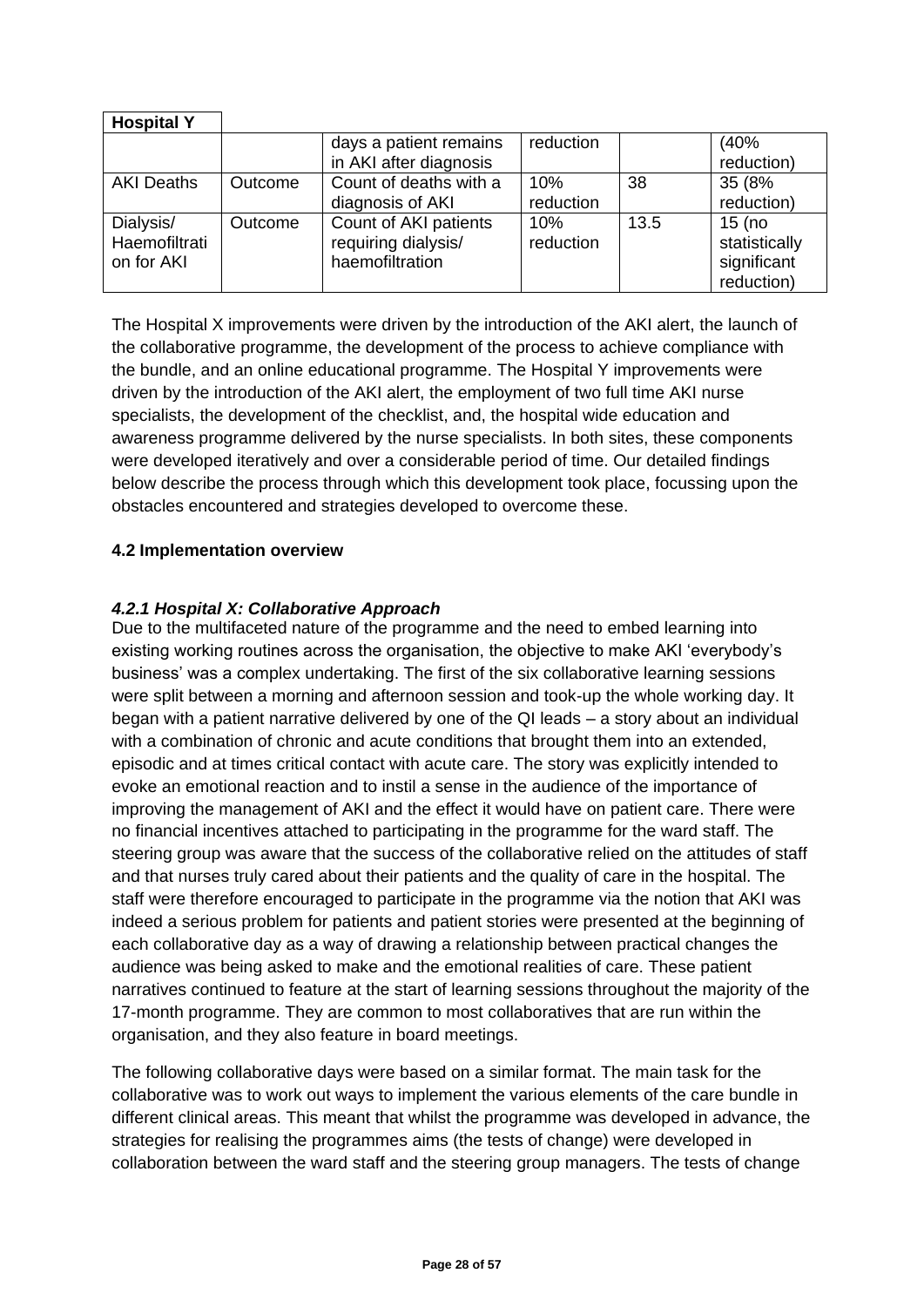made the collaborative innovative and allowed its methodology to be adaptable to local idiosyncrasies. This form of adaptability was intended to give the staff a sense of ownership over the intervention and to ensure any improvements were embedded in ward routines. Latter collaborative events also included sessions where successful tests of change would be shared, or where encouraging data that showed some drop in the progression or prevalence of AKI would be celebrated, and any successes attributed to the audience.

As the programme progressed however, the trust began to experience a period of increased organisational pressure, caused by financial pressures which led to reduced workforce capacity and challenged the ability to release staff to attend learning sessions. Whilst this was only mentioned in passing during the formal collaborative events, in private, members of the working group expressed concern that competing priorities (such as patient flow) and problems associated with trust-wide workforce capacity might have a negative impact on the collaborative work. At the end of the second learning session there was concern among the QI team that morale was low and so it was agreed that key members of the working group would start doing 'walk-arounds' in between learning sessions to try and encourage and maintain engagement.

Individuals within the programme highlighted the challenges created by external resource constraints, which the QI leads felt went beyond those experienced in similar past programmes. Members of the working group expressed concerns about the challenges facing the intervention and raised issues such as poor attendance at collaborative meetings, modest engagement from some staff, and staff being moved from the wards involved in the collaborative. There were additional challenges with competing priorities, such as Hospital X joining a regional group, which involved moving QI managers over to other trusts temporarily to support the development of their improvement agendas. In response to these pressures, and the effect they were having on the amount of time the clinicians were able to dedicate to the collaborative, the QI team decided to shorten the collaborative events to half a day. This meant that in the latter collaborative events, the content of the meetings had to be carefully selected and much of what was included in the previous events – team building exercises, extended periods for sharing ideas and group discussion – was dropped from the agenda. This was in part a response to resource pressures and the reduced time available to learning sessions, which one of the QI leads noted reduced the time available for 'reflection'.

Individual attitudes of the staff involved in the collaborative were perceived by the QI team as a key component in the success of the intervention. As the programme did not include any financial incentives, its success relied on the notion that better AKI management was a matter of professional pride and about getting the basics of care (hydration, bloods, fluid balance) right. This drove the following assumptions: 1. the programme would be more or less 'cost neutral', and 2. the standardisation of practice would not cause additional work burden. Whilst this might have been the case with previous collaborative programmes, in a context of acute resource pressures, this rationale was challenged. Some nurses pointed out that there was increasingly little time from anything other than the basics of care within their day-to-day working routines. Nurses spoke about how standardising certain clinical practices did consume more time than would otherwise be the case and how taking time out from ward work to attend a collaborative could be a distraction from the delivery of basic care. Indeed, one nurse went as far as to claim that she had no time for the collaborative because she had to "prioritise patient care". The challenge this posed to the rationale of the collaborative and how collaborative work was prioritised in relation to other clinical duties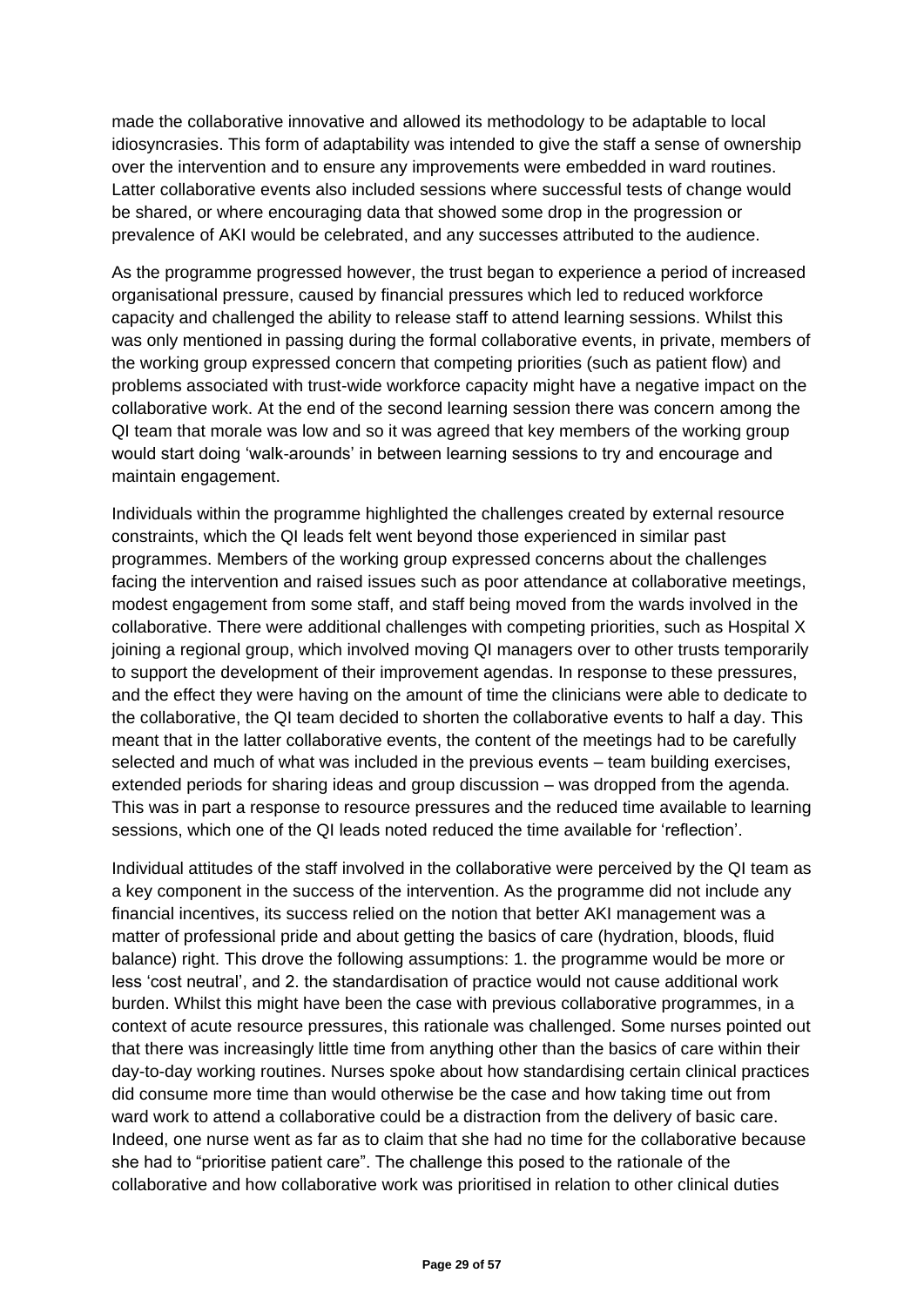was evidenced by falling attendance and decreased engagement as the programme progressed. These problems did not reflect a lack of individual will or effort, nor did it represent a failure on behalf of the QI team or working group. Instead, they were related to pressures that existed beyond the parameters of the programme.

In light of the difficulties securing the attendance and engagement of staff throughout phase one, it was decided following the launch of phase 2 that this would not be organised around further learning sessions, but rather the change package would be presented to individual wards and teams in order to initiate the spread phase, which was planned to commence once the initial 17-month programme was complete.

#### *4.2.2 Hospital Y: Change Agent Approach*

The direct involvement of a senior consultant in the NCEPOD study was an important driver for Hospital Y to take action in relation to AKI. The iterative manner in which the intervention evolved through small pilots - as described above – effectively limited the number of stakeholders involved in delivering the intervention, and those deciding whether or not to further resource it. Positive pilot results, and evidence of reductions in mortality and bed days, was positively received at board level, and led to the intervention being supported through an increase in resources, including dedicated human resources. The multidisciplinary nature of the acute kidney team allowed the combination of various backgrounds and expertise to develop a hospital-specific AKI alert, and plan and roll-out the programme with largely internal resources. At the outset of the project, a team of five including the leading consultant and AKI specialist nurse attended external improvement methodology training, which ran alongside the AKI project and included mentoring and supported for the project. Senior management required some demonstration of impact prior to committing ongoing resources to the project, and this drove them towards a more formally structured approach centred upon creating and defining the roles of the AKI Specialist Nurses.

The interest was initially driven by two renal consultants who were actively engaged in research activities on the topic and established the need to address the issue within the hospital. The main consultant established the need for leadership for executing the project beyond merely research and presented the idea to a newly appointed consultant to lead on the project, who engaged a multi-disciplinary team. The AKI team played an important role in facilitating and organising and implementing the programme. The Board initially required evidence that the resources requested were worth the investment, hence the need for the pilot and business case. The business case emphasised the degree to which existing resources were being exploited and drawing on the part-time and temporary work of one of the AKI nurse specialists., The AKI lead consultant went through a Trust leadership and management programme for newly appointed consultants, using the AKI project to develop and implement leadership skills through action-learning sets with peers and a facilitator. This went alongside the QI training undertaken by the whole team. The positive results of the pilot became a major turning point in receiving adequate funding for two AKI specialist nurses. The AKI specialist nurses, the key change agents, became not only symbolic to AKI improvement practices but also a motivator and benchmark for ward staff to evaluate their performance and AKI care practices. Over time the AKI specialist nurses became known across the hospital as "the Face of AKI" and as the main point of access for the AKI improvement work. However, this was not achieved without overcoming initial resistance from ward staff. Being described as "the face of AKI" was taken by the nurses, in part, to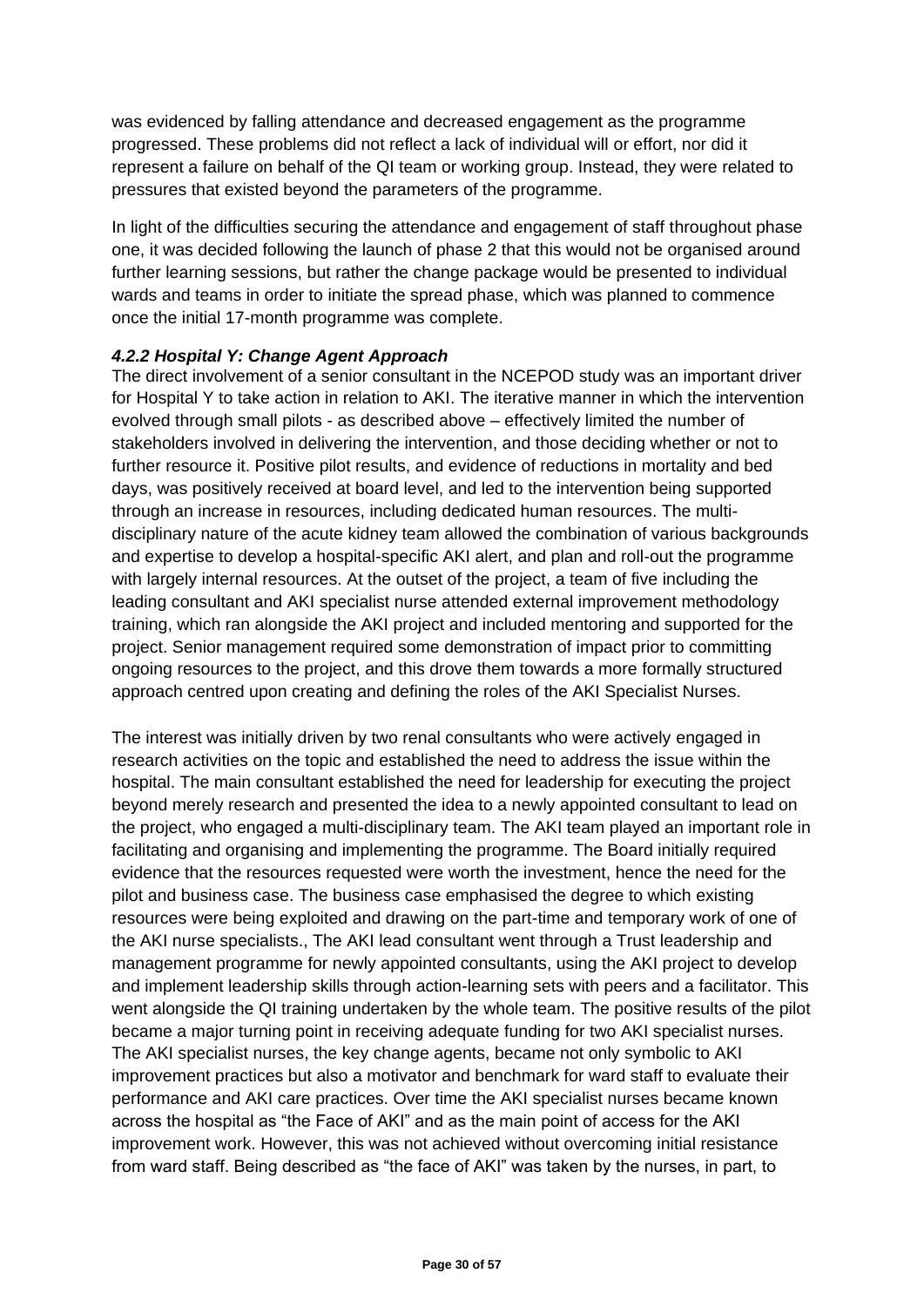imply a separation enacted by ward staff, between their 'daily work' and the 'additional work' that the specialist nurses were imposing upon them. This resonates with the experiences of the collaborative, described above, and the sometimes conflicted relationship between 'improvement' and 'basic care'.

#### **4.3 AKI Alert**

As noted above (Section 3.1), the AKI alert systems relied on the testing of bloods samples. If a potential case of AKI was detected in a pathology lab, an alert would be triggered, notifying a responsible clinician that a patient was at risk of developing an AKI. These two steps – the detection and the alert - provide a structure for examining the different approaches taken between the two sites, with Hospital Y intervening earlier in the process, in the 'detection' phase, and both sites adopting different approaches to the 'alert' phase.

#### *4.3.1AKI Alert: Hospital X*

Hospital X adopted the national algorithm for detecting potential cases of AKI from measures of serum creatinine, collected through routine bloods. In implementing the alert phase, there was considerable work undertaken within the working group in order to set up an effective electronic system which could be integrated into the electronic patient record (EPR). The steering group believed that the e-alert needed to trigger a tangible set of actions and interventions to halt the progression of AKI and provide clear advice to non-renal specialists about the referral pathway. The e-alert was integrated into the electronic patient record, appearing as a warning banner if the patient was believed to be having an AKI. In addition to the banner, a phone call from biochemistry to the ward where the blood sample had been taken was introduced for every new AKI Stage 3 (complying with Think Kidneys guidance).<sup>32</sup>

Developing and then embedding the alert was initiated primarily via the working group and through meetings between working group members and hospital systems and IT experts. This required complex and coordinated care processes to be understood in its different stages. The process of integrating the alert into the EPR involved a systems expert developing and testing different approaches. Hospital X is known as a digital leader for its EPR, nevertheless, integrating the alert was a protracted and at times contested process. For example, an AKI checklist – a consecutive list of tasks to be completed for every suspected case of AKI – was developed and built into the EPR. The checklist would appear on the record of every patient suspected of having an AKI. The EPR made it possible for the checklist to be mandatory (in the sense that nurses would not be able to close a patient's records until it was complete). However, the group decided not to make it mandatory for fear of adding to the bureaucratic burden faced by nurses in the day-to-day work. This created the problem of how to compel nurses to use the checklist. The EPR systems manager worked between the working group and nurses on the wards to develop a way of making the checklist as accessible as possible.

Tensions such as this – between usability, effectiveness, and the work burden produced by adding new elements of the EPR – characterised not only the role of the EPR but also other aspects of the collaborative programme. In discussion about the EPR, the concept of 'alert fatigue' was often raised. $52\,53}$  Alert fatigue described risk of nurses and other clinicians becoming so used to alerts appearing on patient records for so many different reasons that they no longer afforded them sufficient attention.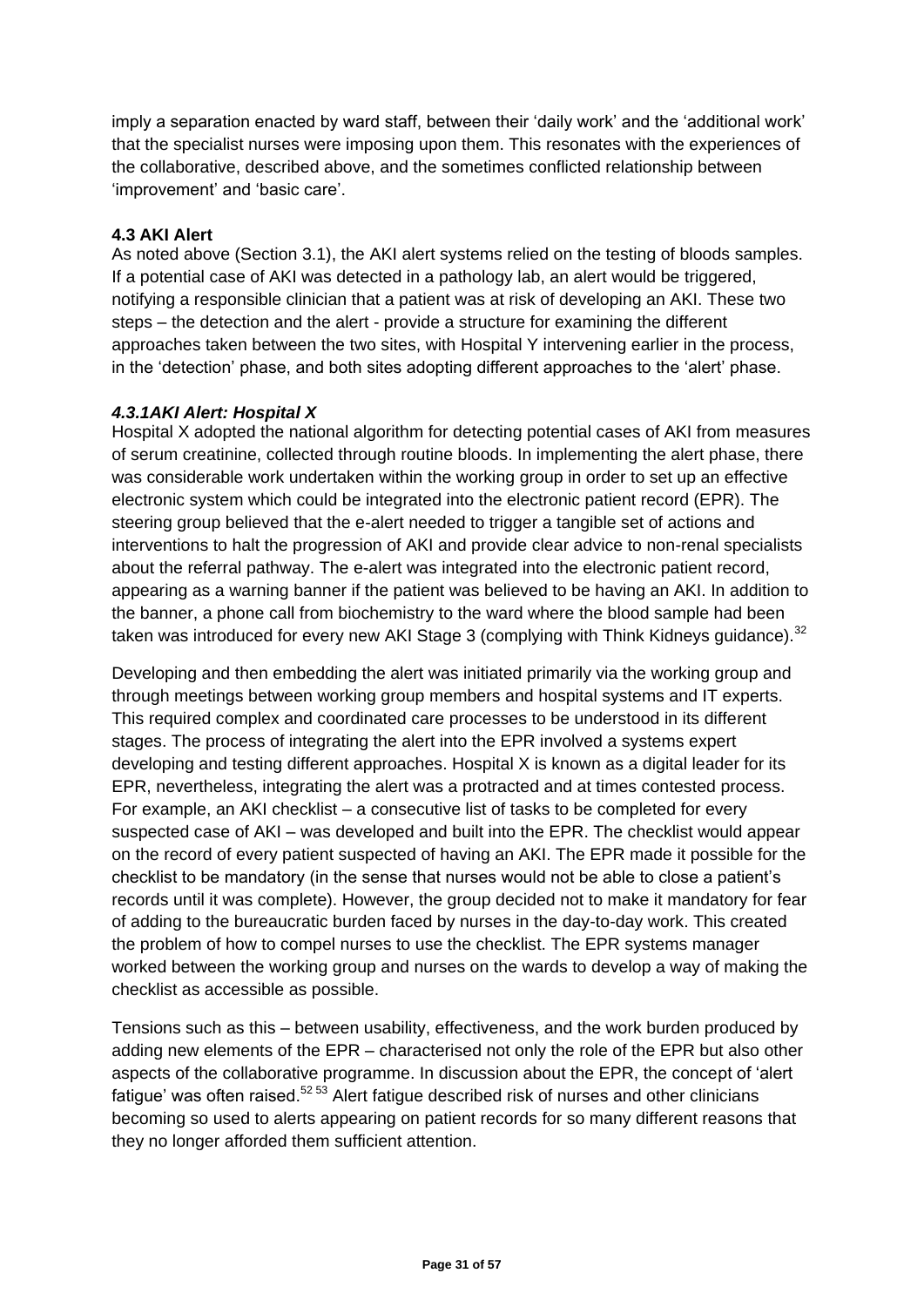Embedding the alert required an in-depth examination of ward practices. Once care processes had been mapped-out, and potential problems highlighted, it was possible to envisage how the alert might take place in real time and to develop practical techniques aimed at ensuring the process was reliable; this drove the focus of the collaborative. Through a series of tests of change, a process was laid out involving the identification of an AKI coordinator in each ward, inclusion of AKI reviews in handovers, and documented process for communication between nurses and medical teams. This process was reached incrementally over several months and tested in different wards and was eventually integrated with the care bundle, as described further below.

Just as the alert triggers an automated alert, so this process was designed to trigger a set of actions, communications, and documentation. However, the fallibility of the alert itself, in under- and over- identifying patients, allows a greater degree of human error in the process. This is something that the Hospital Y approach sought to address, as we describe next.

#### *4.3.2 AKI Alert: Hospital Y*

Prior to the introduction of the mandated alert, Hospital Y had a system for identifying potential cases of AKI in development for some time. When the mandatory alert was introduced, Hospital Y adopted this and ran it alongside their existing system. This allowed them to use the national system as a benchmark for the accuracy of their own. When they found both over- and under-identification in the national system, they chose to make their own system more sensitive, leaving them with more over-identification than the national system, but eradicating under-identification. This work took place over a 1-2 year period and involved regular consultation between members of the AKI steering group, and IT systems experts, much of which occurred prior to this evaluation taking place. Using their own system, Hospital Y estimated a prevalence of approximately 5% over-identification. Against this, they observed approximately 10% under-identification of true AKIs using the national system, while still also producing false positives.

In contrast to Hospital X, Hospital Y did not have a fully functioning EPR, so it was unable to embed the alert phase in the same way. This resulted in them adopting a different approach to the second part of the system; the communication of the alert to clinical staff. This is because from the point at which the alert had detected possible AKIs, the system employed in Hospital Y was much more heavily reliant on people- and paper-based systems. The system that emerged over several weeks and months of trialling was that the two specialist nurses would monitor the output of the alert every day, and firstly check for any overidentification. This gave them a dedicated resource with which to undertake the necessary 'repair' work on the alert. The nurse would then attach stickers to the notes of each AKI patient, with stickers colour coded to alert nurses, doctors and pharmacists to relevant sections (much like the EPR alert looked different to different members of staff at Hospital X). The nurse specialists then undertook daily ward rounds in order to communicate directly with nursing and medical teams. In effect, the nurses were doing the work that was assigned to the EPR and AKI coordinators in Hospital X. Although frontline staff in Hospital Y still received alerts directly on electronic reporting systems, the specialist nurses regularly attended to each ward in person in order to provide guidance and prompt appropriate actions. When the nurses 'handed over' to each ward, there was then a limited extent to which they could then continue to monitor and intervene (being only two of them to cover the entire hospital). The nurses encountered several difficulties at this point in terms of: 1. low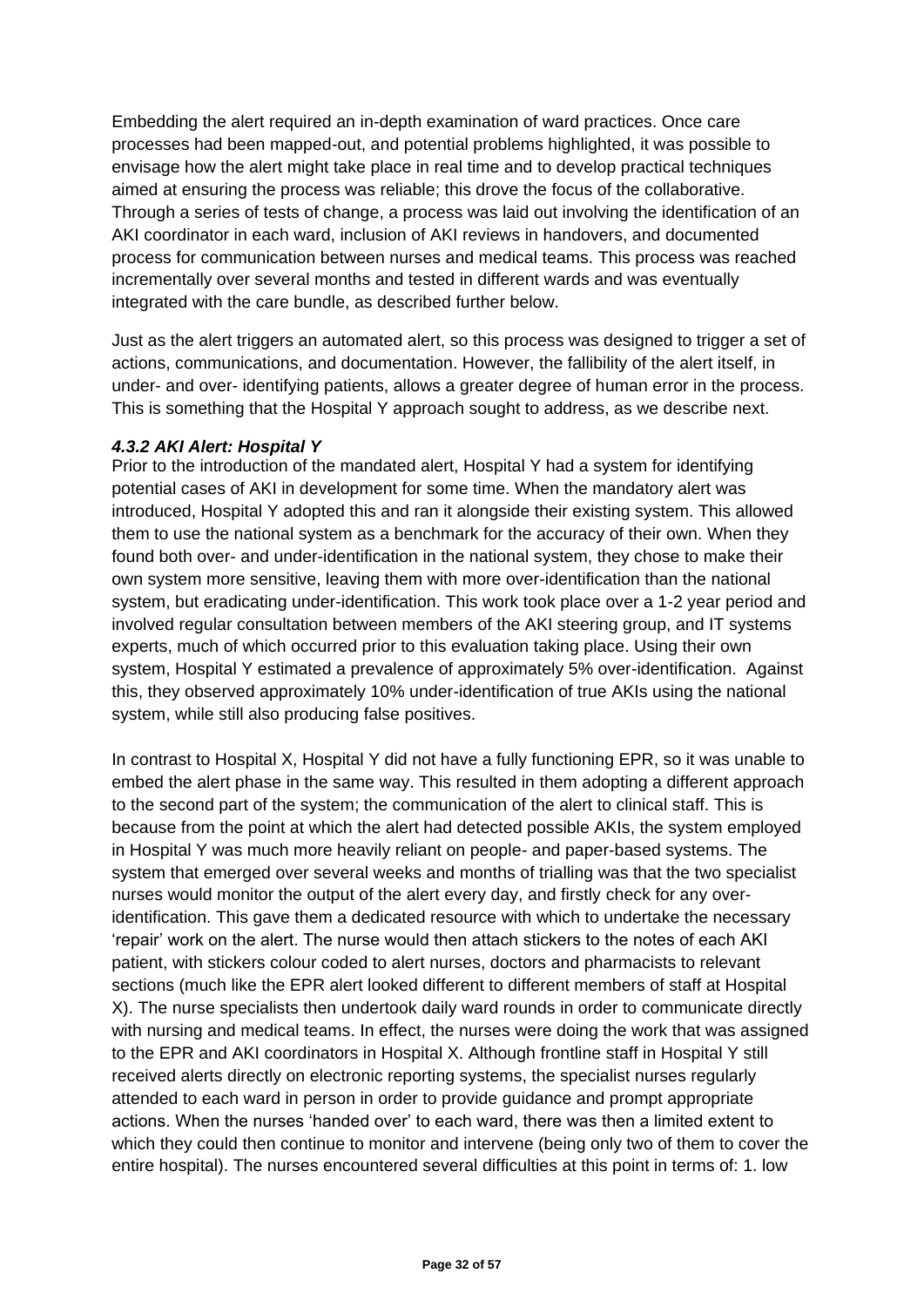awareness of and engagement with AKI, which could become resistance to their intervention; and 2. a need to establish and monitor a reliable process for ensuring that once they removed themselves from the wards, the teams would carry out the correct process. This shaped the design and implementation of their care process checklist, which is described below.

#### **4.4 Care Processes and Bundles**

There are several recommended care bundles for AKI, drawing on a combination of NICE; KDIGO and Think Kidneys guidance (see Section 3.1).

Although NICE and Think Kidneys provide detailed guidance, breaking the steps required down into particular actions, as general guidance, the steps themselves are not always associated with particular groups or professionals, and they do not constitute a 'work plan' that is specific and action oriented. There are examples of more detailed action guides, for example, the AQ bundle (Section 3.1.2) sets out a structured work plan through a series of decision support prompts. While it is more specific and action-oriented, there is still translational work required in order to embed these stages within local systems and routines.

#### *4.4.1 Care Bundle: Hospital X*

The function of the collaborative was to work out ways to make sure the alert system was working effectively in all involved clinical areas and to develop methods through which the different elements of the care bundle could become embedded into clinical areas and routines. The active period of the collaborative resulted in a change package which tied the alert and bundle together. Together, the change package and the role of the collaborative represented the organisational translation of the bundle into local routines and systems. A key example of this was the identification and development of the role of the 'safety huddle' in identifying and communicating actions, which became a discrete step in the change package (See Figure 2 Section 3.2.1). In other cases, the tests resulted in ideas being rejected. For example, the bundle required the fluid intake and output (or "fluid balance") of each patient thought to be at risk of AKI to be monitored. This is an important and on the surface, a relatively simple task. One ward involved in the collaborative tested the idea of having patients record their own fluid balance but found that in practice, this was not feasible as the patients were often too ill and found the task too onerous.

In addition to the active role the collaborative played in creating and testing the series of actions that became the change package, it also played a symbolic part in attempting to communicate these changes to those who did not participate in the programme. This entailed situating the change package within short case studies, describing the genesis and rationale for the change in the words of participants, so as to perform some of the translational work which change requires. These descriptions also reproduce key assumptions associated with the programme, such as resource neutrality, through slogans such as 'work smarter, not harder'.

This process of allocating tasks related to the bundle caused certain tensions to emerge. Some of the nurses involved in the collaborative felt too much of the care bundle was being allocated to the nursing staff. The tensions in the programme reflected the distinction between 'work as imagined' and 'work as done'.<sup>26 50</sup> As already noted, the care bundle was not supposed to create new work for clinical staff. Instead, it was imagined that the care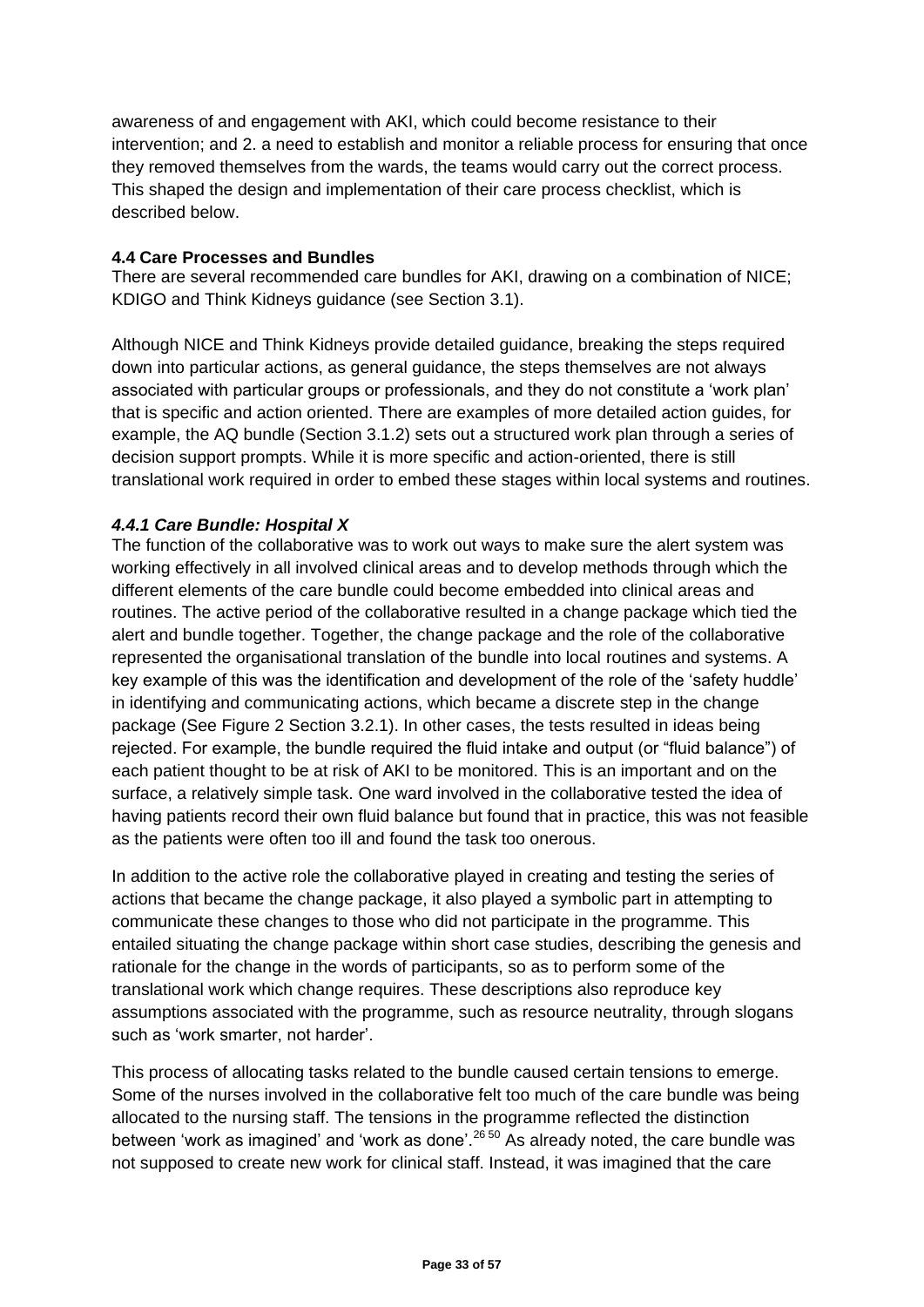bundle merely standardised the work nurses were "*supposed to be doing anyway"*. In the rationale of the programme, it would not add a new process, but merely simplify an existing process. What the programme did not contend with however, was the existence of multiple, simultaneous quality improvement programmes, and other increasingly competing demands on ward staff. At the same time as the AKI collaborative was underway, a programme of activity aimed at improving the management of sepsis was also introduced. Moreover, during this period, the hospital was facing pressures due to falling budgets and increasing demand. If standardising one strand of work was not too onerous, standardising multiple strands had a kind of cumulative effect. Different programmes competed for time and attention from clinical staff. These pressures meant the QI managers began to face challenges such as attendance at collaborative days.

#### *4.4.2 Care Process Checklist: Hospital Y*

The Hospital Y approach was to implement a checklist to be used by clinical teams on each ward. Hospital Y had deliberately gone against a 'bundled' approach to measuring and monitoring of QI progress and compliance. This meant that each step in the care process was measured independently rather than aggregated into one 'all or nothing' package. In practice, the checklist was very similar in content and delivery to the care bundle implemented in Hospital X. The differences between the organisational process for implementing and embedding the bundle differ, in part due to the differences described in relation to the alert phase of the e-alert, and in part due to the different general approach adopted to each programme.

One of the consequences of the initial decision not to adopt a 'bundle' approach, was that the checklist did not exist prior to the initiation of the QI programme. Its content and use developed through the programme as one of the responses to the challenges encountered by the specialist nurses in engaging ward staff and raising their awareness and knowledge of AKI. This relates to the discussion above, about the different points at which AKI care was 'handed over' and the different personnel involved in this hand over. The hand over that occurred in Hospital Y was from one discrete team (specialist) to another (ward-based). Both teams had different skills, and they might have been quite unfamiliar with each other prior to the programme being initiated. This meant that the nurse specialists and their education and instructions for the appropriate treatment of AKI were sometimes perceived as an imposition. This contrasts with the approach of Hospital X to involve clinical teams and locate the steps for improvement within their everyday work.

The handover of information therefore had to negotiate boundaries to do with specialist/generalist orientations, nurse/doctor, different teams and a lack of familiarity between the specialist nurses and the teams they were handing over to. The checklist therefore became a 'boundary object';  $54$  a material means of supporting the more 'bounded' hand-over from nurse specialists to wards.

Another major component of the QI work, the education component, was also shaped by these boundaries. The education began as a session to which clinical teams were invited, but when it proved too difficult to engage teams away from wards, this became a mobile presentation, which the specialist nurses took around to wards and often delivered one-toone. The checklist emerged out of this same iterative process of engagement/resistance and modification.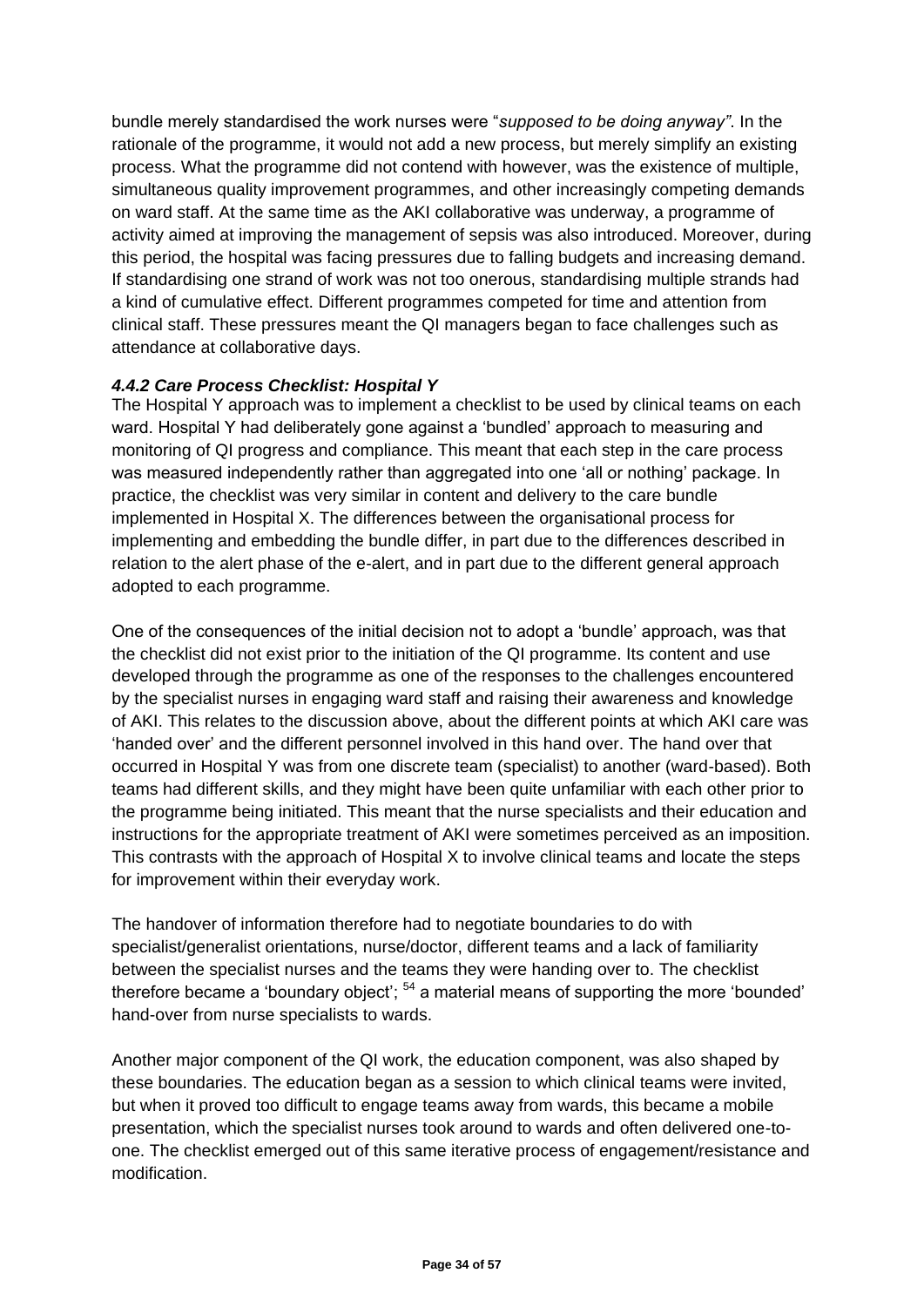Through the development of the checklist and delivery of education, the AKI nurses built relationships and enlisted greater engagement and participation from local teams. Over time this appeared to overcome any initial feelings of imposition.

The different use of technology in each site is also evident in the checklist, which is a paper and pen document, with different sections to be filled out by doctors and nurses. We return to this in discussion.

#### **4.5 CQUIN for AKI**

The NHS England CQUIN for 2015-16 required hospitals to ensure that information related to the stage of AKI, medication review and type and frequency of blood tests was communicated to patients and documented at the point of discharge.<sup>45</sup> Of the two trusts, Hospital X was the only site to adopt the CQUIN. This is because Hospital Y had already agreed a separate list of AKI performance metrics with the commissioners prior to the launch of this CQUIN. As such, there is no direct comparison to be made between the two in the way in which this was implemented.

The CQUIN was adopted in Hospital X in April 2015, for 12 months. This meant it overlapped substantially with the collaborative programme, the first learning session for which was held in September 2015. The CQUIN targets were monitored as part of the AKI working group meetings, and there was an attempt made to separate out the agenda of these meetings, to distinguish between the CQUIN and the QI collaborative. This separation signalled awareness on the part of the organisation that the two programmes represented two different and to some extent competing ways of trying to introduce change. In contrast to what we have described as the ideals of the QI programme as 'bottom up' and 'distributed', the CQUIN works in a very 'top down' and individually accountable manner. Once the CQUIN target has been set then this becomes the essential requirement of the work – there is no external benefit attached to going beyond the target, nor for any 'process' learning that might occur in relation to achieving the target. In the QI programme, although targets are set at the start and the programme works towards the achievement of these targets, there is a significant emphasis placed upon the process according to which implementation happens, and the importance of being able to provide a rationale for the changes to be made. The only rationale for change that the CQUIN offers is the simple one of either reaching the target and getting paid, or not. The differences between the two programmes were referred to by individuals in Hospital X as 'carrot & stick', referring to the collaborative and CQUIN approaches respectively. By offering participants the opportunity to be involved with change and to shape the methods and means by which change is introduced, the QI programme aims for what we might call 'rational commitment' from those involved. By establishing a binary target according to which the organisation either receives a particular benefit or not, and by not including any focus upon the process by which this target is achieved, the CQUIN, in contrast, only inspires a sense of 'ritual conformity'.<sup>55</sup> This matters, firstly, for thinking about the translation of 'work as imagined' into 'work as done', and secondly for thinking about creating sustainable change – both of which we return to in discussion.

Before the collaborative was formally launched, several meetings were held within acute admissions. These meetings were intended to test some of the programme methodology before rolling out the programme across the 11 collaborative wards. In one of these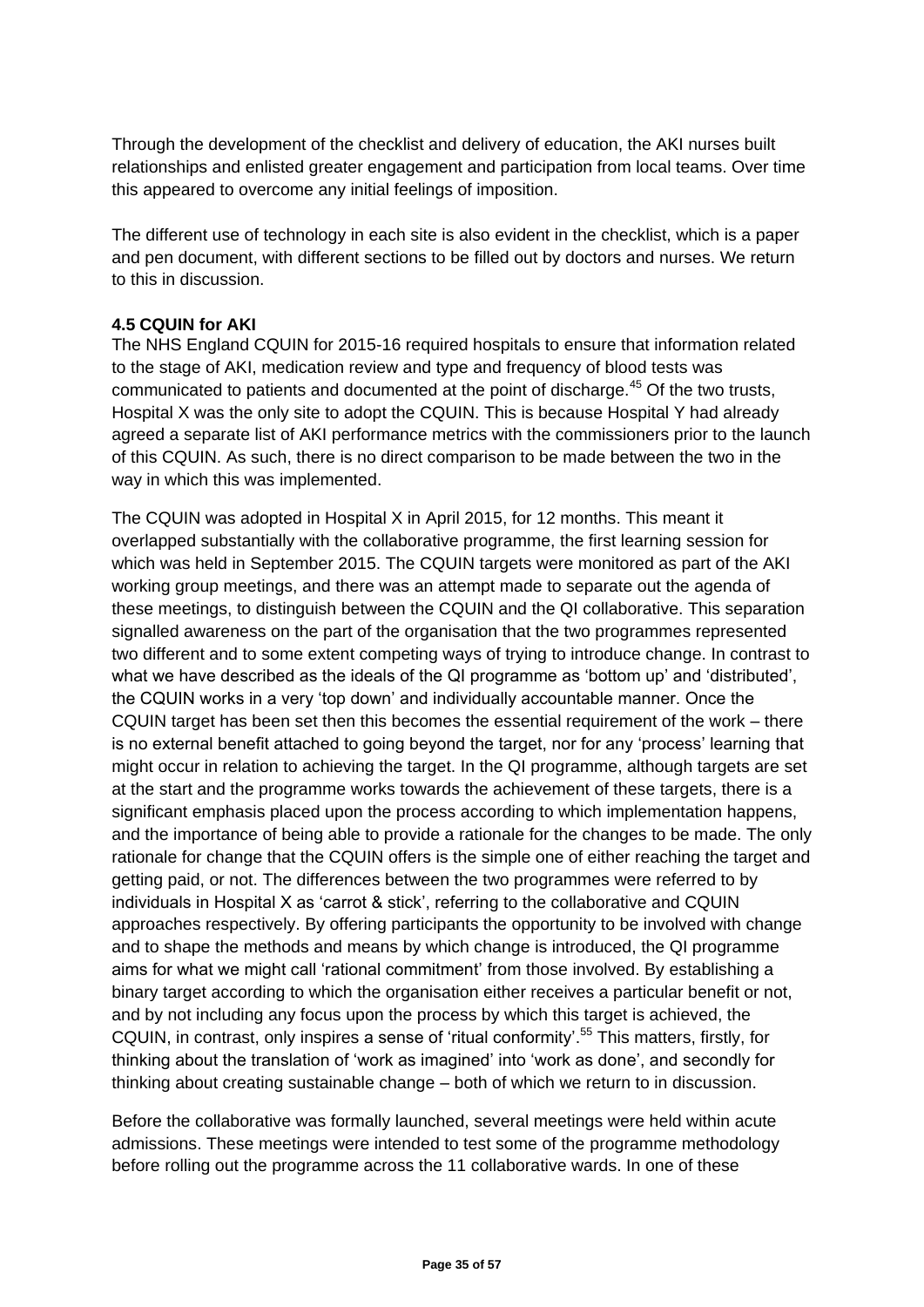meetings, members of the working group attempted to map how the ward staff were responding to the AKI alert. Members of the collaborative first had to work through and 'process map' patient flow, in order to be able to describe the chain of events and actions that should be triggered upon the system communicating an alert. This required complex and coordinated care processes to be broken down into individual stages, each with defined actions, accountable persons, and reliable processes for reducing variance and incidents. As described in relation to the tying of the alert to the bundle, this mapping process required a detailed moment-by-moment breakdown of process into practical steps which could be reliably implemented. For example, in emergency admissions, there was a focus on the point at which the pathologist would telephone the ward to notify clinical staff that a patient likely was having an AKI 3. This was a particular problem in emergency admissions as the busy and unpredictable nature of the ward meant it was difficult to predict who would likely receive the call. The QI lead conducting the mapping therefore tried to implement a system for recording the phone call so as to ensure reliability of the broader system.

Experiences such as the process mapping taking place during these emergency ward meetings showed how practices of performance management and collaborative working could become more closely intertwined than their formal separation implies. It was notable the effect that the CQUIN criteria had upon the rationale according to which the process mapping proceeded; which began as an open-ended attempt to map a range of possible pathways for AKI patients, into and through the emergency assessment unit. When it appeared that this process was becoming too lengthy and complex, the CQUIN criteria were introduced in order to establish a required set of outcomes that needed to be assured through the definition of a single, standard process. In this respect, the CQUIN reduced the degree of 'exploration' of new approaches that it was possible for the process mapping to achieve, and instead emphasised the 'exploitation' of existing approaches/resources for a specific aim. This is not to say that it was necessarily a positive or negative thing – the balance to be struck between exploration/exploitation is an essential part of decision-making in any programme of innovation.<sup>10</sup> Although the CQUIN narrowed the exploration of possible processes, we also note that the existence of the CQUIN forced discharge onto the agenda of the organisation, which might not have occurred through the QI programme alone.

Within both hospitals the involvement of pharmacy within the QI programmes was seen as essential. This relates to the guidance to have a pharmacy review within 24 hours for anyone with a suspected AKI. In Hospital X, the CQUIN target, which included confirmation that the pharmacy review had been completed, drew attention to the role of the discharge summary in continuing care. Through the process mapping, this in turn had an impact on the manner in which the care process was organised from the point at which the AKI alert was raised.

However, beyond the achievement of the CQUIN target, there was still a sense among some members of the working group that there remained 'two types' of discharge; one in which a continuing care process in primary and community care had been given due attention, and one in which this had not happened. This suggests that although the CQUIN prompts attention to a particular process, meeting the targets might be a question of demonstrating correct procedure. If the box to confirm that a pharmacy review has occurred was ticked, then this demonstrates adherence to the correct procedure. Such an approach allows improvement to be quantified, demonstrated and audited, however, it cannot provide quality assurance about the information that is handed from pharmacy to the nursing staff that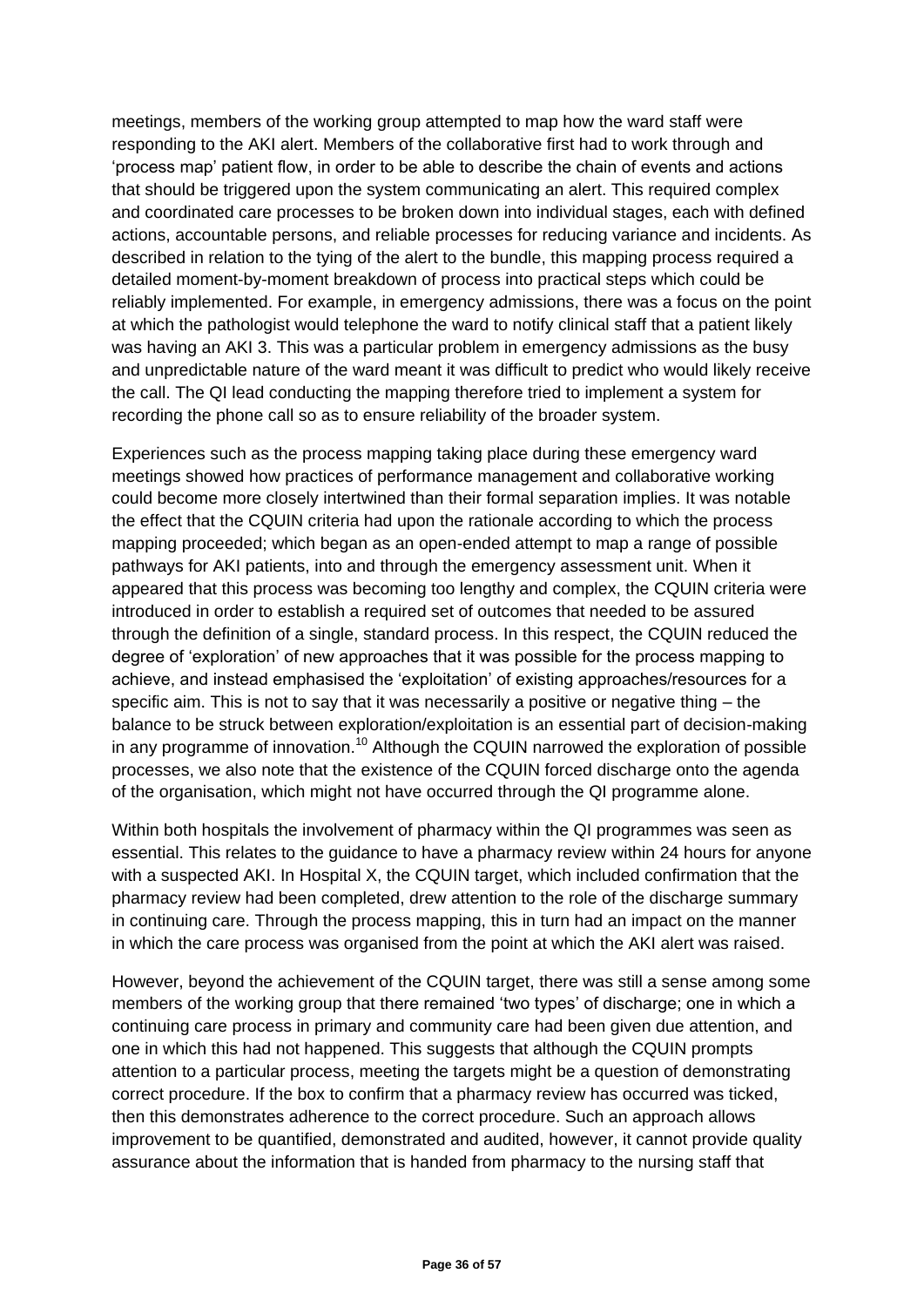undertake discharge, or then from the nurse to the patient and GP as part of the discharge process. This issue is further explored in the following section.

As the collaborative programme lacked financial incentives, the CQUIN became an important artefact in the working group's efforts to promote the importance of AKI and, by extension, the collaborative. However, this had both positive and negative consequences. Towards the end of the programme, after the CQUIN was achieved there was a distinct drop in attendance of collaborative meetings. This was likely due to a variety of factors, many of which were not within the control of the managers. However, some managers speculated that achieving the CQUIN, despite its limited scope, had nevertheless given rise to the sense that AKI was now done, there was nothing left to be achieved, and therefore no reason to continue to attend the collaborative meetings.

#### **4.6 Patient Perspectives**

Within Hospital X's collaborative, as already described (Section 4.1.1), patient narratives functioned as a way of enrolling clinical staff into the programme and situating 'basic' care processes and practices within 'real' experiences. The patient narratives that appeared at the start of the collaborative days were consciously intended to augment the more process and outcome focused presentations with something emotive and to make a relationship between the practical tasks the audience was being asked to do and their effects in the lives of people. As the programme progressed however and time during the collaborative days became more pressured, the patient narratives were dropped from presentations.

There is a gap in academic literature with regard to patient experience of AKI. The study intended to help fill this gap by exploring the experiences, journeys, and experiences of patients diagnosed with AKI. The focus of the interviews was broad, covering the full range of AKI patients (AKI Stage One, Two and Three) and aimed at capturing the plurality and diversity of AKI patient experiences.

We only approached patients for interview if they had been formally told be a clinician about their AKI. However, only two of eight patients with whom we spoke could define AKI and understood its role in their treatment and illness. The other patients either claimed to have never heard of AKI before or believed the first time they had come across the term AKI was in the study invitation. One patient, a twenty year old man who had received a diagnosis of AKI 2 during a recent hospital stay – reacted with confusion when asked about his understanding of AKI. His complex and protracted experience could be traced back to Christmas 2013 when he developed pneumonia. The infection caused septicaemia and respiratory failure and ultimately led to a stay in ICU. Perhaps because of the complexity of his treatment and illness, this patient did not remember the diagnosis of AKI. The interviewer had to remind the patient that the research project of which he was now a part was principally concerned with AKI. After a certain amount of cajoling, the patient did remember AKI and told the researcher that the first time he had encountered the term "acute kidney injury" was on the postal invitation our team had sent him as part of the effort to find potential interviewees.

A likely explanation for the patients not recalling their diagnoses is that AKI often happens in the context of episodes of severe and acute illness and in certain circumstances, particular when the AKI is minor  $-$  i.e. stage 1  $-$  it does not cause subjectively appreciable symptoms. For the patient mentioned above, AKI was a hazily remembered detail embedded in a story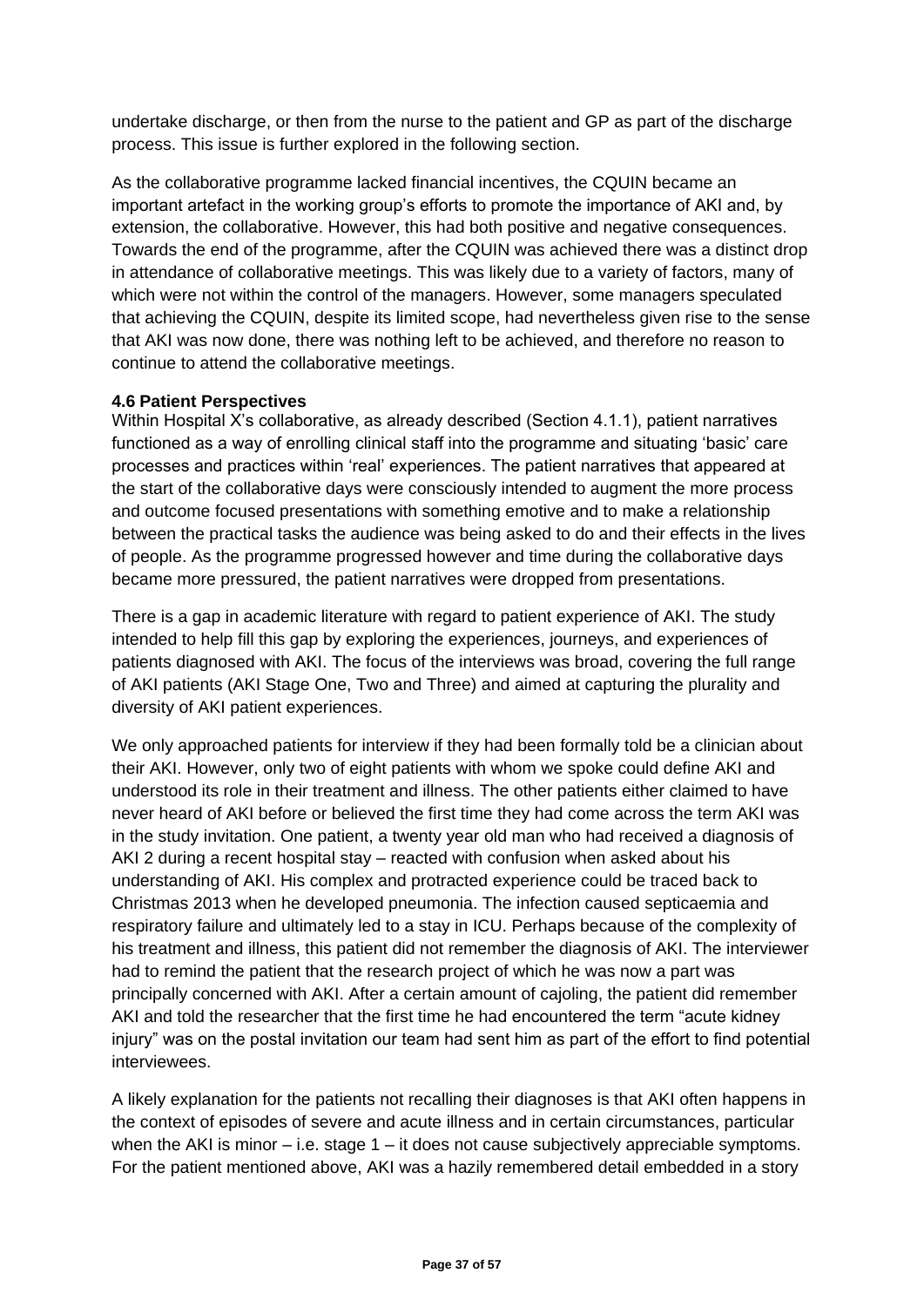of life interrupted by a period of severe illness, rather than a self-contained illness experience in its own regard. This and other narratives illustrated how AKI features as an element in often protracted and complex narratives of treatment and care. In doing so, instances of communication about AKI, medicine management, and so on can be lost in an excess of information as patients deal with episodes of acute illness.

The lack of an easily recognisable empirical basis for AKI has particular implications for Hospital X. As a methodology, QI relies on a shared sense of what is important in order to engage participation. This is true of Hospital Y in terms of senior buy-in and especially true of Hospital X because of the lack of traditional incentives. However, unlike previous collaboratives (sepsis) – or areas where QI has been successful (such as cancer) there is no coherent patient body or unifying identity upon which a shared understanding could be built. The distributed nature of AKI means the effects of AKI are not always obvious to clinicians operating in discrete areas. Neither can the effects of AKI be easily located in an emotional context; patient's lack of awareness of the contribution of AKI to their illness episode means they are unlikely to associate AKI with suffering or attach discrete experiences to it. In other words, it is difficult to make an emotionally compelling case for AKI QI because there is not a normative story attached to it.

This means there needs to be more work to illustrate the effects AKI has – via its capacity to complicate the care of other conditions or to lead to kidney failure – in the contexts of people's lives and experiences of illness, care, and treatment. However, as patients do not necessarily experience AKI as the cause of their suffering/ illness, clinicians must show how the effects of AKI take form in real life case study examples. Illustrating the effects of AKI on patients therefore has to be accomplished between clinicians and patients, rather than by either party in isolation. Nurse specialist led approaches to quality improvement have an advantage here due to nurses' the direct, face-to-face interactions with patients. Collaborative based approaches may need to develop alternative means to engage more fully with patient populations.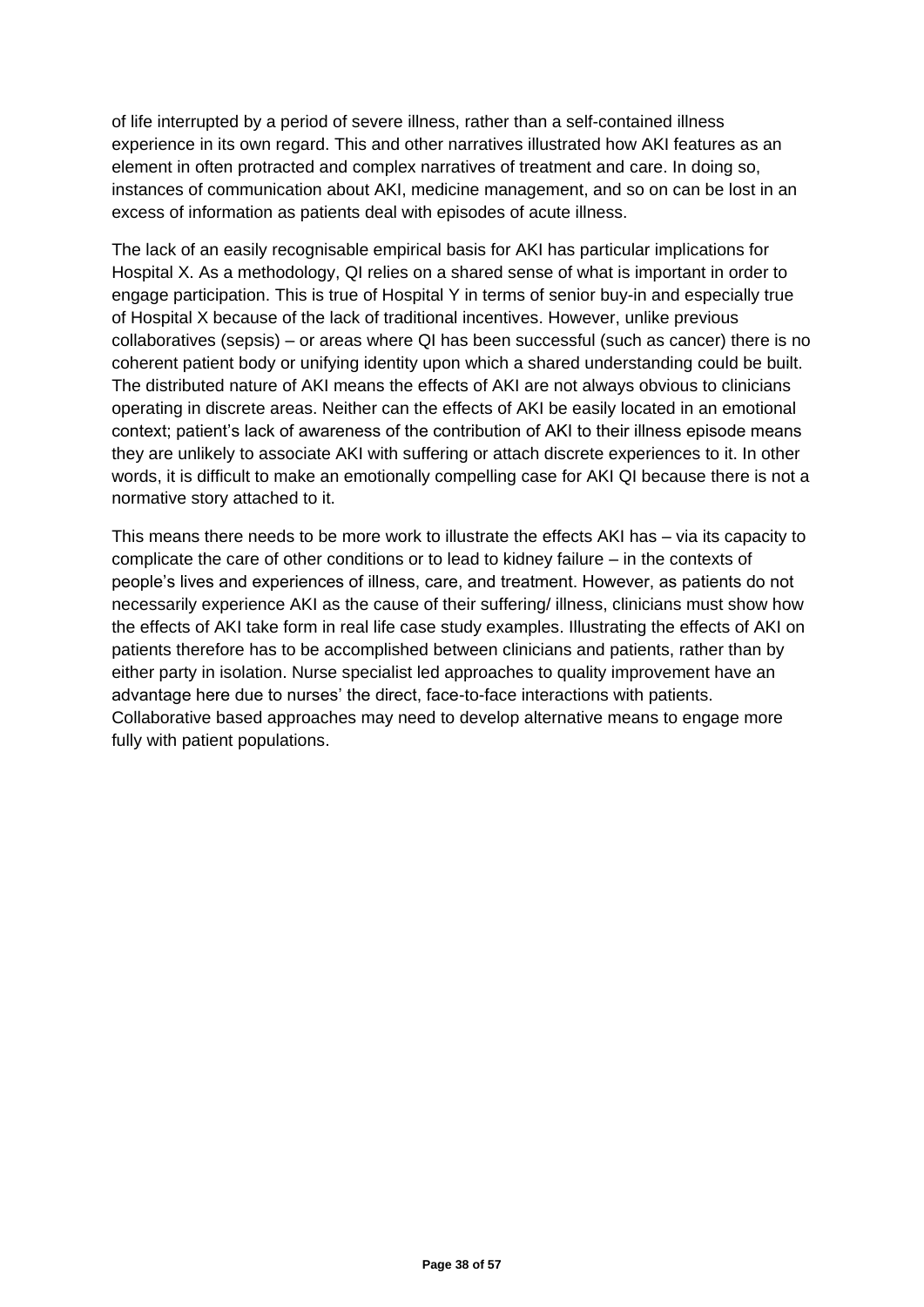#### **5. Discussion**

In the following section we introduce a summary of the key findings presented in terms of key tensions and trade-offs which we have highlighted. We then discuss findings in light of existing literature and draw out implications for research, policy and practice.

#### **5.1 Summary of Key Findings**

We introduced this report by noting the key overarching tension created by an context of resource pressures, combined with the IHI Triple Aim: improvement to 'care, health and cost'.<sup>13</sup> Our findings demonstrate the effects of these resource pressures upon the adoption and implementation of QI programmes in each site, exacerbating the translation of 'work as  $i$ magined' into 'work as done'.<sup>26 50</sup> This overarching tension feeds into several more:

Tension 1: Maximising utility and effectiveness of new approaches whilst minimising additional burden

Although central to any attempt to introduce new approaches, the achievement in practice of a balance between the benefit and burden associated with the introduction of a new approach takes considerable work. This work is often unrecognised in the sense that new approaches are not always easily adapted to different organisational contexts, and also in the sense that the work of adaptation is often not supported by dedicated resourcing at the system level.

Several features specific to AKI further shape the experience of this tension. AKI is still a relatively new way of classifying the deterioration of kidney function associated with acute episodes of illness (for example, AKI Stage Three replaces the more established description of 'acute renal failure'). From this derives a general lack of knowledge among health care staff of best practice in relation to identification and management. The adoption of new processes in England has been stimulated by the publication of NICE guidance (2014), mandatory introduction of e-alerts (2015), and incentivised targets (2015). Although these policies and guidelines have pushed AKI onto the improvement agendas of organisations, their implementation on the ground is still in its infancy and there is a distinct lack of knowledge relating to the necessary adaptive processes required at the organisational level to accommodate these changes. Therefore, there is no generalisable guidance concerning how to optimise this process according to the aim of maximising utility and effectiveness whilst minimise additional burden.

We have observed two different approaches to navigate this challenge: Hospital X was at a slightly earlier point in the development of their AKI QI Programme and was more 'exploratory' in character.<sup>10</sup> Their work was focused upon local teams developing and embedding a reliable system of alert and bundle that could be incorporated into local practice; the assumption being that over time this would represent a 'resource neutral' intervention. This work was key in making visible issues associated with changes to do with quality/safety and bureaucratic burden. Practical learning in the form of tests of change allowed moment-to-moment actions and communications to be considered and re-shaped to accommodate changes.

The approach taken by Hospital Y was more developed at the time of evaluation as Figure 1 shows, and was more 'exploitative' in approach.<sup>10</sup> Piloting the implementation of a locally developed AKI e-alert system, through the role of a specialist nurse, demonstrated positive results and potential cost savings produced by shorter lengths of stay. Through monitoring and correction of over-identification, the role of the specialist nurse enabled use of a more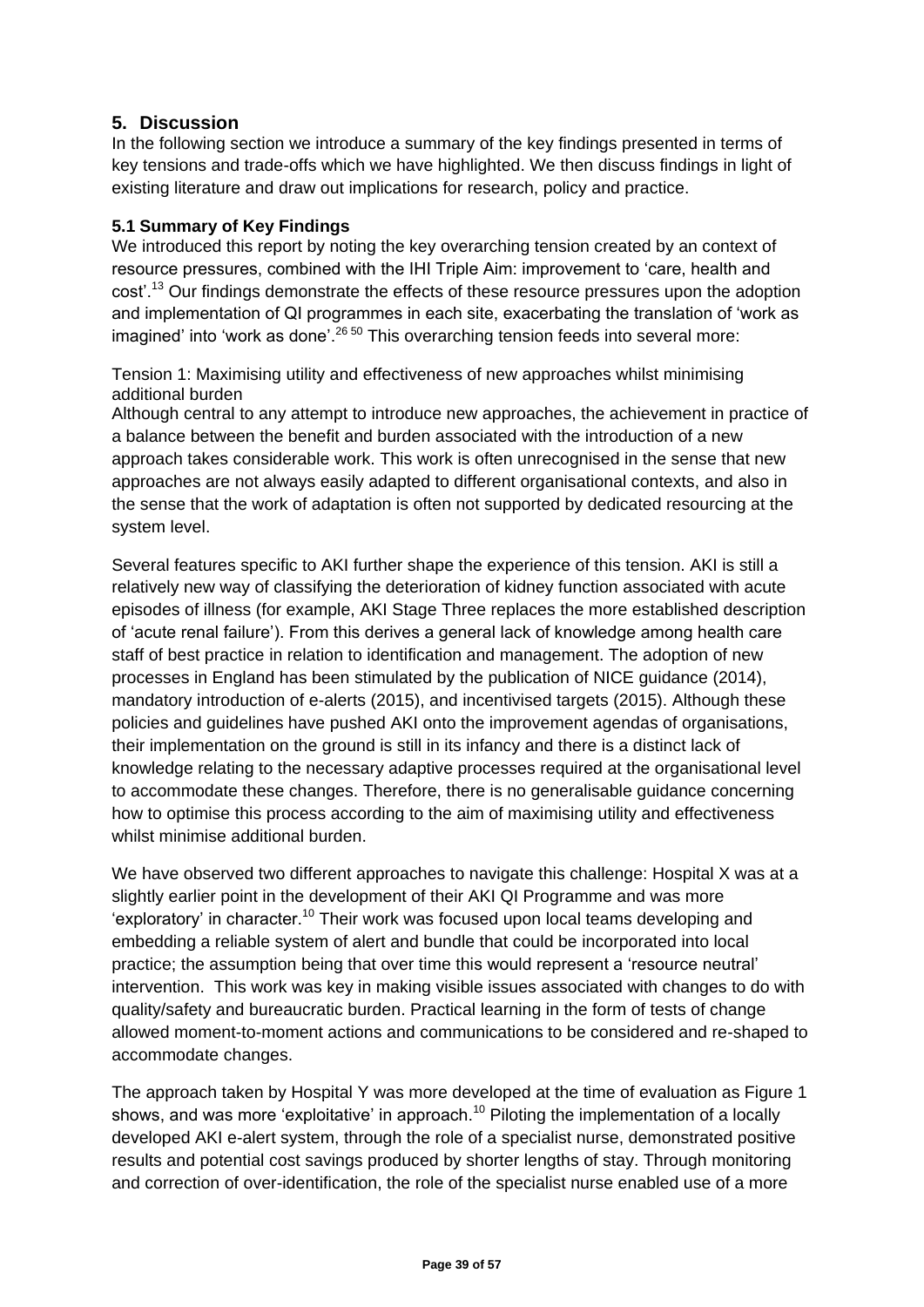sensitive alert (see Tension 2, below). Secondly, the nurse specialists spent considerable time to attend to the handover of care to local teams, and to develop the checklist and use it in collaboration with them.

A specific example of the tension between benefit and burden discussed above is found in the introduction of the AKI alert. A key difference in approach between our two sites is the use of technology to support both the detection and alerting phases of the system. Hospital Y put greater work into the detection phase in order to eradicate under-identification. Specialist nurses then had to develop a combination of IT and paper-based systems in order to regulate hand over to ward teams. Hospital X adopted the national algorithm and with it the possibility of both under- and over- identification. However, their fully integrated electronic care record allowed them to embed the alert phase into day-to-day routines of wards at system and practice level.

There is a trade-off to be faced by organisations which is inherent to the introduction of the AKI alert. The national alert results in both under- and over-identification, creating the potential for both under- and over-diagnosis. This means that rather than substituting human resources such as time and clinical judgement, it requires these to be made into a reliable system for the detection of AKI. Hospital X worked to manage this trade off by embedding the alert into a collective care process based upon regular handovers between local teams, and automated prompting to guide decision making. Hospital Y worked to manage this trade off by first eradicating all under-diagnosis and then deploying AKI nurse specialists in order to eradicate over-diagnosis and to support the embedding of appropriate actions at local team level.

Both these solutions come with a resource dependency. In Hospital Y, this is associated with the cost of providing sufficient AKI nurse specialist time to check for over-diagnosis and to embed in local teams. Over time, one might expect the embedding work to reduce, as local teams become more proficient in the management of AKI (and this had already begun to be observed during data collection). In Hospital X, because the programme was a collaborative, the resource is distributed among a greater number of people. Nevertheless, there are particular roles – such as the AKI coordinator, which is allocated each day to enable a distributed responsibility – upon whom the system is reliant. Additionally, the system worked by being embedded in the 'safety huddles', which contained a checklist of all the different safety priorities which needed to be discussed at handover. This is in itself a finite resource, as there is finite time available in which to conduct a huddle and a finite number of items that can be included on a checklist.

Tension 2: QI as a mechanism to address the IHI Triple Aim of improving care, health and cost

QI programmes which undertake the work described above are a possible means of realising the ambition of the IHI 'Triple Aim' of care, health and cost.<sup>13</sup> However, further attention is needed to the effects of resource pressures upon these aims, where one might expect resource pressures to drive a cost driven approach. In Hospital Y, senior management required some demonstration of impact prior to committing ongoing resources to the project and this drove them towards a more formally structured approach centred upon creating and defining the roles of the AKI Specialist Nurses.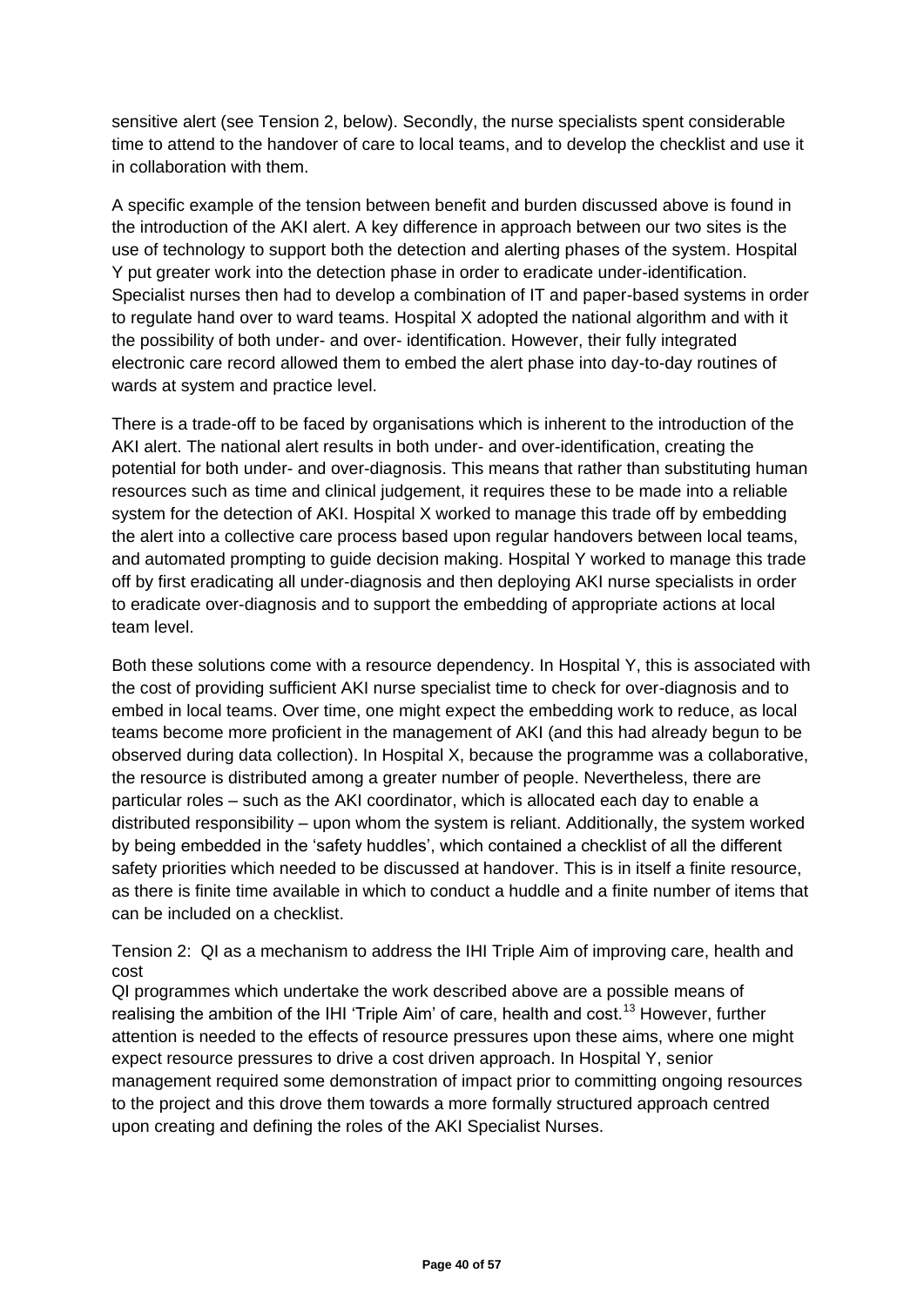In Hospital X, we observed the effects of resource pressures upon the ability to engage staff and sustain that engagement over a period of time. This had a knock-on effect in reducing the input of participating staff in the spread of the changes to non-participating wards.

| Both sites reported successes against core outcome measures, which reflected a |
|--------------------------------------------------------------------------------|
| combination of improvements to each element of the Triple Aim:                 |
| Table 5: Performance of QI programmes against the IHI Triple Aim               |

|        | Hospital X                                                                                                                                                                                                                        | <b>Hospital Y</b>                                                                                                                                                                                                                                                                                  |  |  |
|--------|-----------------------------------------------------------------------------------------------------------------------------------------------------------------------------------------------------------------------------------|----------------------------------------------------------------------------------------------------------------------------------------------------------------------------------------------------------------------------------------------------------------------------------------------------|--|--|
| Care   | Improved identification of AKI<br>through embedding<br>detection/alert system<br>Embedding care process<br>bundle with electronic prompts<br>to support local teams<br>Delivery of hospital-wide online<br>AKI training programme | Improved identification of AKI<br>through embedding detection/alert<br>system<br>Modified detection system<br>eradicating all under-diagnosis<br>Embedding care process checklist<br>to support local teams<br>Education and awareness training<br>$\bullet$<br>delivered by AKI nurse specialists |  |  |
| Health | Reduction in numbers of<br>hospital acquired AKIs<br>Reduction in progression from<br>AKI Stage One to Stage Two<br>and Three                                                                                                     | Reduction in overall incidence of<br>$\bullet$<br>AKI<br>Reduction in hospital acquired AKI<br>Reduction in length of stay for AKI<br>Reduction in AKI days<br>Reduction in mortality related to AKI                                                                                               |  |  |
| Cost   | No estimated cost savings yet<br>associated with programme.<br>Successful attainment of<br>CQUIN with value in excess of<br>£500k                                                                                                 | Estimated costs savings associated<br>with reduced length of stay in<br>excess of £1m per year                                                                                                                                                                                                     |  |  |

Both hospitals reported results that indicate success of both the QI programmes under examination here. However, our findings also highlight the potential for tensions and tradeoffs to achieve these aims. An overarching trade-off is in the degree of investment an organisation can make in the interests of achieving improvements. If the improvement is 'only' to health and care, then can the expense of producing the change be justified? The example of Hospital X suggests that this may be possible though one must consider the QI resources and expertise already embedded in this organisation to begin with. Hospital Y demonstrates a more 'exploitative' approach – requiring evidence of effect and potential cost savings prior to committing substantial resources to improvement.

These two approaches exemplified a distinction between 'exploratory' and 'exploitative' innovation.<sup>10</sup> Exploitative innovation entails 'exploiting' existing products or ways of working to enable incremental improvement, while exploratory approaches entail learning anew in order to open up potentially radical innovation. Exploitative approaches have the advantage of building upon what is known or has been successfully demonstrated. Exploratory approaches have the advantage of opening up a specific activity for detailed examination, in so doing aim to illuminate key 'blockages', which once resolved can have transformative effects beyond the immediate domain of interest. At the same time the exploratory approach requires the organisation to accept a greater risk associated with uncertainty of outcome.<sup>10-12</sup>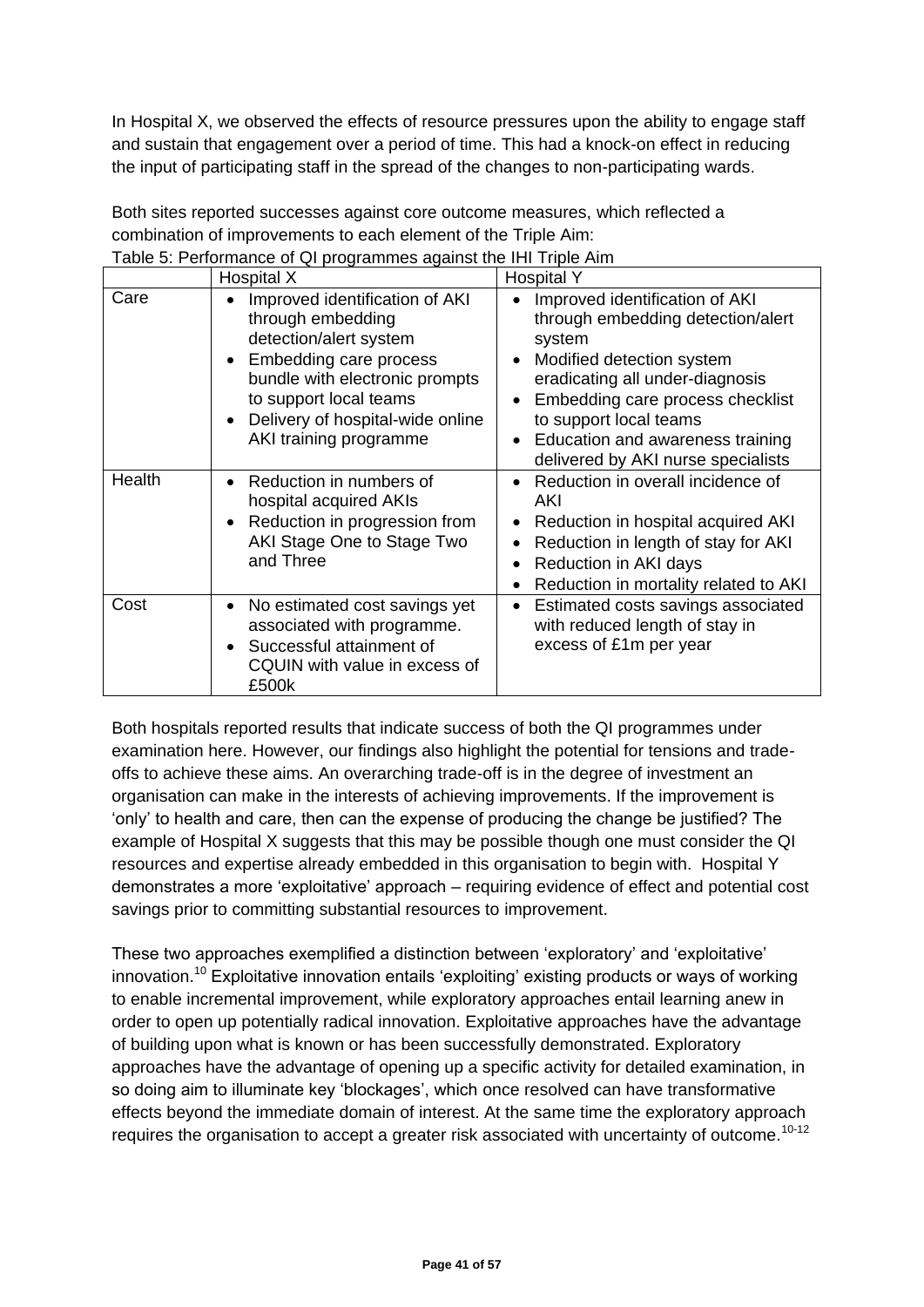This raises a question of the extent to which systems exist in organisations for making such decisions. This would require a formal process for identifying, prioritising and planning areas for improvement, which was informed by regional and national strategic planning, but also sensitive to the expertise and capabilities within the organisation and the needs of relevant local patient populations.

The potential for conflicts between more specific aims can also be seen. For example, the aim to reduce length of stay introduces a resource pressure upon discharge, which must occur earlier, and must be accompanied by information sufficient to guide both patient and professional decision making once out of hospital.

We suggest, firstly, that greater attention is needed to the question of how prioritisation occurs within different organisations and secondly, how design decisions are made within particular programmes with respect to each element of the Triple Aim; if there is conflict between the aims, the question of which aim should be prioritised will likely depend on internal and external resource considerations. Further, this highlights the broader system in which organisations are situated; AKI is experienced across the interface between secondary and primary care, creating the need for knowledge of its identification and management to also be transferred. This is complicated by the very different ways in which secondary and primary care operate with regards processes of quality improvement, as well as basic differences in organisational structures and policy priorities. This underscores the importance of local structures which seek to integrate the priorities and resources of primary and secondary care in QI work. There is evidence that existing mechanisms for improving safety and quality do not realise their full potential with a need to aggregate data and encourage learning across orgnaisations.<sup>56-58</sup> As a digital leader, Hospital X's integrated EPR has the potential to support QI across the interfaces of care. The establishment of AKI nurse specialist may offer the potential to support more coordinated and effective discharge for a high risk patient population, known to have a high rate of readmission.<sup>59 60</sup> <sup>61</sup> Tension 3: Learning and Improvement v Performance management In Hospital X, the QI expertise and infrastructure already embedded in the organisation enabled them to pursue a more exploratory and collaborative approach. Nevertheless, the introduction of the CQUIN, which overlapped with the collaborative programme, brought to light some tensions between conflicting approaches – the collaborative, which was focussed on changes that were driven by and situated within the everyday work of ward teams, and the CQUIN which required a set target to be reached but could not assure a 'quality' process

There was evidence that the time-limited and target-driven approach of the CQUIN drove intense activity in order to attain the target but did little to sustain this activity beyond its lifespan. Furthermore, in spite of the attempts of the QI team and working group to present these two approaches (CQUIN and collaborative) as separate endeavours, it appears this was not necessarily understood uniformly by staff, resulting in disengagement from the wider QI programme once the CQUIN had been achieved.

had been followed in achieving this.

In this respect, when pursued in isolation, CQUINs and other incentivised approaches appear to represent the kind of sporadic and disconnected attention to modifying particular work practices which might be undone or re-modified with the next incentive and are unlikely to accumulate over time into organisational learning and systems development.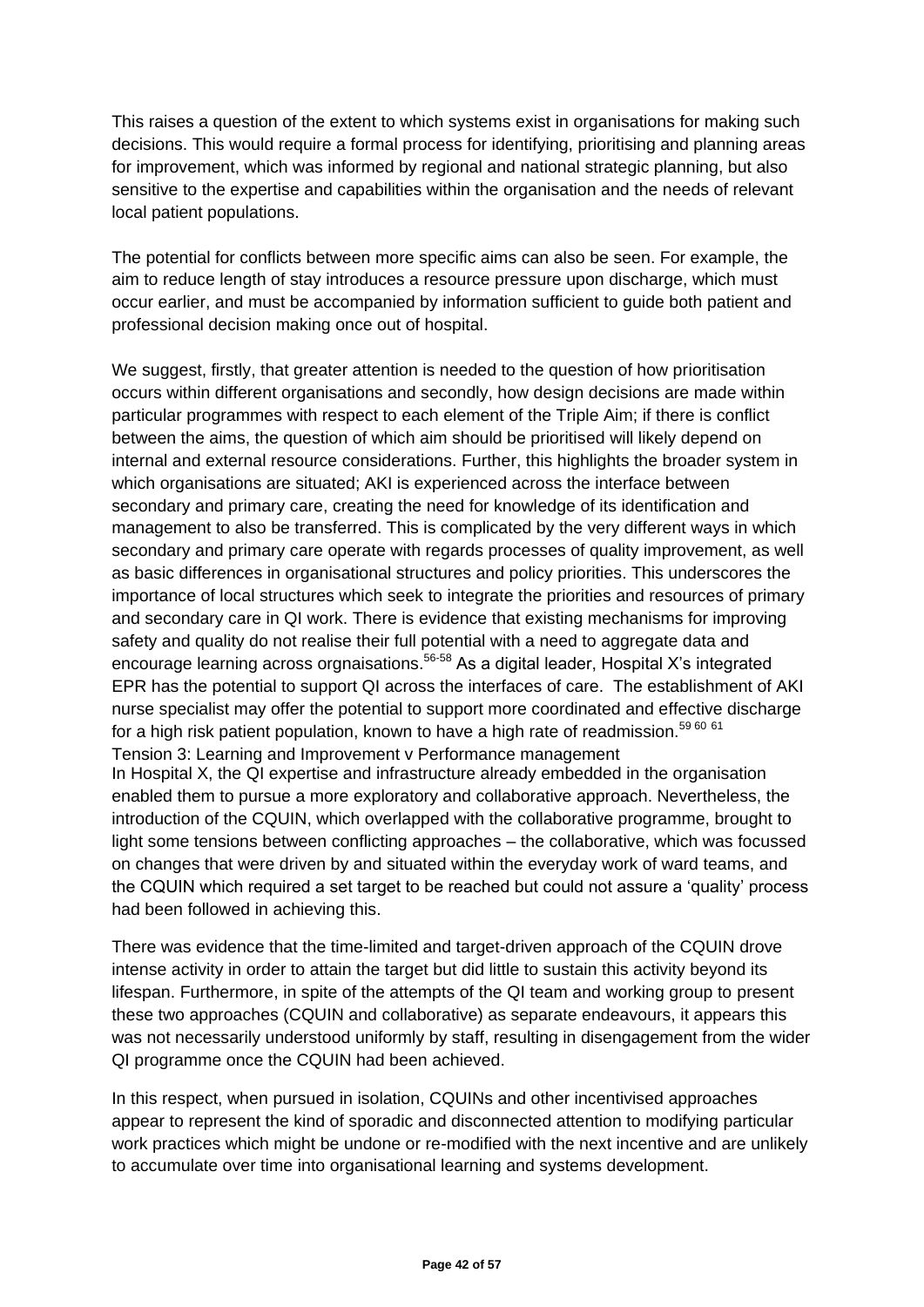In Hospital Y, demonstration of savings prior to dedicating funds to support ongoing quality improvement was required. This hurdle was overcome through the deployment of existing resources to demonstrate the potential of the work. From this point on, a more exploratory approach was made possible, in tailoring the role of the AKI nurse specialists and the handover from specialist to local teams. Nevertheless, had the initial pilot not been as successful (which might have happened for various reasons to do with the difficulty of demonstrating measurable impacts in a short space of time), then it is possible the mandatory introduction of the alert would have proceeded without the expanded AKI nurse specialist role, and a less safe, less reliable system would have been the result.

Tension 4: Resourcing patient involvement and perspective as part of QI activity. We briefly note here the effects upon patient involvement of the overarching resource tension, and the attempt to maximise utility while minimising burden. An important part of this is minimising treatment burden, and the targets in both sites related to the prevention of progression from Stage One to Stage Two or Three (Hospital X), and the attempt to reduce 'AKI days' (Hospital Y) clearly show that both sites were cognisant of this issue. Nevertheless, our findings suggest that there was a limited extent to which patient needs and voices could be enacted through either programme. This implies a need for support to be provided to organisations to involve patients as part of QI endeavours; nevertheless our findings also note some of the complexities specific to AKI which will make this challenging.

#### **5.2 Relating tensions to existing research**

#### *5.2.1 Work as Imagined and Work as Done*

The tensions and trade-offs related to the attempt to maximise the benefits of new approaches while minimising their additional burden can be related to the concepts of Work as Imagined (WAI) and Work as Done (WAD), which have been developed in the healthcare safety and resilience literature. This research defines safety as the ability 'to make dynamic trade-offs and to adjust performance in order to meet changing demands and to deal with disturbances and surprises'.<sup>50</sup> Safety failures are therefore to be understood not in terms of individual mistakes, accidents or errors but rather as 'dysfunctional interactions' that become embedded in complex systems over time.<sup>62</sup>

WAD makes visible this dynamic relationship and the resulting translational work that is required in order to match the ideals of new approaches, with organisational processes and practices through which those ideals can be realised.<sup>63</sup> Previous studies have highlighted the problems encountered when this everyday work is not acknowledged at a 'system' level – i.e. at the level of making policy and developing guidelines and approaches. $47$  The outcome of a lack of attention at a system level is that policies and guidelines are not realistic, and organisations are under-resourced in their attempts to turn ideals into practice.<sup>47 50</sup> The introduction of something new into a complex system initiates a process of adaptations and trade-offs referred to as 'workarounds'.<sup>50 64</sup>

Our findings resonate strongly with these conceptual concerns, highlighting in particular the ongoing and conflicted relationship between external context (policy and resources), organisational context (e.g. organisational attitude to improvement) and the ongoing decisions regarding adoption, implementation and modification of QI approaches. Drawing on our findings relating to e-alerts: a mandate required organisations to introduce this new system by a particular time, irrespective of resource capacities. Trade-offs followed in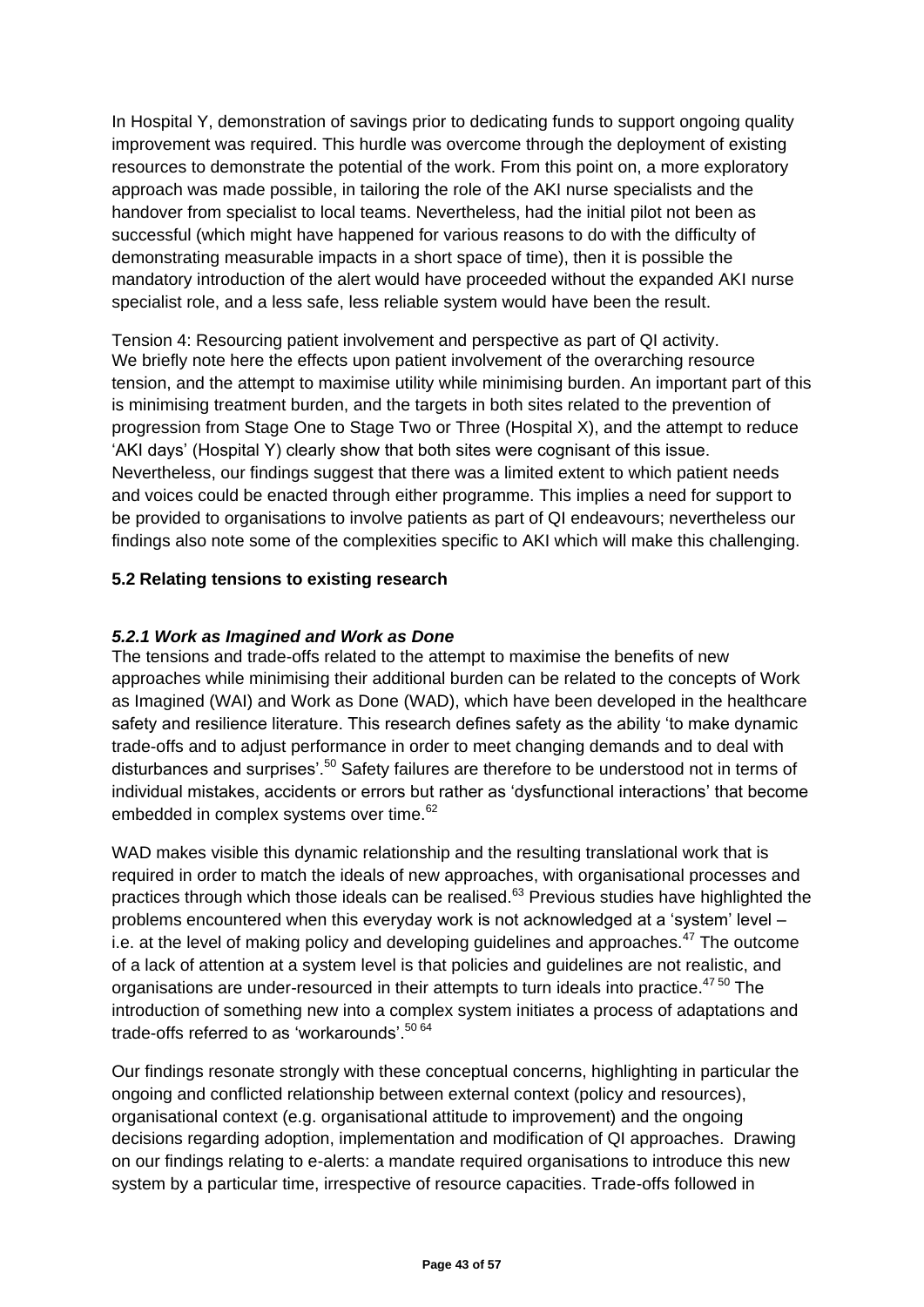organisational decision making: Hospital X chose to accept the deficiencies of the 'detection' phase of the alert and put translational work into the 'alert' side. Hospital Y chose to correct some of the deficiencies of the detection side, but this created the need for the workarounds of the specialist nurses to monitor, correct and handover the alert.

Our findings from two hospitals demonstrate the work required in order translate AKI policy into practice. Aspects of this work have the potential to be unacknowledged and under resourced at the system level. Nevertheless, our findings suggest that the care processes approach taken by in depth guidelines such as those produced by Think Kidneys, perhaps allow for a smoother transition from work as imagined and work as done, when compared to the CQUIN, for example, the ideal of which is to 'transform pathways' and yet it contains no mechanism, guidance or support to enable this transformation to be made in practice.<sup>32 43 45</sup> Previous research relating to the effectiveness of incentivised approaches to quality improvement noted issues related to sustainability, particularly when such approaches are adopted in isolation.<sup>65 66</sup> Our findings develop this further, showing that even when such approaches are not adopted in isolation, but in tandem with an ongoing QI programme within a receptive culture and high degree of support at various levels, that there are still issues of 'drop off' following the achievement of incentives, and limits to the effectiveness of incentivised approaches in locating meaningful improvements at the level of everyday work.

The research evidence related to adaptation and workarounds in complex systems prompts further reflection upon the extent to which changes introduced in these two programmes might be expected to be sustained (a question we give more detailed attention to below).  $50\,63$  $64$  In particular, in both sites, concerns were raised about the shifting of resources and priorities towards new areas of improvement prior to the completion of their programmes of work. If new programmes of work result in the adoption of new practices which conflict with the practices adopted as part of this programme of work then further trade-offs will be necessary, and the sustainability of any change is put in question. As we have discussed with the literature on 'alert fatigue', so recursive adaptation and workaround also brings with it the possibility of *improvement fatigue*. This problem has not been described elsewhere, and although it is a logical consequence of the dysfunctional effects of accumulated adaptation and workaround, further attention is required to the implications of this that our findings have raised, for the engagement and commitment of individuals engaged in improvement, and for the possibility of conflict and trade-offs between past, present and future versions of everyday work (i.e. WAD).

#### *5.2.2 New technology, alert fatigue and care bundles*

We have discussed the tension concerning the balance of benefit and burden specifically in relation to the introduction of the AKI alert. Previous research alerts us to a general problem concerning the introduction of technology driven approaches, in proceeding according to the assumption that technology will necessarily result in more efficient, less human-dependent systems and processes. In practice this assumption has been challenged by research which notes the existence of enduring barriers to the effective introduction and embedding of new technology.<sup>27 67</sup> In general, barriers to effective implementation are thought to be mitigated by iterative design models which pay attention to the broad range of material, human and environmental factors that are relevant to the introduction of the technology in question.<sup>68-70</sup> Examples of specific barriers relevant to our findings are presented in Table 6 below: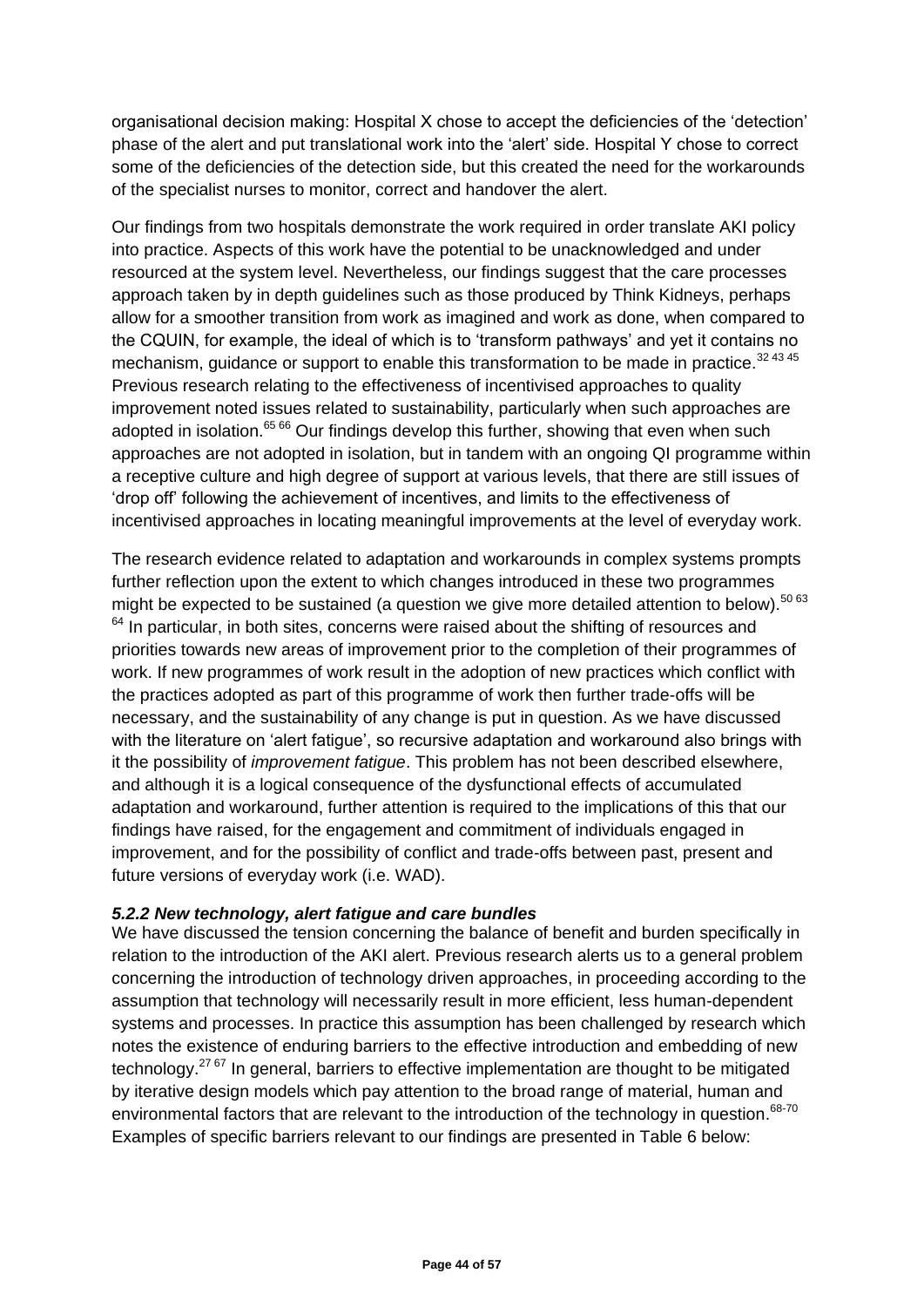| <b>Barrier</b>                      | <b>Description</b>                                                                                                                                                                                             | <b>Example from Findings</b>                                                                                  |
|-------------------------------------|----------------------------------------------------------------------------------------------------------------------------------------------------------------------------------------------------------------|---------------------------------------------------------------------------------------------------------------|
| Technology                          | Characteristics of the technology<br>itself that impede implementation <sup>70</sup><br>71                                                                                                                     | Alert tendency to both over- and<br>under-identification of possible<br>cases of AKI                          |
| Logistic                            | Features of the core tasks<br>associated with the use of the<br>technology that impede effective<br>implementation <sup>70</sup> 72                                                                            | Alert reliance on existing blood<br>results to provide a baseline for<br>identification of possible AKI       |
| Human-<br>Technology<br>Interaction | Recursive impacts on<br>implementation related to<br>disruption to workflow caused by<br>the introduction of technology and<br>the acceptance and use of that<br>technology in practice <sup>68 69 73 74</sup> | Challenge of developing a reliable<br>system for embedding the 'alert'<br>phase within routine care processes |
| Organisation                        | Wide range of issues related to the<br>ability of organisations to adapt to<br>and embed new technology into<br>enduring structures and<br>processes <sup>68 72 75</sup>                                       | Extent to which alert could be<br>embedded within integrated<br>electronic systems and decision<br>prompts    |
| System                              | Features of the wider environment,<br>such as policy, governance and<br>finance, which can impact ability of<br>organisations to introduce and<br>embed new approaches <sup>71 72 75 76</sup>                  | Availability of dedicated funds to<br>support introduction of technology                                      |

Table 6: Barriers to the introduction of new technology

In relating these general findings to the specific case of AKI, we note studies have highlighted the lack of effectiveness of introducing AKI alerts in isolation with the potential for alert fatigue.<sup>52 53</sup> In a recent UK study, Kangasundaram et al (2017) highlighted that a mandated response to an AKI alerting system can irritate users with the potential to disrupt existing workflow.<sup>52</sup> Their evaluation indicated that clinicians found ways to bypass alerts, which in doing so had a knock-on effect and 'simply hid it until the next time a patient's chart was accessed.' In addition, alert credibility could be 'strained' when the detection was deemed to be too sensitive.<sup>52</sup>

As stated, a key finding that emerged through our ethnographic approach was the considerable efforts carried out by staff in both hospitals to maximise the effectiveness of the AKI alert whilst minimising the potential for unnecessary workload burden and overdiagnosis. In a context where workload pressures are near saturation point, clinicians and QI teams worked to navigate this inherent challenge underpinning care. Hospital X's approach offered the potential to shape implementation through end user engagement, whereas Hospital Y sought to reduce potential for over-diagnosis and credibility issues through the role of the AKI Nurse Specialist and their allocated responsibility to review all AKI alerts.

Kangasundaram et al recommended the need for an 'end-user responsive process' that extends beyond initial scoping and implementation. The drop off in participation at Collaborative meetings due to workload pressures in Hospital X may jeopardise this. The effectiveness of Hospital Y's approach may be dependent on on-going resourcing of AKI Nurses Specialists. Our analysis of the discharge process and patient perspective, offers an insight into further possibilities to optimise the delivery within the two trusts and across the interfaces of care.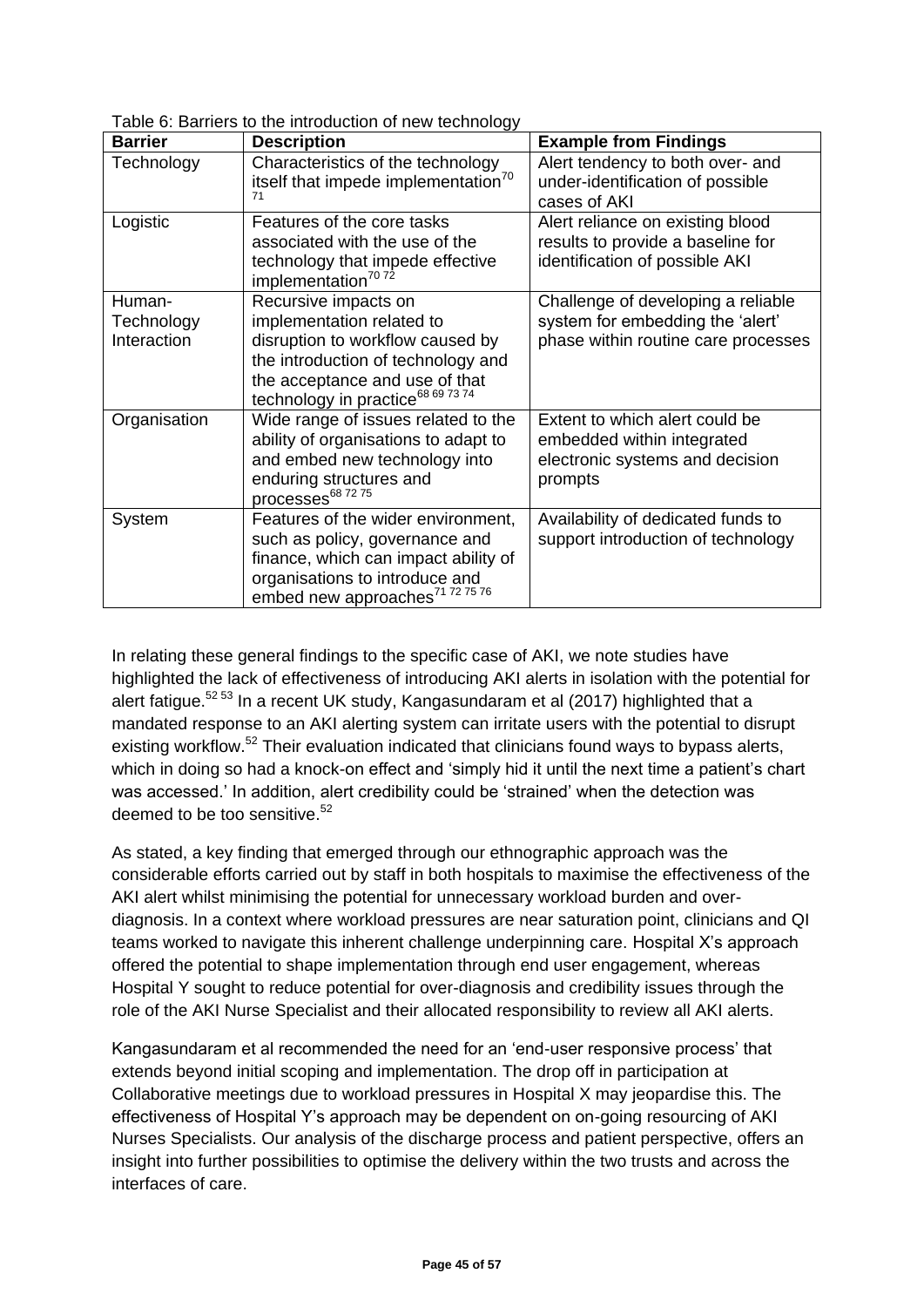#### *5.2.3 The Triple Aim and incentives to change*

The Triple Aim is described as 'strategic organising principles for health care organisations and geographic communities that seek, simultaneously, to improve the individual experience of care and the health of populations and to reduce the per capita costs of care for populations'.<sup>14</sup> Drawing on a retrospective review of programmes that had signed up to the triple aims programme, research proposes three guiding principles for achievements against all three aims, each broken down into component elements (see Table 7, below).<sup>14</sup>

| <b>Guiding Principle</b>           | <b>Component Elements</b>                            |  |
|------------------------------------|------------------------------------------------------|--|
| Capturing the right foundation for | Identifying a relevant population                    |  |
| population management              | Identifying/Creating leadership and governance       |  |
|                                    | structures                                           |  |
|                                    | Articulating a purpose around which stakeholders     |  |
|                                    | will coalesce                                        |  |
| Managing services at scale for a   | Identifying a population segment on which to         |  |
| population                         | focus                                                |  |
|                                    | Conducting a needs and assets assessment             |  |
|                                    | Developing a portfolio of projects                   |  |
|                                    | Designing or redesigning services                    |  |
|                                    | Developing a plan for delivering services at scale   |  |
|                                    | Expanding the capabilities of 'integrator'           |  |
|                                    | organisations                                        |  |
| Developing a learning system for   | Using population-level measures                      |  |
| population management              | Developing an explicit theory or rationale for       |  |
|                                    | system changes                                       |  |
|                                    | Learning by iterative testing                        |  |
|                                    | Using informative cases to 'act with the individual; |  |
|                                    | learn for the population'                            |  |
|                                    | Selecting leaders to manage and oversee the          |  |
|                                    | learning system                                      |  |

Table 7: Guiding principles for achieving the IHI Triple Aim

Several of the components listed in Table 7, above, can be readily applied to aspects of the two programmes we have studied, for example we can identify challenges and opportunities relevant to the identifying a relevant population with regards AKI, which is distributed, multimorbid and transient, but at the same time is a 'force multiplier', for which 'getting the basics right' might prompt significant change. Equally, we have noted in some detail the differences between the two sites in the manner in which they set out governance and leadership, articulated their purpose, developed projects, and learned by iterative testing. Given that many of the components listed in Table 7 are re-statements of the core aims and components of IHI improvement methodologies (see Section 2.1) it is perhaps unsurprising that we can map the experience of both sites onto them.

However, there remain challenges, noted in Tensions Two and Three (see above), that remain unresolved by a focus upon these environmental, organisational and cultural concerns, and neglecting issues associated with the specific materials through which improvements to AKI are being mobilised, the possibilities for action they afford, the work it takes to adapt everyday practice to new approaches, and the resources available to undertake this work – bringing together these concerns we highlight the following three challenges to achieving the Triple Aim: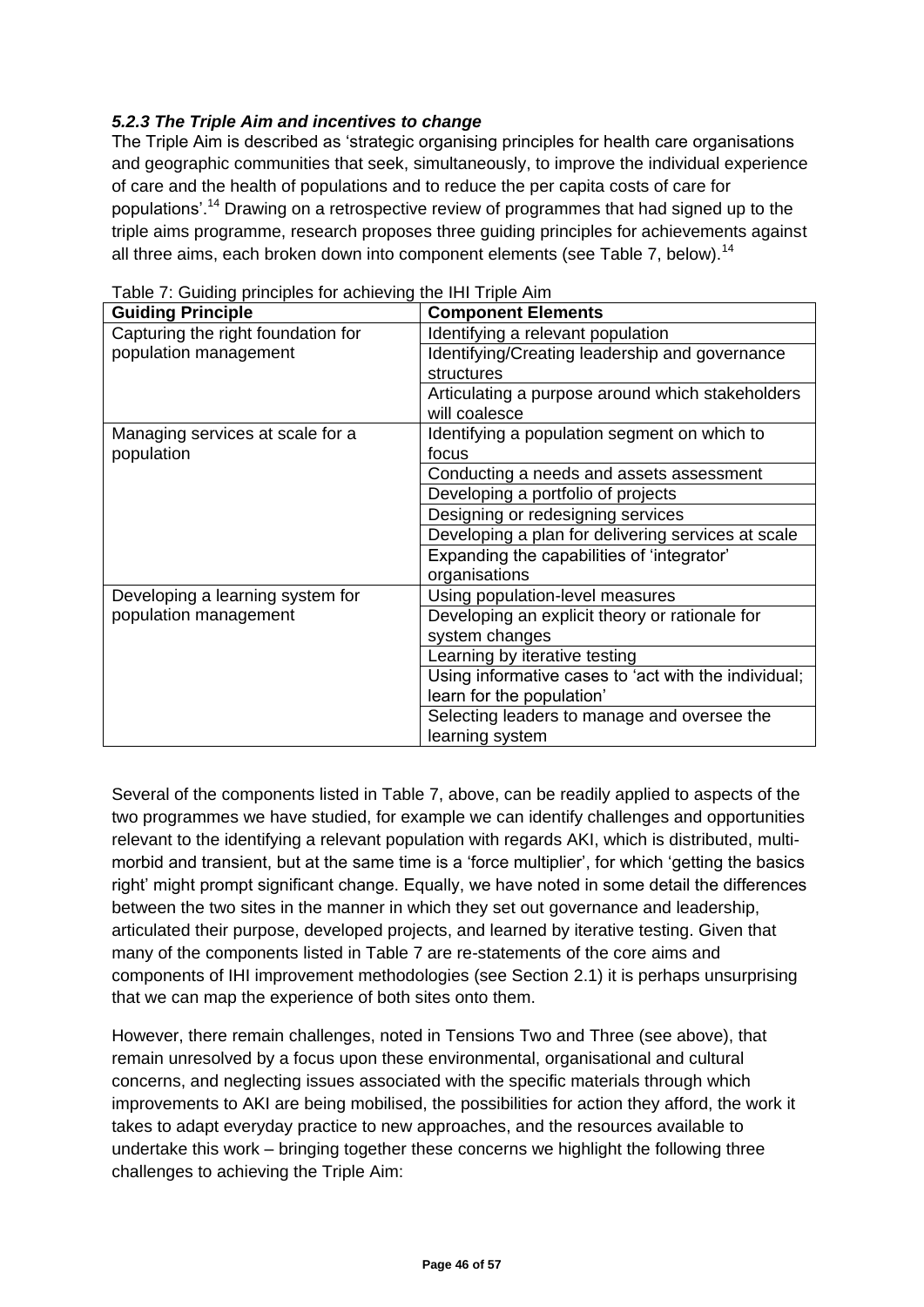- 1. the necessary but complex task of introducing systematic but adaptable systems to prioritise and initiate particular programmes of improvement
- 2. the relationship between improvement adoption decisions and the likely achievement of the Triple Aim
- 3. the potential for tensions and trade-offs between the three elements of the Triple Aim, and in particular the influence of 'Cost' in a resource scarce-environment

While the first of these challenges can be thought about in relation to the components set out in Table 7, above, the second and third challenges require attention to the specific affordances of the material means of making improvements (see Section 5.2.2) and the recursive relationship of this to the local context in question and the QI approach adopted. In general, it appears that attempting to consider each element of the Triple Aim simultaneously results in possibly 'uncomfortable' trade-offs.<sup>77</sup> More specifically, we have noted the affordances of new approaches to identifying AKI, such as the e-alert, which affords a measure of standardisation in the identification of AKI, but directs attention to specific issues, such as over- and under-diagnosis, the management of which involves trade-offs and results in 'drift' from the ideal of standardisation.<sup>29</sup> This suggests that research into the Triple Aim requires greater attention to the unfolding and political relationship between material and organisational aspects of context relevant to QI programmes.<sup>2978</sup> We now consider this relationship in more detail, with a focus upon the key question for QI of sustainability of changes.

#### *5.2.4 Organisational change, learning, and sustainability*

Thinking more broadly across the tensions related to resource constraint, adaptive work, and the ideal to embed change within a longer-term narrative of organisational learning, we draw upon research related to sustainability.

As already noted, there is a substantial amount of organisational research focussing on how change happens. Often this is organised around the idea of their being 'receptive' or 'unreceptive' contexts to change.<sup>79</sup> Research based upon longitudinal study of QI collaboratives has built upon this concept to develop a framework for understanding the relationship between context, improvement and sustainability.<sup>80</sup> Identifying six key contextual 'challenges' (structural, political, cultural, learning, emotional, technical), this framework proposes a corresponding set of sustainability issues (fragmentation, inertia, evaporation, amnesia, energy sink/fade out, exhaustion).<sup>80</sup> This framework places heavy emphasis upon structural planning and formalisation processes.<sup>80</sup> Relating this to our findings, and over and above the obvious differences between the approach taken at each site, there is good evidence of a formal and structured approach to planning and leadership of change having been undertaken in both sites, with clearly articulated and results-oriented planning from the start, data and monitoring systems established to track process and outcomes, and both formal and informal procedures for benchmarking and communication.

Of the two approaches, Hospital Y was the more 'top down' and structured, through the formal allocation of roles and division of labour between specialists and generalists. This was effective in clearly linking the physical, human and organisational resource required for the change to be made. A sustainability challenge arises out of the concentration of knowledge among so few people, and the dependence this creates upon the individuals involved. This placed great emphasis on the hand-over of care from the specialists to the ward teams.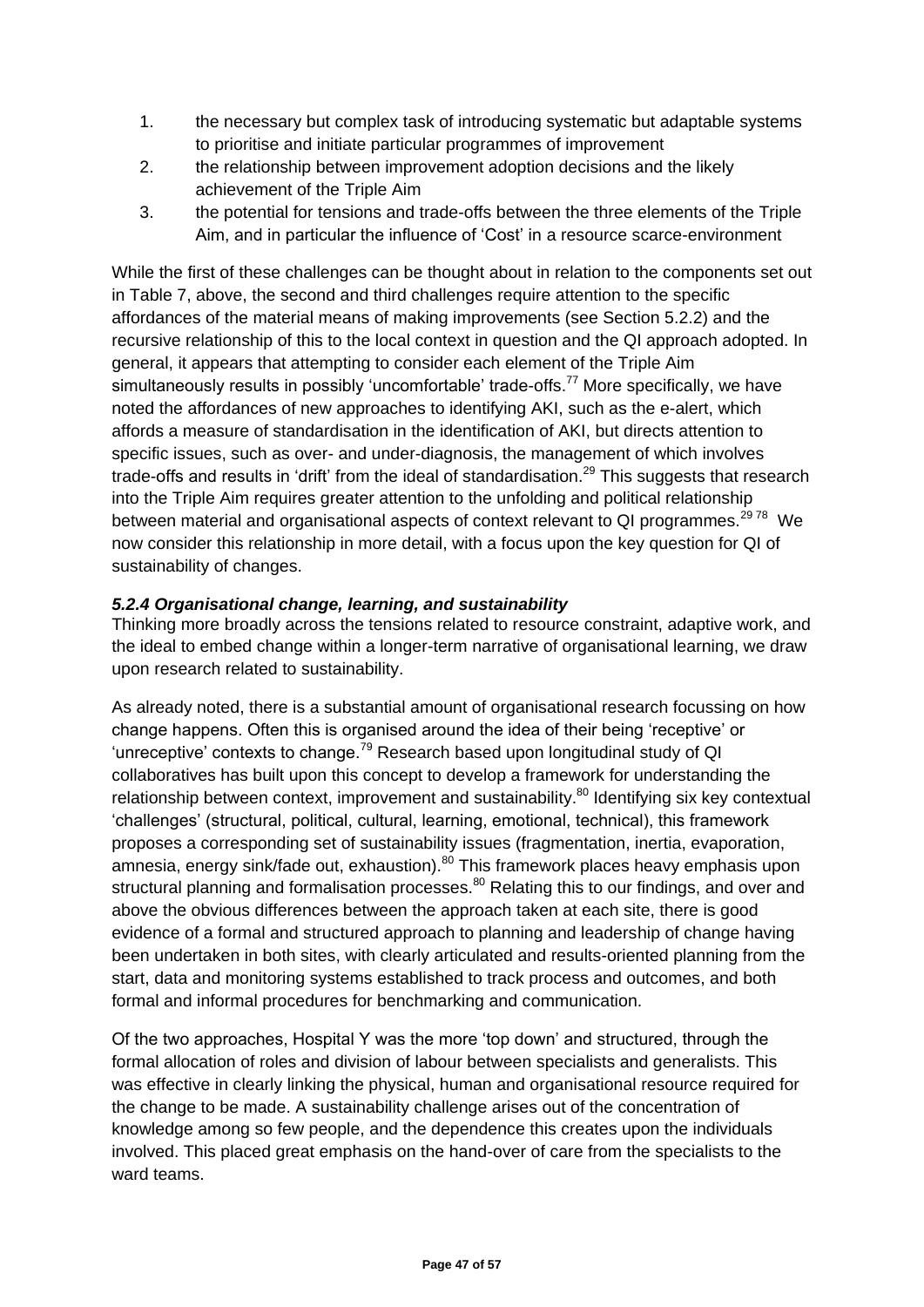We draw out three further key aspects of the implementation of changes in each site and relate them to this sustainability framework:

1. Educational challenge and the risk of amnesia

There is a sustainability challenge related to the tension noted above, between improvement driven by a commitment to accumulative learning and one, more driven by performance management. The collaborative approach placed a heavy 'educational' (and 'political' and 'emotional') burden upon participants, who were required to absorb materials delivered in quite didactic fashion, and then turn these reflectively upon their own everyday work and consider barriers and solutions. There is likely to be a substantial degree of variance in the extent to which individuals take to such work, however, once ideals have been practiced through the programme, then one would expect there to be a reduced chance of 'amnesia' at least for those who have actively participated in the programme. However, once the programme moves away to non-participating teams, then the educational challenge could well be much more similar to the experience of the nurse specialists in Hospital Y, attempting to 'educate' ward teams and encountering sustained resistance. This means there is a resource dependency associated with the collaborative participants, which is similar in character to the dependency upon the nurse specialists, though it is distributed among a greater number of people.

2. Technical challenge and the risk of exhaustion

As we have noted at various points, the two organisations took divergent paths regarding their adoption of the e alert and their use of technology in integrating the alert and care processes into practice. The reliance in Hospital Y on the nurses to undertake daily monitoring and correcting of the alert creates a resource dependency for the continued integrity of this system. The approach taken in Hospital X required translational work devoted to integrating the alert into the EPR, and developing the alert and bundle process based upon a close examination of ward practices. Therefore, technology played an important role in the delivery and potential long-term effectiveness of the bundle approach in Hospital X.

Nevertheless, as noted in Section 4.3, the over- and under-identification that is inherent to the alert creates an ongoing sustainability challenge, in the continuing reliance that the use of the alert has on human resources: time, awareness and clinical judgement. Such resources are subject to variability as well as to future modifications and adaptations to Work as Done.<sup>30</sup>

3. Political challenge and the risk of inertia

The distributed nature of AKI drove the collaborative effort in Hospital X towards making AKI 'everybody's business'. This encountered political challenges, firstly in engaging staff to participate in the programme and then to maintain that commitment over time in the face of resource pressures. Allied to this, a further political challenge was faced in the role of programme participants as 'links to their ward teams. If only one or two members of a particular ward were participating in the programme, and/or there was resistance from participant's clinical teams, then this made it more difficult for the proposed changes to be embedded in all areas to the same degree. The future challenge with this approach will be the extent to which the change package itself and demonstrable success of the collaborative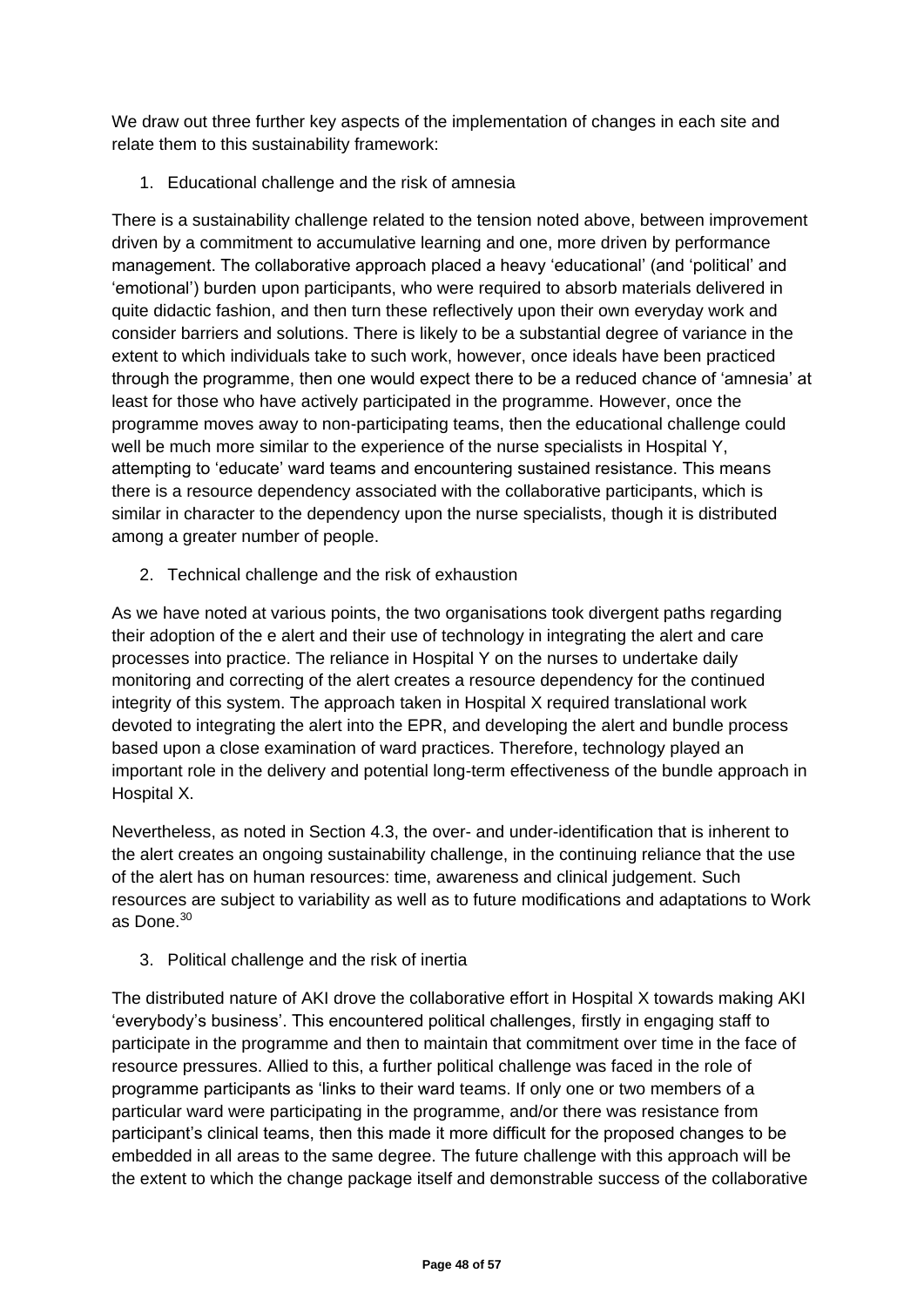can face the potential political challenges of spreading changes to non-participating wards, who might not consider AKI 'their business'.

Nevertheless, the improvement culture in Hospital X perhaps helped create a context receptive to this approach, and this might also be expected to also soften some of the political challenges. This can be contrasted with the requirement to demonstrate evidence of effect prior to ongoing investment, which drove a more formal and structured approach. Assuming the resource upon which this approach depends is sustained, the improvement should be as well.

#### *5.2.5 Patient Engagement in QI*

Although there is strong rhetorical support for the involvement of patients in quality and safety initiatives, evidence about the role of patient involvement in quality improvement is limited. $81-83$  Furthermore, the available evidence suggests that there is considerable ambiguity concerning the appropriate role of patients in QI and the appropriate and effective methods for their involvement. Successful approaches are based upon clarity of rationale, identifying 'fit' between the model adopted and the desired outcomes, and identifying clear and meaningful roles and responsibilities for patients.<sup>81</sup>

Although we note the absence of such an approach within the programmes under examination, it is clear from previous research that this is far from unusual. The research literature on quality and safety more generally also lacks a discussion of the specificities of particular conditions. One might find such a discussion in relation to cancer, for example, however, this is a condition which have received sustained funding and attention from policy and research, and which over many years has built a collective understanding of its importance, and a collective identity for those associated with it. AKI lacks this history, and this collective understanding, and our findings suggest that building this will require attention to the distributed and transient character of AKI, which challenges the formation of a coherent identity and the mobilisation of individuals and resources around it. These issues reinforce the importance of co-development and co-production between providers and patients in the development of more inclusive QI approaches.

#### **5.3 Implications for improvement research, policy and practice**

The ultimate organisational goal when implementing new policies and approaches is to maximise the effectiveness and utility, while minimising the burden, created by the introduction of the new practice or process. Achieving this in practice takes considerable work. We suggest that greater attention is required to understanding and supporting this work in order to ensure that policy and guidance is realistic in its scope and ambition and in order to better support organisations to realise these ambitions in practice.

- The success of both approaches to quality improvement depended largely on their 'institutional fit'. Organisations that seek to replicate the success of these organisations should give careful consideration to the local characteristics of their organisation and its similarity to the two hospitals described in this report;
- Each programme required a great deal of work from managers and clinical staff. However, due to the different ways in which QI can be embedded within organisational structures, and role allocations, it is very difficult to put a discrete financial value on this kind of work. This can lead to a tendency to render the ongoing work of making and maintaining improvements invisible. This problem can be exacerbated by external organisational pressures and compounded by the existence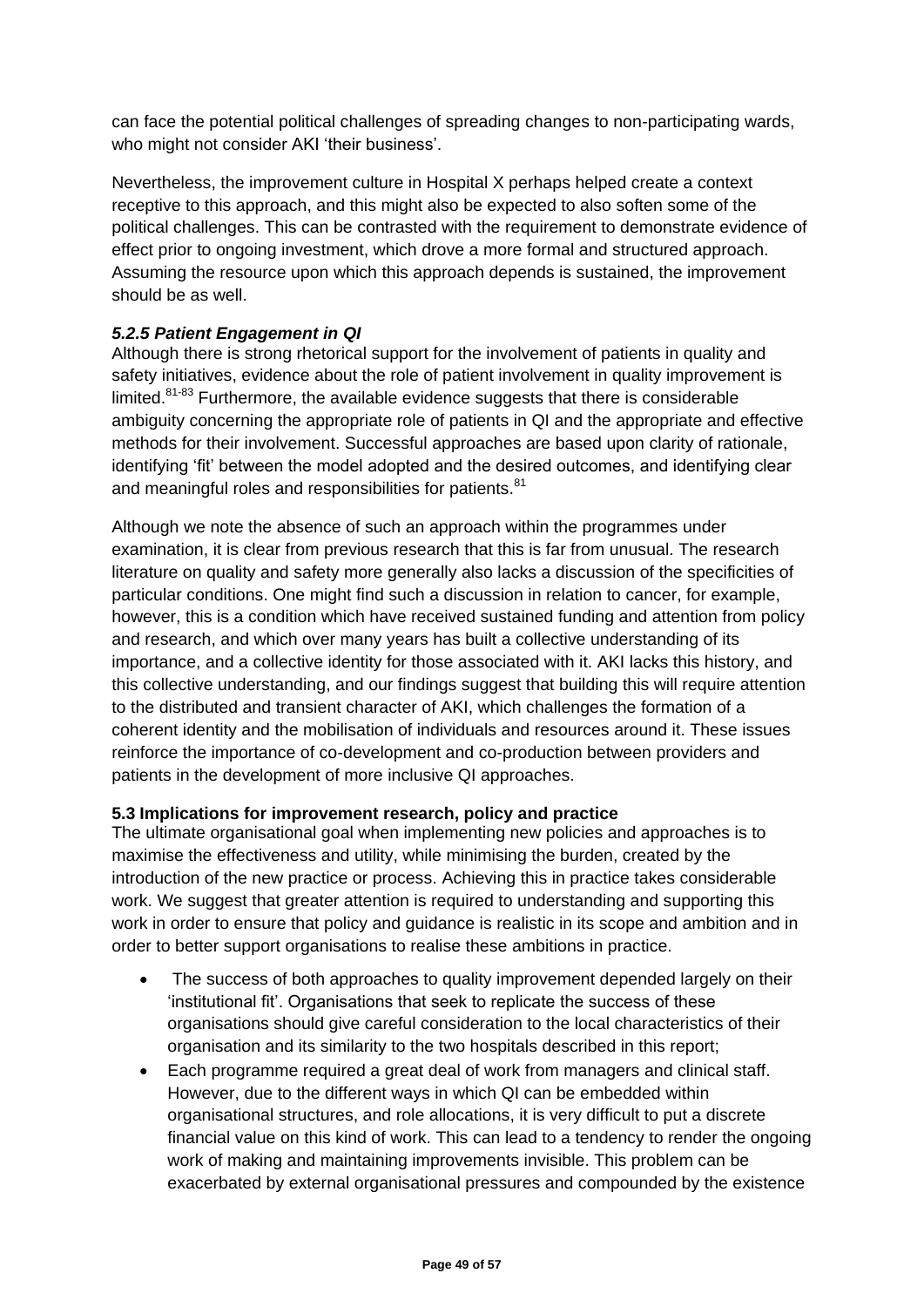of competing improvement priorities. Consideration should be given to how this work can be made more visible at the organisational level to guide resource planning, and at the system level, so that the implementation of new policies and guidelines is guided by a realistic understanding of the translational work required to embed them in organisations;

- Unanticipated external resource pressures can result in a reordering of priorities as QI programmes progress. Whilst more 'exploitative' QI programmes (Hospital Y) reprioritisation is explicit, in collaborative working, re-prioritisation can be more subtle. This can lead to unacknowledged shifts from exploration to more target driven approaches. As evident with the introduction of the CQUIN in Hospital X, careful consideration needs to be given to reprioritisation so as to avoid undermining the logics on which collaborative working is based. The need for reprioritisation might emerge as part of ongoing QI work and might require flexibility and ability to work around formal processes.
- Target driven performance incentives such as CQUINs focus on specific practices and areas of care, and as such can be effective in mobilising resources and clinical interest around particular issues. However, CQUINs do not necessarily open up an area of care for examination and improvement, which means there is no way of knowing if the attention that is given to meeting the CQUIN target results in an improved process of care. This means there is a risk that interest in a particular area grows and then fades again once the target is achieved. This highlights the problematic relationship between performance management and quality improvement consistent with findings related to pay-for-performance systems in other sectors (e.g. the Quality Outcomes Framework in primary care).<sup>65 66</sup>
- While both programmes were driven through by key people, the collaborative placed a greater emphasis on distributed responsibility, devolving a certain amount of influence to front line staff, and in return, requiring ongoing engagement from them. The change agent approach is in some respects the opposite of this. Here there is a great dependence on the individuals actually enacting the improvement – i.e. the specialist nurses. If there was one key issue in Hospital X it was the ongoing engagement of participants in the programme. If there was one key issue in Hospital Y it was the hand over from specialists to the ward-based teams. Resource planning for QI needs to take careful account of the ongoing political and cultural challenge that these key issues raise.
- Given the possible actions afforded by the AKI e-alert, any approach to introducing the alert must consider the mobilisation of dedicated resources towards identifying and correcting any under- and over- diagnosis.
- The limited extent to which primary care could be considered and incorporated into the improvement work of either site means that further work needs to be done in order to understand and improve the discharge process and ongoing interface between acute and continuing care provision;
- The limited extent to which patients were meaningfully involved in improvement activities in either site means further work needs to be done in order to understand the diverse needs of this patient group, particularly in light of organisational pressures towards earlier discharge of patients with AKI.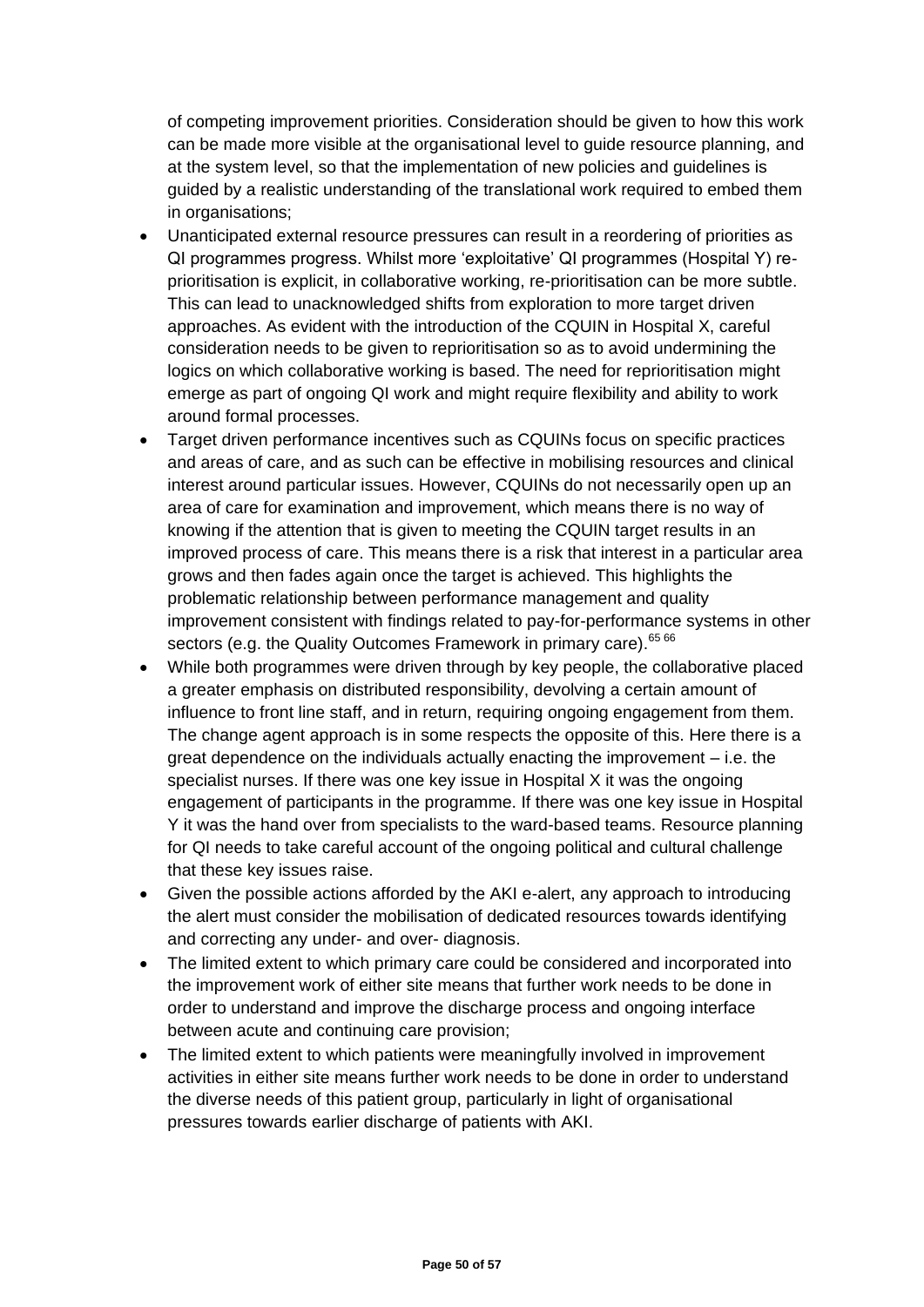#### **6. Acknowledgements**

This project was funded by the National Institute for Health Research Collaboration for Leadership in Applied Health Research and Care (NIHR CLAHRC) Greater Manchester. The NIHR CLAHRC GM is a partnership between providers and commissioners from the NHS, industry and the third sector, as well as clinical and research staff from The University of Manchester. The views expressed in this article are those of the authors and not necessarily those of the NHS, NIHR or the Department of Health and Social Care

The primary authors of this report are Simon Bailey, Tom Blakeman, Adam Brisley, Susan Howard and Clara Weisshaar. Additional input, review and support was provided by Ruth Boaden, Rebecca Spencer, Zoe Ashton and Delphine Corgie.

We would like to acknowledge the significant input and support from the teams at our partner organisations, and also express our thanks to all of the participants who gave their time to take part in this study.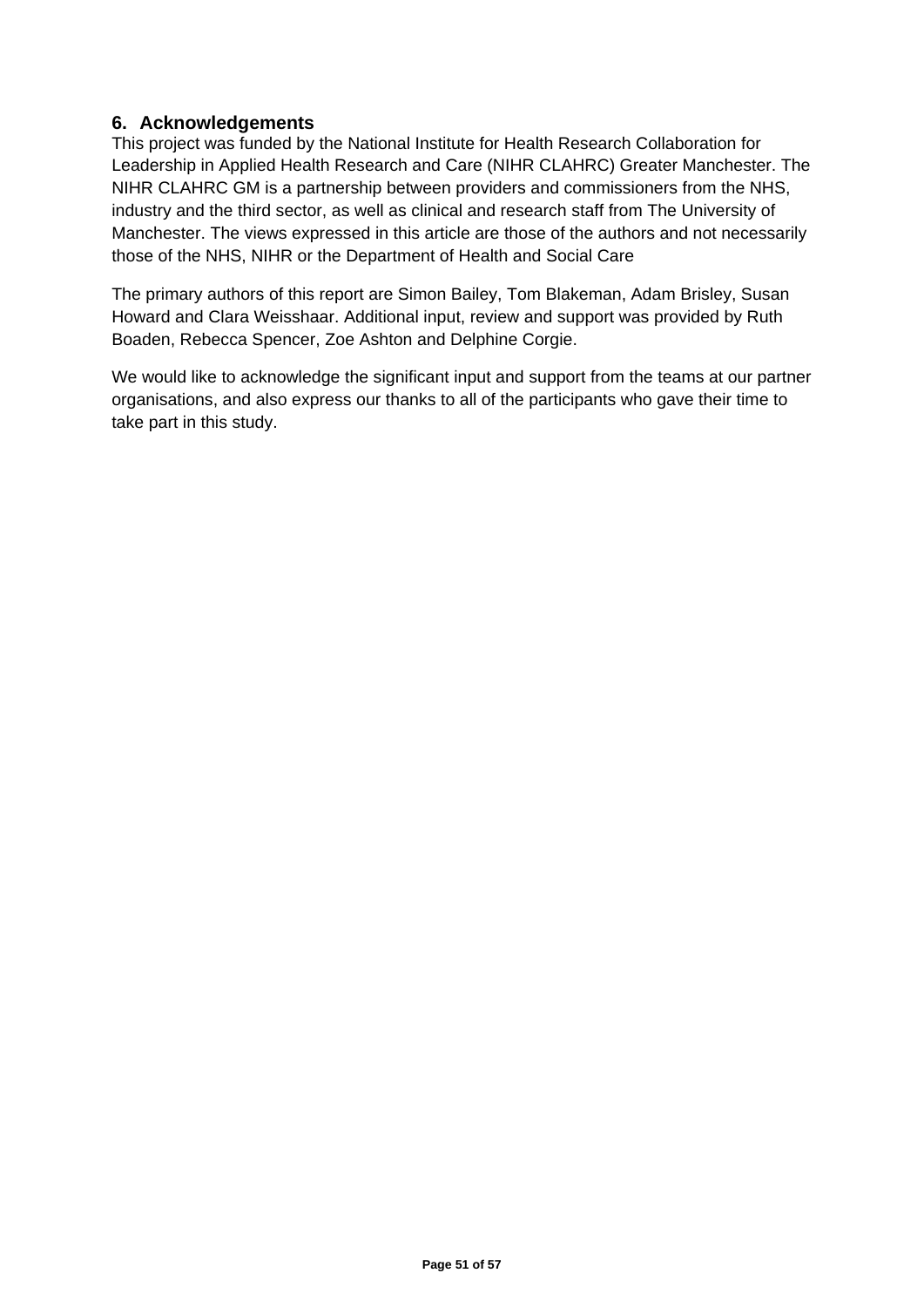#### **7. Appendix 1: Project support provided to Hospital X**

NIHR CLAHRC GM provided a project manager, facilitation and administrative support to the Hospital X QI team. This team was comprised of individuals employed within the NHS, and was separate to the research team, which was based at the University. The two teams met on a monthly basis to discuss project progress, however, the NHS team did not collect or analyse any of the data drawn upon in this report.

The NHS team facilitated the following AKI related activities;

Facilitation, planning and delivery of meetings and events:

- AKI working group, AKI collaborative link nurse study day and lunch meetings
- Collaborative learning sessions
- Facilitating weekly sub group meetings in assessment unit

Assistance with local QI activities:

- Support delivery of collaborative tests of change
- Arranging regular ward rounds and follow up actions
- Collating audit data, tests of change and feeding back to clinical teams
- Reporting of e-learning module completion at Working Groups and Link Nurses events
- Assisting wards with producing materials (e.g. magnets, aide memoirs)
- Facilitating procurement of equipment for tests of change (e.g. urine syringe packs)

Communications and engagement:

- Attendance at regional AKI collaborative meetings to learn from/share learning
- Visits to other NHS trusts in the region who were also undertaking AKI improvement work
- Assistance in production of print/media (e.g. conference posters, promotional video)
- Production of blogs and communication pieces for websites and social media
- Assistance with World Kidney Day activities

Hospital Y did not receive any dedicated project management support from the NIHR CLAHRC GM team. However, both sites received the same level of research resource.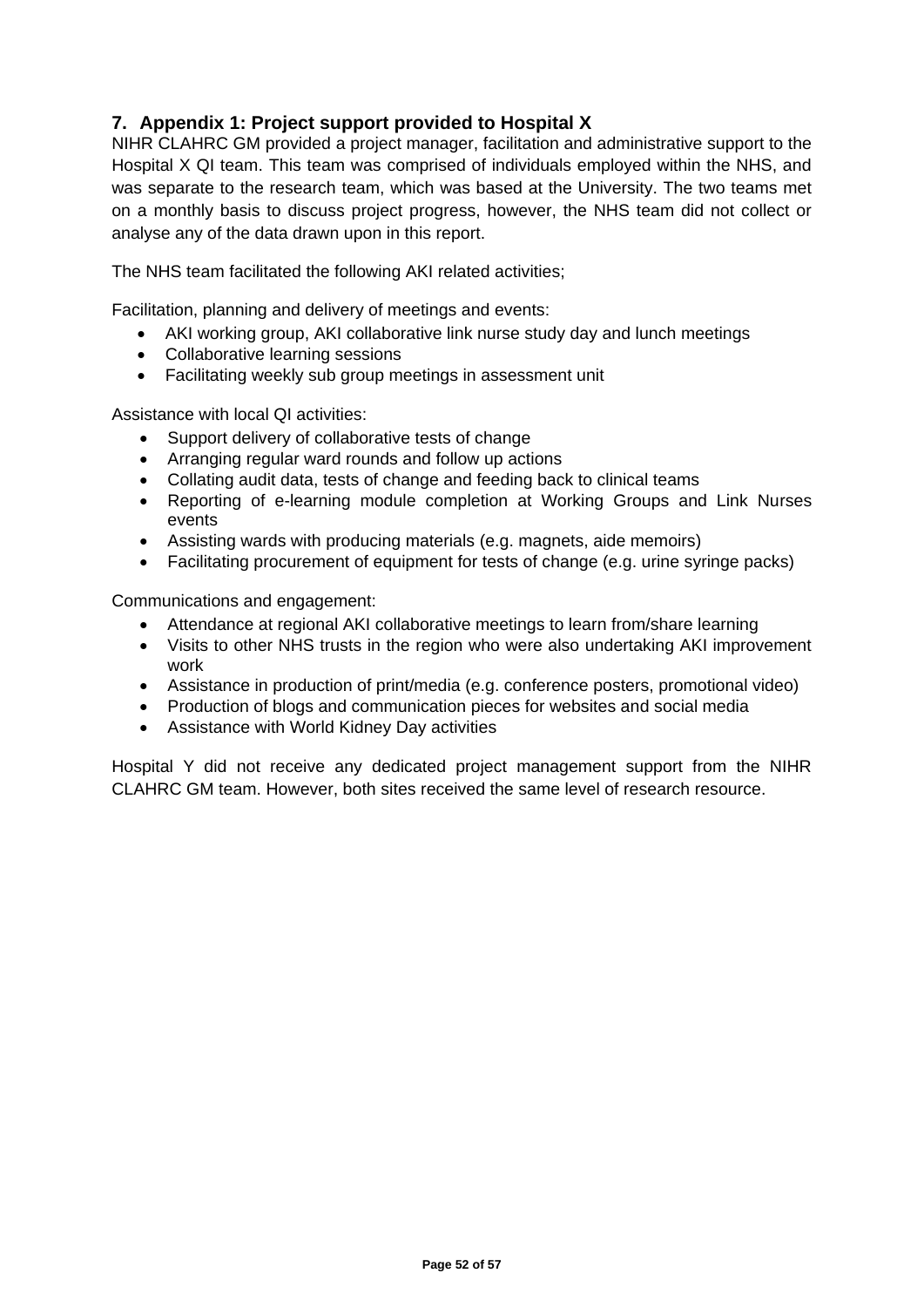#### **8. References**

- 1. Kerr M, Bedford M, Matthews B, et al. The economic impact of acute kidney injury in England. *Nephrology Dialysis Transplant* 2014;29(7):1362-8. doi: 10.1093/ndt/gfu016
- 2. Kidney Disease: Improving Global Outcomes Acute Kidney Injury Work Group. KDIGO Clinical Practice Guideline for Acute Kidney Injury: Kidney International Supplement., 2012:1-138.
- 3. Selby NM, Kolhe NV, McIntyre CW, et al. Defining the Cause of Death in Hospitalised Patients with Acute Kidney Injury. *PLoS ONE* 2012;7(11):e48580. doi: 10.1371/journal.pone.0048580
- 4. Wang HE, Muntner P, Chertow GM, et al. Acute Kidney Injury and Mortality in Hospitalized Patients. *American Journal of Nephrology* 2012;35(4):349-55.
- 5. National Institute for Health and Care Excellence. Acute Kidney Injury: prevention, detection and management (CG169): NICE, 2013.
- 6. National Confidential Enquiry Into Patient Outcome and Death. Adding insult to injury: A review of the care of patients who died in hospital with a primary diagnosis of Acute Kidney Injury (acute Renal Failure): a report by the National Confidential Enquiry Into Patient Outcome and Death: National Confidential Enquiry Into Patient Outcome and Death, 2009.
- 7. National Institute for Health and Care Excellence. Acute kidney injury Quality standard nice.org.uk/guidance/qs76: NICE, 2014.
- 8. NHS England. Commissioning for Quality and Innovation (CQUIN) Guidance for 2014/15: NHS England, 2014.
- 9. NHS England. Patient Safety Alert: Stage 3 Directive: Standardising the early identification of Acute Kidney Injury: NHS England, 2014.
- 10. Andriopoulos C, Lewis M. Exploitation-Exploration Tensions and Organizational Ambidexterity: Managing Paradoxes of Innovation. *Organization Science* 2009;20(4):696-717. doi: 10.1287/orsc.1080.0406
- 11. Raisch S, Birkinshaw J. Organizational ambidexterity: Antecedents, outcomes, and moderators. *Journal of management* 2008;34(3):375-409.
- 12. Smith WK, Tushman ML. Managing strategic contradictions: A top management model for managing innovation streams. *Organization science* 2005;16(5):522-36.
- 13. Berwick DM, Noland TW, Whittington J. The Triple Aim: Care, health, and cost. *Health Affairs* 2008;27(759-769)
- 14. Whittington JW, Nolan K, Lewis N, et al. Pursuing the Triple Aim: The First 7 Years. *Milbank Quarterly* 2015;93(2):263-300. doi: 10.1111/1468-0009.12122
- 15. Alderwick H, Charles A, Jones B, et al. Making the case for quality improvement: lessons for NHS boards and leaders. London: The King's fund 2017.
- 16. Wells S, Tamir O, Gray J, et al. Are quality improvement collaboratives effective? A systematic review. *BMJ Quality & amp; Safety* 2018;27(3):226-40. doi: 10.1136/bmjqs-2017-006926
- 17. Turner S, Vasilakis C, Utley M, et al. Analysing barriers to service improvement using a multi-level theory of innovation: the case of glaucoma outpatient clinics. *Sociology of Health and Illness* 2018;doi:10.1111/1467-9566.12670
- 18. Christopher H, Hood C. Gaming in targetworld: The targets approach to managing British public services. *Public Administration Review* 2006;66(4):515-21.
- 19. OSIPOVIČ D, Allen P, Shepherd E, et al. INTERROGATING INSTITUTIONAL CHANGE: ACTORS'ATTITUDES TO COMPETITION AND COOPERATION IN COMMISSIONING HEALTH SERVICES IN ENGLAND. *Public administration* 2016;94(3):823-38.
- 20. Carter PR. Review of Operational Productivity in NHS Providers Interim Report. London: Department of Health, 2015.
- 21. National Advisory Group on the Safety of Patients in England. A promise to learn a commitment to act. Improving the Safety of Patients in England: Department of Health, 2013.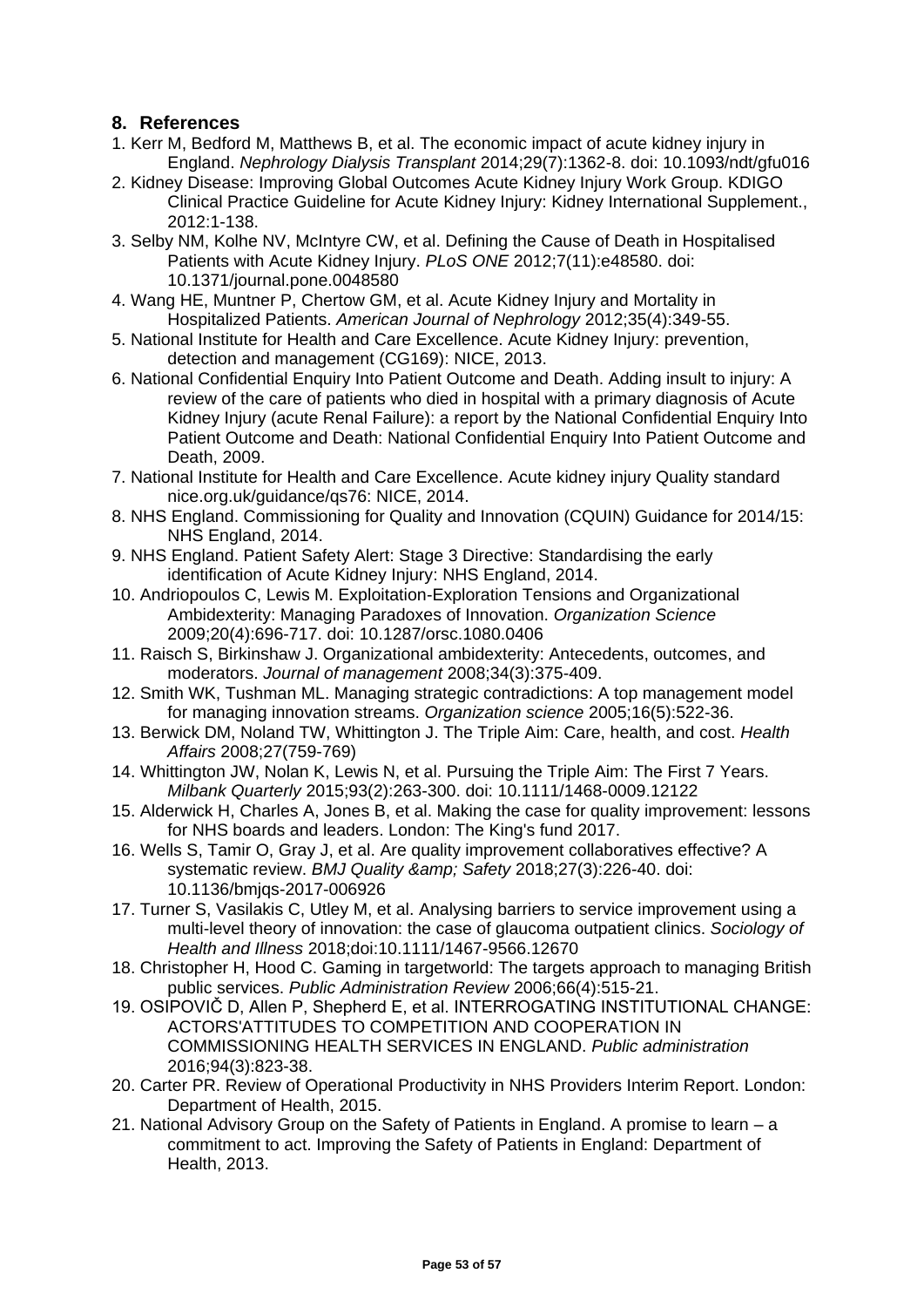- 22. Department of Health. The Operating Framework for the NHS in England 2012/13. London: Department of Health, 2011.
- 23. NHS England. Five Year Forward View: NHS England, 2014.
- 24. National Information Board. Personalised Health and Care 2020. London: Stationary Office, 2014.
- 25. Berg M. Implementing information systems in health care organizations: myths and challenges. *International Journal of Medical Informatics* 2001;64(2):143-56. doi: [https://doi.org/10.1016/S1386-5056\(01\)00200-3](https://doi.org/10.1016/S1386-5056(01)00200-3)
- 26. Hollnagel E. Why is work-as-imagined different from work-as-done? In: Wears R, Hollnagel E, Braithwaite J, eds. The Resilience of Everyday Clinical Work. Farnham: Ashgate 2015.
- 27. Greenhalgh T, Wherton J, Papoutsi C, et al. Beyond Adoption: A New Framework for Theorizing and Evaluating Nonadoption, Abandonment, and Challenges to the Scale-Up, Spread, and Sustainability of Health and Care Technologies. *J Med Internet Res* 2017;19(11):e367. doi: 10.2196/jmir.8775
- 28. NHS England, UK Renal Registry, Think Kidneys. Recommended Minimum Requirements of a Care Bundle for Patients with AKI in Hospital: Think Kidneys, 2015.
- 29. Allen D. Understanding context for quality improvement: Artefacts, affordances and socio-material infrastructure. *Health* 2013;17(5):460-77. doi: 10.1177/1363459312464072
- 30. Braithwaite J, Wears RL, Hollnagel E. Resilient health care, volume 3: Reconciling workas-imagined and work-as-done: CRC Press 2016.
- 31. Mehta RL, Cerdá J, Burdmann EA, et al. International Society of Nephrology's 0by25 initiative for acute kidney injury (zero preventable deaths by 2025): a human rights case for nephrology. *The Lancet* 2015;385(9987):2616-43. doi: 10.1016/S0140- 6736(15)60126-X
- 32. Think Kidneys. Acute Kidney Injury Warning Alert Best Practice document: Think Kidneys, 2014.
- 33. Sawhney S, Fluck N, Fraser SD, et al. KDIGO-based acute kidney injury criteria operate differently in hospitals and the community—findings from a large population cohort. *Nephrology Dialysis Transplantation* 2016 doi: 10.1093/ndt/gfw052
- 34. Selby NM, Crowley L, Fluck RJ, et al. Use of Electronic Results Reporting to Diagnose and Monitor AKI in Hospitalized Patients. *Clinical Journal of the American Society of Nephrology* 2012;7(4):533-40. doi: 10.2215/cjn.08970911
- 35. Wonnacott A, Meran S, Amphlett B, et al. Epidemiology and outcomes in communityacquired versus hospital-acquired AKI. *Clin J Am Soc Nephrol* 2014;9 doi: 10.2215/cjn.07920713
- 36. Hsu Cy, McCulloch CE, Fan D, et al. Community-based incidence of acute renal failure. *Kidney international* 2007;72(2):208-12. doi: 10.1038/sj.ki.5002297
- 37. Kolhe NV, Muirhead AW, Wilkes SR, et al. National trends in acute kidney injury requiring dialysis in England between 1998 and 2013. *Kidney International* 2014;88(5):1161-69. doi: 10.1038/ki.2015.234
- 38. Liangos O, Wald R, O'Bell JW, et al. Epidemiology and Outcomes of Acute Renal Failure in Hospitalized Patients: A National Survey. *Clinical Journal of the American Society of Nephrology* 2006;1(1):43-51. doi: 10.2215/cjn.00220605
- 39. Francis R. Report of the Mid Staffordshire NHS Foundation Trust Public Inquiry. London: The Stationery Office, 2013.
- 40. Stewart J. F. G., Smith N, Kelly K, et al. Adding insult to injury: a review of the care of patients who died in hospital with a primary diagnosis of acute kidney injury (acute renal failure): A report by the National Confidential Enquiry into Patient Outcome and Death, 2009.
- 41. NHS England, UK Renal Registry. Think Kidneys 2015 [19 Dec 2014]. Available from: <http://www.thinkkidneys.nhs.uk/> accessed 19 Dec 2014.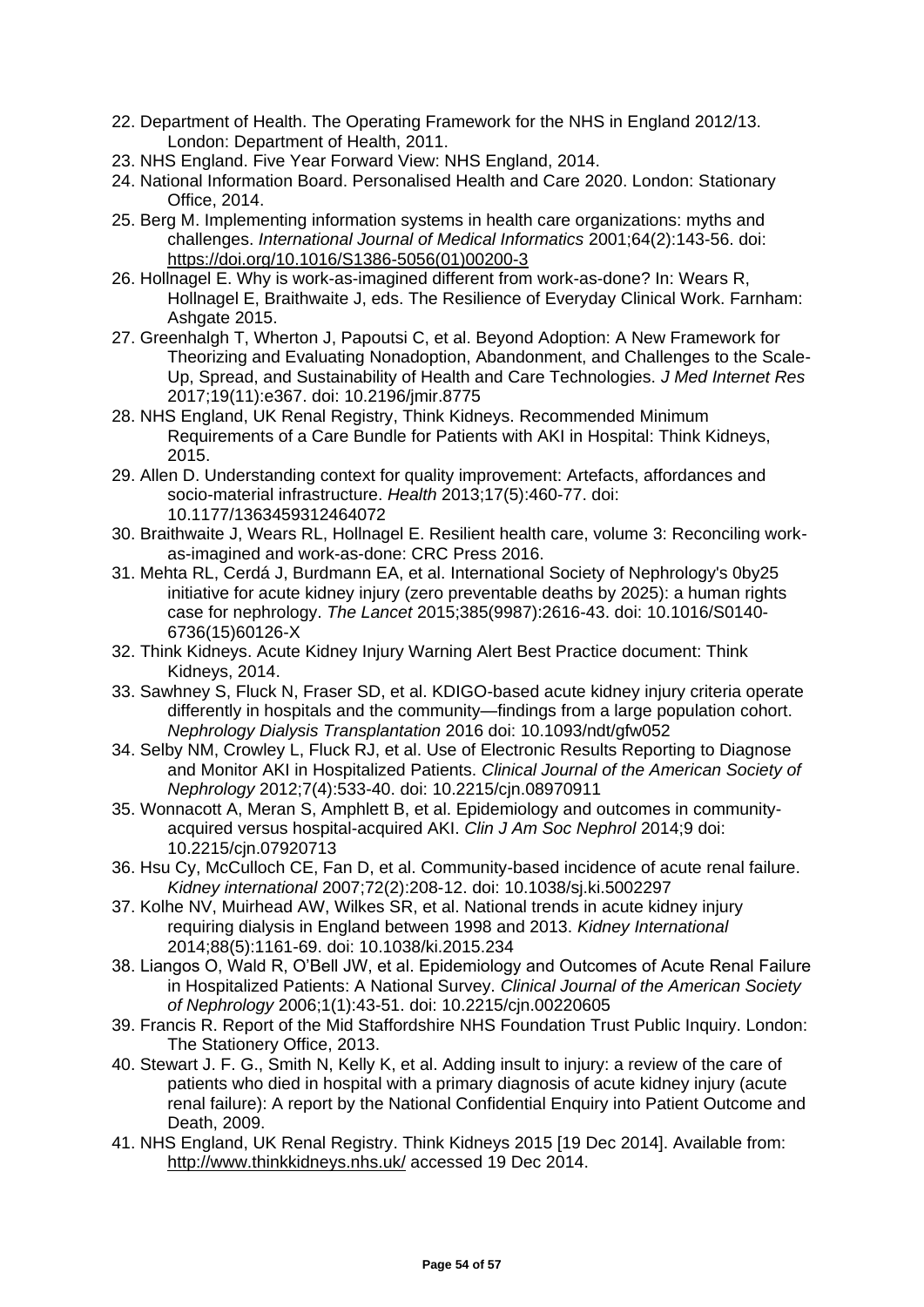- 42. NHS England, NHS Improvement, Think Kidneys. Resources to support the care of patients with acute kidney injury: NHS England, 2016.
- 43. Think Kidneys. Acute Kidney Injury Best Practice Guidance: Responding to AKI Warning Stage Test Results for Adults in Primary Care: Think Kidneys, 2016.
- 44. NHS England. The Forward View into Action: Planning for 2015/16: NHS England Publications, 2014.
- 45. NHS England. Commissioning for Quality and Innovation (CQUIN) Guidance for 2015/16: NHS England, 2015.
- 46. NHS England Contracting and Incentives Team. Commissioning for Quality and Inovation Guidance for 2015/16. Leeds: NHS England, 2015.
- 47. Clay-Williams R, Hounsgaard J, Hollnagel E. Where the rubber meets the road: using FRAM to align work-as-imagined with work-as-done when implementing clinical guidelines. *Implementation Science* 2015;10(1):125. doi: 10.1186/s13012-015-0317 y
- 48. Denzin NK, Lincoln YS. The Sage handbook of qualitative research: Sage 2011.
- 49. Leslie M, Paradis E, Gropper MA, et al. Applying ethnography to the study of context in healthcare quality and safety. *BMJ Quality & amp; Safety* 2014;23(2):99-105. doi: 10.1136/bmjqs-2013-002335
- 50. Sujan M, Huang H, Braithwaite J. Learning from incidents in health care: Critique from a Safety-II perspective. *Safety Science* 2017;99(Part A):115-21. doi: <https://doi.org/10.1016/j.ssci.2016.08.005>
- 51. Institute of Healthcare Improvement. The Breakthrough Sereies: IHI's Collaborative Model for Achieving Breakthrough Improvement. Boston: Institute of Healthcare Improvement, 2003.
- 52. Kanagasundaram NS, Bevan MT, Sims AJ, et al. Computerized clinical decision support for the early recognition and management of acute kidney injury: a qualitative evaluation of end-user experience. *Clinical Kidney Journal* 2016;9(1):57-62. doi: 10.1093/ckj/sfv130
- 53. Wilson FP, Shashaty M, Testani J, et al. Automated, electronic alerts for acute kidney injury: a single-blind, parallel-group, randomised controlled trial. *The Lancet* 2015;385(9981):1966-74. doi: [http://dx.doi.org/10.1016/S0140-6736\(15\)60266-5](http://dx.doi.org/10.1016/S0140-6736(15)60266-5)
- 54. Leigh Star S. This is not a boundary object: Reflections on the origin of a concept. *Science, Technology, & Human Values* 2010;35(5):601-17.
- 55. Douglas M. Natural symbols. 1996 ed. London: Routledge 1970.
- 56. Kellogg KM, Hettinger Z, Shah M, et al. Our current approach to root cause analysis: is it contributing to our failure to improve patient safety? *BMJ Quality & Safety* 2016;doi:10.1136/bmjqs-2016005991 doi: 10.1136/bmjqs-2016-005991
- 57. McKay J, Bradley N, Lough M, et al. A review of significant events analysed in general practice: implications for the quality and safety of patient care. *BMC family practice* 2009;10(1):61.
- 58. Peerally M, Carr S, Waring J, et al. The problem with root cause analysis. *BMJ Quality & Safety* 2017;26(5):417-22.
- 59. Wallace E, Smith SM, Fahey T, et al. Reducing emergency admissions through community based interventions. *BMJ* 2016;352
- 60. Silver SA, Harel Z, McArthur E, et al. 30-Day Readmissions After an Acute Kidney Injury Hospitalization. *The American Journal of Medicine*;130(2):163-72.e4. doi: 10.1016/j.amjmed.2016.09.016
- 61. Sawhney S, Marks A, Fluck N, et al. Acute kidney injury as an independent risk factor for unplanned 90-day hospital readmissions. *BMC Nephrology* 2017;18:9. doi: 10.1186/s12882-016-0430-4
- 62. Hollnagel E. FRAM, the Functional Resonance Analysis Method: Modelling Complex Socio-Technical Systems. Ashgate: Farnham 2012.
- 63. Sujan M, Spurgeon P, Cooke M. The role of dynamic trade-offs in creating safety—A qualitative study of handover across care boundaries in emergency care. *Reliability*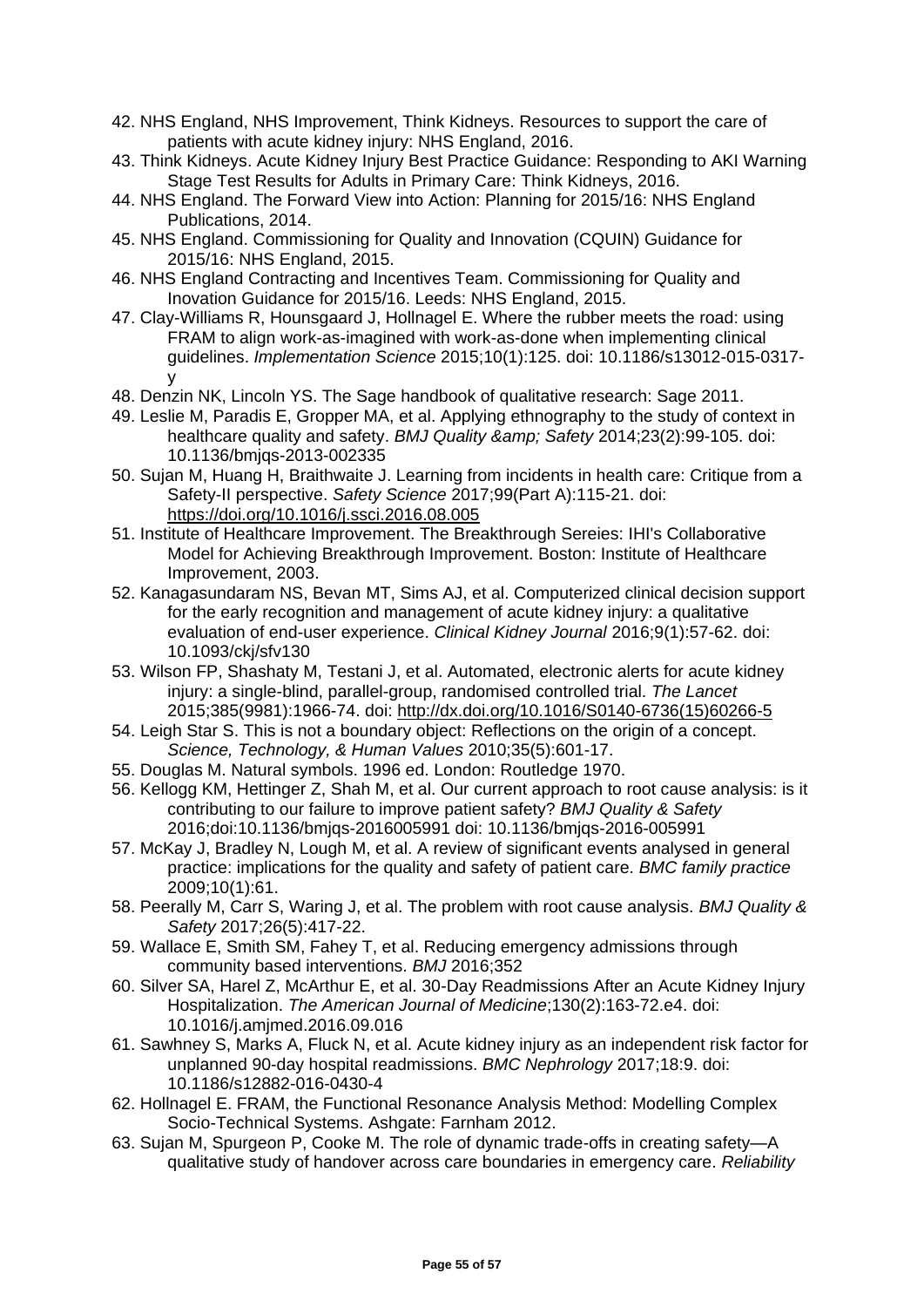*Engineering & System Safety* 2015;141(Supplement C):54-62. doi: <https://doi.org/10.1016/j.ress.2015.03.006>

- 64. Debono D, Braithwaite J. Workarounds in nursing practice in acute care: a case of a health care arms race? In: Wears R, Hollnagel E, Braithwaite J, eds. The Resilience of Everyday Clinical Work. Ashgate: Farnham 2015.
- 65. Conrad D, Perry L. Quality-Based Financial Incentives in Health Care: Can We Improve Quality by Paying for It? *Annual Review of Public Health* 2009;30(1):357-71. doi: 10.1146/annurev.publhealth.031308.100243
- 66. Doran T, Fullwood C, Gravelle H, et al. Pay-for-Performance Programs in Family Practices in the United Kingdom. *New England Journal of Medicine* 2006;355(4):375- 84. doi: 10.1056/NEJMsa055505
- 67. Vassilev I, Rowsell A, Pope C, et al. Assessing the implementability of telehealth interventions for self-management support: a realist review. *Implementation Science* 2015;10(1):59.
- 68. Anton MT, Jones DJ. Adoption of Technology-Enhanced Treatments: Conceptual and Practical Considerations. *Clinical Psychology: Science and Practice* 2017;24(3):223- 40. doi: 10.1111/cpsp.12197
- 69. Greenhalgh T, Procter R, Wherton J, et al. What is quality in assisted living technology? The ARCHIE framework for effective telehealth and telecare services. *BMC medicine* 2015;13(1):91.
- 70. Mummah AS, Robinson NT, King CA, et al. IDEAS (Integrate, Design, Assess, and Share): A Framework and Toolkit of Strategies for the Development of More Effective Digital Interventions to Change Health Behavior. *J Med Internet Res* 2016;18(12):e317. doi: 10.2196/jmir.5927
- 71. Greenhalgh T, Shaw S. Understanding heart failure; explaining telehealth–a hermeneutic systematic review. *BMC cardiovascular disorders* 2017;17(1):156.
- 72. Dansky KH, Thompson D, Sanner T. A framework for evaluating eHealth research. *Evaluation and Program Planning* 2006;29(4):397-404. doi: <https://doi.org/10.1016/j.evalprogplan.2006.08.009>
- 73. Van Dyk L. A Review of Telehealth Service Implementation Frameworks. *International Journal of Environmental Research and Public Health* 2014;11(2):1279.
- 74. van Gemert-Pijnen EWCJ, Nijland N, van Limburg M, et al. A Holistic Framework to Improve the Uptake and Impact of eHealth Technologies. *J Med Internet Res* 2011;13(4):e111. doi: 10.2196/jmir.1672
- 75. Shaw NT. 'CHEATS': a generic information communication technology (ICT) evaluation framework. *Computers in Biology and Medicine* 2002;32(3):209-20. doi: [https://doi.org/10.1016/S0010-4825\(02\)00016-1](https://doi.org/10.1016/S0010-4825(02)00016-1)
- 76. Kazanjian A, Green CJ. Beyond effectiveness: the evaluation of information systems using a comprehensive health technology assessment framework. *Computers in Biology and Medicine* 2002;32(3):165-77. doi: [https://doi.org/10.1016/S0010-](https://doi.org/10.1016/S0010-4825(02)00013-6) [4825\(02\)00013-6](https://doi.org/10.1016/S0010-4825(02)00013-6)
- 77. Abelson J, Allin S, Grignon M, et al. Uncomfortable trade-offs: Canadian policy makers' perspectives on setting objectives for their health systems. *Health Policy*;121(1):9-16. doi: 10.1016/j.healthpol.2016.10.007
- 78. Storkholm MH, Mazzocato P, Savage M, et al. Money's (not) on my mind: a qualitative study of how staff and managers understand health care's triple Aim. *BMC health services research* 2017;17(1):98.
- 79. Pettigrew A, Ferlie E, McKee L. Shaping strategic change. In: Mahon A, Walshe K, Chambers N, eds. A reader in health policy and management. Maidenhead: Open University Press 2009:322-30.
- 80. Bate P, Mendel P, Robert G. Organizing for quality: the improvement journeys of leading hospitals in Europe and the United States: Radcliffe Publishing 2008.
- 81. Armstrong N, Herbert G, Aveling E-L, et al. Optimizing patient involvement in quality improvement. *Health Expectations* 2013;16(3):e36-e47. doi: 10.1111/hex.12039